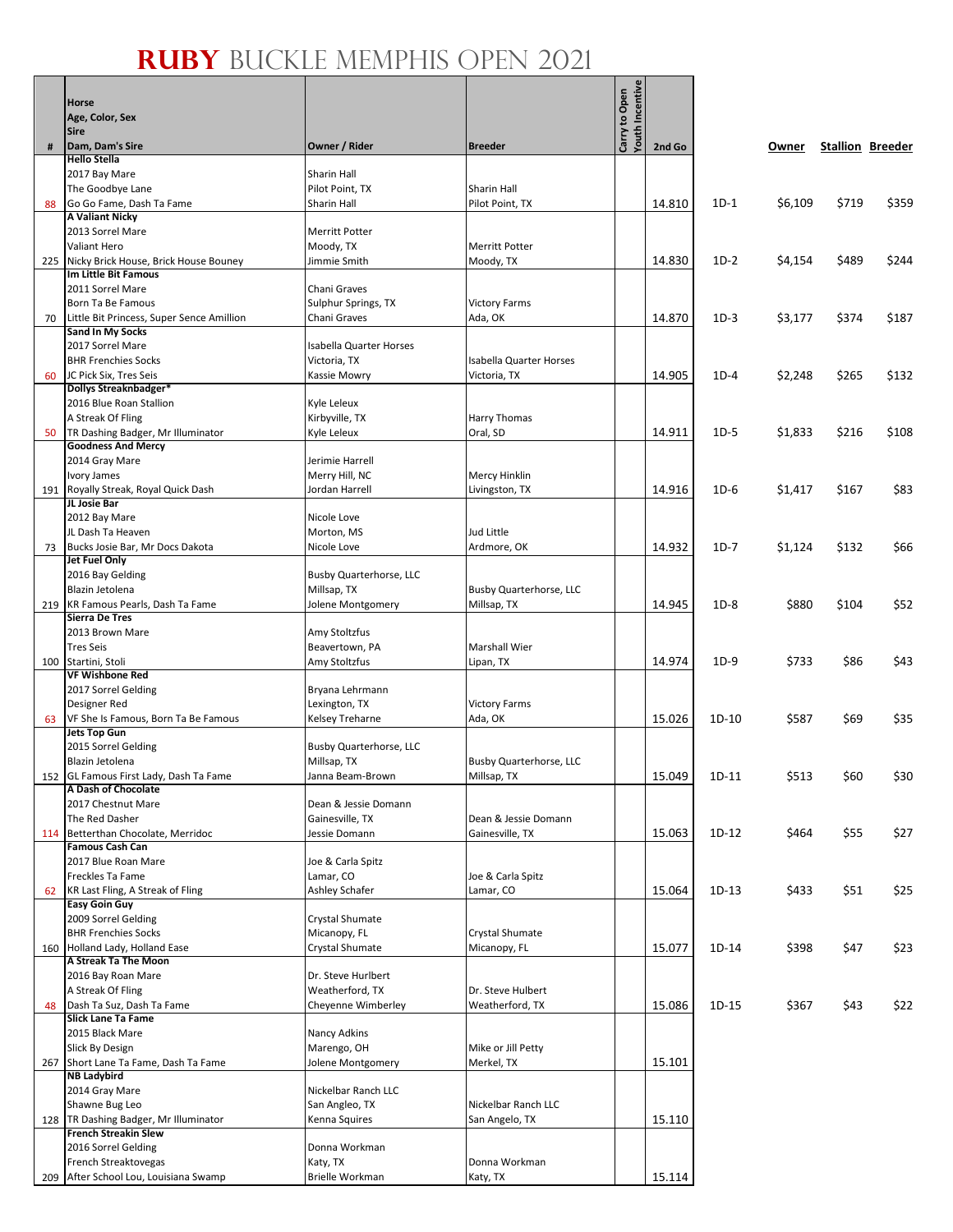|     | <b>Horse</b>                                                               |                                             |                                | Youth Incentive<br>Carry to Open |        |
|-----|----------------------------------------------------------------------------|---------------------------------------------|--------------------------------|----------------------------------|--------|
|     | Age, Color, Sex                                                            |                                             |                                |                                  |        |
|     | <b>Sire</b>                                                                |                                             |                                |                                  |        |
| #   | Dam, Dam's Sire<br><b>DM High Roller</b>                                   | Owner / Rider                               | <b>Breeder</b>                 |                                  | 2nd Go |
|     | 2017 Palomino Stallion                                                     | Dillon & LaTricia Mundorf                   |                                |                                  |        |
|     | French Streaktovegas                                                       | Three Rivers, TX                            | LaTricia Mundorf               |                                  |        |
| 97  | Happy To Run Em, Firewaterontherocks                                       | LaTricia Mundorf                            | Three Rivers, TX               |                                  | 15.130 |
|     | <b>VF Born Famous</b>                                                      |                                             |                                |                                  |        |
|     | 2013 Palomino Gelding                                                      | Clay Espey & Dustin Angelle                 |                                |                                  |        |
|     | Born Ta Be Famous                                                          | Robert, LA                                  | <b>Victory Farms</b>           |                                  |        |
| 62  | Sleek Glass, Image Of Greatness<br><b>French Rivierra</b>                  | Dustin Angelle                              | Ada, OK                        |                                  | 15.133 |
|     | 2007 Palomino Mare                                                         | Driver Land & Cattle Co. LLC                |                                |                                  |        |
|     | Frenchmans Guy                                                             | Garden City, TX                             | Marcus Smith                   |                                  |        |
|     | 105 Volley Six, Streakin Six                                               | Jennifer Driver                             | Dallas, TX                     |                                  | 15.140 |
|     | JL Fame In Vegas                                                           |                                             |                                |                                  |        |
|     | 2014 Sorrel Mare                                                           | <b>M R Performance Horses</b>               |                                |                                  |        |
|     | French Streaktovegas                                                       | Bellville, TX                               | Jill Lane QH                   |                                  |        |
| 3   | JL Sweet Fame, Dash Ta Fame                                                | Jodee Miller                                | Fort Benton, MT                |                                  | 15.141 |
|     | <b>MR Mulberrymoonfling</b>                                                |                                             |                                |                                  |        |
|     | 2016 Gray Mare                                                             | <b>M R Performance Horses</b>               |                                |                                  |        |
|     | A Streak Of Fling                                                          | Bellville, TX                               | Matt & Bendi Dunn              |                                  |        |
| 10  | Mulberry Canyon Moon, Marthas Six Moons<br><b>VQ Nonstop Stinson</b>       | Jodee Miller                                | Bismarck, MO                   |                                  | 15.144 |
|     | 2017 Sorrel Mare                                                           | Jeffrey Varner                              |                                |                                  |        |
|     | <b>Eddie Stinson</b>                                                       | Sedalia, CO                                 | Jeffrey Varner                 |                                  |        |
| 109 | Honor This Nonstop, Mr Honor Bound                                         | Kelsey Treharne                             | Sedalia, CO                    |                                  | 15.192 |
|     | <b>VC Shy Fling</b>                                                        |                                             |                                |                                  |        |
|     | 2014 Bay Mare                                                              | Lindsay & Willie Leverington                |                                |                                  |        |
|     | A Streak Of Fling                                                          | Jonesburg, MO                               | Vernon & Elaine Copsey         |                                  |        |
| 117 | Shynia, Dash Ta Fame                                                       | Lindsay Leverington                         | Anselmo, NE                    |                                  | 15.198 |
|     | <b>DB Time For A Fling</b>                                                 | Al Childs                                   |                                |                                  |        |
|     | 2015 Bay Roan Gelding<br>A Streak Of Fling                                 | Athens, OH                                  | <b>Dennis Beaty</b>            |                                  |        |
| 164 | Nana Time, Dashing Val                                                     | Jesse Childs                                | Chickamauga, GA                |                                  | 15.204 |
|     | <b>Genuine Stoli</b>                                                       |                                             |                                |                                  |        |
|     | 2016 Bay Mare                                                              | Heidi Scherr                                |                                |                                  |        |
|     | Stoli                                                                      | Pittsview, AL                               | Chad Hart                      |                                  |        |
| 218 | Genuine Rosetta Doc, Genuine Doc                                           | Rylee Elliot-Howell                         | Royston, GA                    |                                  | 15.233 |
|     | Reelected<br>2017 Gray Mare                                                |                                             |                                |                                  |        |
|     | Epic Leader                                                                | Soft G, LLC<br>Guthrie, OK                  | Danyelle Campbell              |                                  |        |
| 58  | Repete Fame, Dash Ta Fame                                                  | Danyelle Campbell                           | Milsap, TX                     |                                  | 15.240 |
|     | <b>Smooth Movin Guy</b>                                                    |                                             |                                |                                  |        |
|     | 2014 Buckskin Gelding                                                      | <b>Presley Smith</b>                        |                                |                                  |        |
|     | A Smooth Guy                                                               | Denham Springs, LA                          | <b>Bill or Deb Myers</b>       |                                  |        |
|     | 263 Full A Irish Whiskey, Paddys Irish Whiskey                             | <b>Presley Smith</b>                        | Saint Onge, SD                 |                                  | 15.246 |
|     | <b>Vegas Slashndash</b>                                                    |                                             |                                |                                  |        |
|     | 2017 Blue Roan Gelding                                                     | <b>Twenty Plus Ranch</b><br>Baton Rouge, LA | Jeffrey Crockett               |                                  |        |
| 168 | The Goodbye Lane<br>Cashes Little Linda, Oh Moore Cash                     | Cody Bauserman                              | Spanish Fork, UT               |                                  | 15.251 |
|     | <b>VF Design My Rocket</b>                                                 |                                             |                                |                                  |        |
|     | 2017 Sorrel Gelding                                                        | Edwin Cameron / Tiany Schuster              |                                |                                  |        |
|     | Designer Red                                                               | Krum, TX                                    | <b>Victory Farms</b>           |                                  |        |
| 170 | Rockette, High Styish Oak                                                  | Leslie Richards                             | Ada, OK                        |                                  | 15.258 |
|     | <b>MR Repete Pete</b>                                                      |                                             |                                |                                  |        |
|     | 2016 Sorrel Gelding<br>French Streaktovegas                                | M R Performance Horses<br>Bellville, TX     |                                |                                  |        |
| 51  | Repete Fame, Dash Ta Fame                                                  | Jodee Miller                                | Jayme Robison<br>Bellville, TX |                                  | 15.265 |
|     | <b>KN Luna</b>                                                             |                                             |                                |                                  |        |
|     | 2014 Sorrel Mare                                                           | Brandon & Jamie Wilson                      |                                |                                  |        |
|     | <b>Eddie Stinson</b>                                                       | Weatherford, TX                             | Kimi Nichols                   |                                  |        |
|     | 115 Mystery Moma, Heza Fast Dash                                           | Kelsey Treharne                             | Brownwood, TX                  |                                  | 15.267 |
|     | <b>Frenchmoney To Vegas</b>                                                |                                             |                                |                                  |        |
|     | 2017 Red Roan Gelding                                                      | <b>Chantal Auger</b>                        |                                |                                  |        |
|     | French Streaktovegas                                                       | St Eustache, QC                             | <b>Chantal Auger</b>           |                                  |        |
|     | 120 Flash Mia Money Red, Honor For Money Red<br><b>MCM Drop Your Socks</b> | Pierre Dubuc                                | St Eustache, QC                |                                  | 15.275 |
|     | 2016 Gray Mare                                                             | Dunn Ranch                                  |                                |                                  |        |
|     | <b>BHR Frenchies Socks</b>                                                 | Wynnewood, OK                               | Matt & Bendi Dunn              |                                  |        |
|     | 277 Mulberry Canyon Moon, Martha Six Moons                                 | Jolene Montgomery                           | Bismark, MO                    |                                  | 15.276 |
|     | <b>Gotta Be Heavenly</b>                                                   |                                             |                                |                                  |        |
|     | 2017 Sorrel Gelding                                                        | Caroline Boucher                            |                                |                                  |        |
|     | JL Dash Ta Heaven                                                          | St Philippe Lapa, QC                        | Jud Little                     |                                  |        |
| 147 | Gotta Be A Red Nick, Dr Nick Bar                                           | Caroline Boucher                            | Ardmore, OK                    |                                  | 15.277 |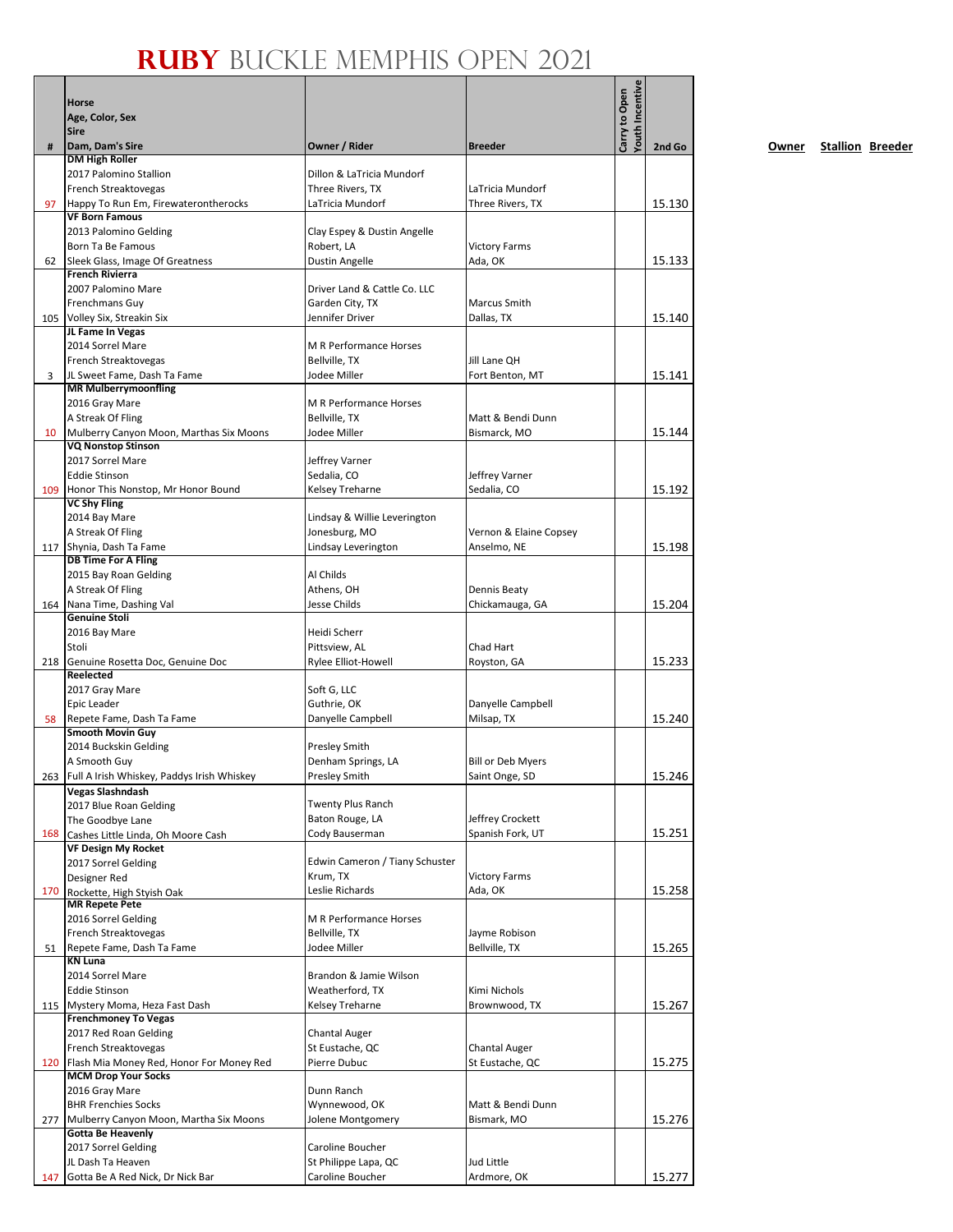|     | Horse                                                                 |                                           |                                          | Youth Incentive<br>Carry to Open |        |         |         |       |                         |
|-----|-----------------------------------------------------------------------|-------------------------------------------|------------------------------------------|----------------------------------|--------|---------|---------|-------|-------------------------|
|     | Age, Color, Sex<br><b>Sire</b>                                        |                                           |                                          |                                  |        |         |         |       |                         |
| #   | Dam, Dam's Sire                                                       | Owner / Rider                             | <b>Breeder</b>                           |                                  | 2nd Go |         | Owner   |       | <b>Stallion Breeder</b> |
|     | <b>MR Smashed N Vegas</b>                                             |                                           |                                          |                                  |        |         |         |       |                         |
|     | 2017 Bay Roan Gelding                                                 | M R Performance Horses                    |                                          |                                  |        |         |         |       |                         |
|     | French Streaktovegas                                                  | Bellville, TX                             | Jayme Robison                            |                                  |        |         |         |       |                         |
| 56  | Jamaka Smash, Big Smash<br><b>Call Me A Wildthang</b>                 | Jodee Miller                              | Bellville, TX                            |                                  | 15.278 |         |         |       |                         |
|     | 2016 Sorrel Gelding                                                   | Joe Trentman                              |                                          |                                  |        |         |         |       |                         |
|     | JL Dash Ta Heaven                                                     | Aurora, IN                                | Jud Little                               |                                  |        |         |         |       |                         |
|     | 268 Des Delight, Raise A Wildthang                                    | Clint Van Volkenburgh                     | Ardmore, OK                              |                                  | 15.282 |         |         |       |                         |
|     | <b>Smoothmove Ta Heaven</b>                                           |                                           |                                          |                                  |        |         |         |       |                         |
|     | 2016 Sorrel Mare<br>JL Dash Ta Heaven                                 | Clay & Roxie Tew                          | Jud Little                               |                                  |        |         |         |       |                         |
| 15  | Smooth My Credit, Cash Not Credit                                     | Lipan, TX<br>Colt Tew                     | Ardmore, OK                              |                                  | 15.282 |         |         |       |                         |
|     | <b>KN Mamas First Fling</b>                                           |                                           |                                          |                                  |        |         |         |       |                         |
|     | 2017 Palomino Gelding                                                 | Ashley Schoppa                            |                                          |                                  |        |         |         |       |                         |
|     | A Streak Of Fling                                                     | Magnolia, TX                              | Kimi Nichols                             |                                  |        |         |         |       |                         |
| 9   | KN My Mamas Famous 2, Firewater Ta Fame<br><b>Handle The Pressure</b> | Ashley Schoppa                            | Brownwood, TX                            |                                  | 15.292 |         |         |       |                         |
|     | 2017 Sorrel Mare                                                      | <b>Shelby Duckett</b>                     |                                          |                                  |        |         |         |       |                         |
|     | No Pressure On Me                                                     | Cottontown, TN                            | Camron Fambro                            |                                  |        |         |         |       |                         |
|     | 113 Vaqueros Aztec, Drifts Vaquero                                    | John Ressler                              | Stephenville, TX                         |                                  | 15.293 |         |         |       |                         |
|     | <b>KN Snap Back</b>                                                   |                                           |                                          |                                  |        |         |         |       |                         |
|     | 2016 Sorrel Mare<br><b>Eddie Stinson</b>                              | Julien Vielleux<br>St-Alfred, QC          | Kimi Nichols                             |                                  |        |         |         |       |                         |
|     | 215 KN Hanks Design Dila, Designer Red                                | Caroline Boucher                          | Brownwood, TX                            |                                  | 15.303 |         |         |       |                         |
|     | Roar Louder                                                           |                                           |                                          |                                  |        |         |         |       |                         |
|     | 2014 Bay Mare                                                         | Paula Touchstone                          |                                          |                                  |        |         |         |       |                         |
|     | Triple Vodka                                                          | Winona, MS                                | Ranna R Hebert                           |                                  |        |         |         |       |                         |
| 147 | Brays Special Dash, Special Crown Royal<br>Canyon Full Of Cash        | Paula Touchstone                          | Welsh, LA                                |                                  | 15.307 |         |         |       |                         |
|     | 2017 Gray Gelding                                                     | Jason & Leslie Willis                     |                                          |                                  |        |         |         |       |                         |
|     | Firewater Canyon                                                      | Chester, SC                               | Chad Hart & Darrell Williams             |                                  |        |         |         |       |                         |
|     | 119 Allies Cashin In, Tres Seis                                       | Leslie Willis                             | Royston, GA                              |                                  | 15.309 |         |         |       |                         |
|     | <b>VF Bull Stinson</b><br>2017 Chestnut Gelding                       | Cody Bauserman                            |                                          |                                  |        |         |         |       |                         |
|     | <b>Eddie Stinson</b>                                                  | Sallisaw, OK                              | <b>Victory Farms</b>                     |                                  |        |         |         |       |                         |
| 74  | Natural Lady Bullion, Bully Bullion                                   | Cody Bauserman                            | Ada, OK                                  |                                  | 15.310 | $2D-1$  | \$6,109 | \$719 | \$359                   |
|     | <b>Kold Feet</b>                                                      |                                           |                                          |                                  |        |         |         |       |                         |
|     | 2015 Gray Gelding                                                     | Summer Run Inc.                           |                                          |                                  |        |         |         |       |                         |
|     | Frenchmans Guy<br>170 Dr Runaway Bride, SC Chiseled In Stone          | Buffalo, MN<br>Cadyn Luedemann            | Summer Run Inc.<br>Buffalo, MN           |                                  | 15.318 | $2D-2$  | \$4,154 | \$489 | \$244                   |
|     | <b>First Famous Chic</b>                                              |                                           |                                          |                                  |        |         |         |       |                         |
|     | 2016 Gray Mare                                                        | Kent Little                               |                                          |                                  |        |         |         |       |                         |
|     | Epic Leader                                                           | Arlington, TX                             | Jennifer Ruzsa                           |                                  |        |         |         |       |                         |
|     | 198 Imarealtreasure, Dash Ta Fame<br><b>Coats Smooth Honor</b>        | <b>Bugg Beerer</b>                        | Selby, SD                                |                                  | 15.323 | $2D-3$  | \$3,177 | \$374 | \$187                   |
|     | 2016 Sorrel Gelding                                                   | Larry Coats                               |                                          |                                  |        |         |         |       |                         |
|     | A Smooth Guy                                                          | San Angelo, TX                            | Larry Coats                              |                                  |        |         |         |       |                         |
| 34  | Fire N Honor, Alive N Firen                                           | Kay Blandford                             | San Angelo, TX                           |                                  | 15.333 | $2D-4$  | \$2,248 | \$265 | \$132                   |
|     | <b>BS Born Ta Cash</b>                                                |                                           |                                          |                                  |        |         |         |       |                         |
|     | 2016 Gray Mare<br>Born Ta Be Famous                                   | Dacota Monk & Louis Saggione<br>Point, TX | Kris Suard                               |                                  |        |         |         |       |                         |
|     | 135 Sulley, Judge Cash                                                | Dacota Monk                               | Thibodaux, LA                            |                                  | 15.334 | $2D-5$  | \$1,833 | \$216 | \$108                   |
|     | Knock Ya Socks Off                                                    |                                           |                                          |                                  |        |         |         |       |                         |
|     | 2016 Bay Gelding                                                      | Stephanie Newman                          |                                          |                                  |        |         |         |       |                         |
|     | <b>BHR Frenchies Socks</b><br>106 Special Dream Dash, Dash For Perks  | Rapid City, SD<br>Stephanie Newman        | Lyndsey J Myers<br>Tolar, TX             |                                  | 15.338 | $2D-6$  | \$1,417 | \$167 | \$83                    |
|     | <b>For Heaven Seis</b>                                                |                                           |                                          |                                  |        |         |         |       |                         |
|     | 2014 Brown Gelding                                                    | Megan McKerchie                           |                                          |                                  |        |         |         |       |                         |
|     | JL Dash Ta Heaven                                                     | Palm City, FL                             | Jud Little                               |                                  |        |         |         |       |                         |
|     | 124 Vamoosa, Tres Seis                                                | Megan McKerchie                           | Ardmore, OK                              |                                  | 15.341 | $2D-7$  | \$1,124 | \$132 | \$66                    |
|     | Im So Sway<br>2017 Sorrel Gelding                                     | Shealynn Leach                            |                                          |                                  |        |         |         |       |                         |
|     | JL Dash Ta Heaven                                                     | Gunter, TX                                | Jud Little                               |                                  |        |         |         |       |                         |
|     | 103 Smooth My Credit, Cash Not Credit                                 | Craig Brooks                              | Ardmore, OK                              |                                  | 15.351 | $2D-8$  | \$880   | \$104 | \$52                    |
|     | <b>Go SweetEddie</b>                                                  |                                           |                                          |                                  |        |         |         |       |                         |
|     | 2010 Sorrel Mare                                                      | Sibyl Bass                                |                                          |                                  |        |         |         |       |                         |
| 36  | <b>Eddie Stinson</b><br>Go Sweet Dust, Mr Raisin Dust                 | Edgewood, TX<br>Sibyl Bass                | Dennis & Dawnee Mhire<br>San Antonio, TX | Y                                | 15.354 | $2D-9$  | \$733   | \$86  | \$43                    |
|     | <b>Bayou Some Socks</b>                                               |                                           |                                          |                                  |        |         |         |       |                         |
|     | 2014 Chestnut Mare                                                    | Ronnie & Chuck Williams                   |                                          |                                  |        |         |         |       |                         |
|     | <b>BHR Frenchies Socks</b>                                            | Hartsville, TN                            | Ronnie & Chuck Williams                  |                                  |        |         |         |       |                         |
|     | 222 Bayou Babs, Hot Colours                                           | <b>Mendy Williams</b>                     | Hartsville, TN                           |                                  | 15.360 | $2D-10$ | \$587   | \$69  | \$35                    |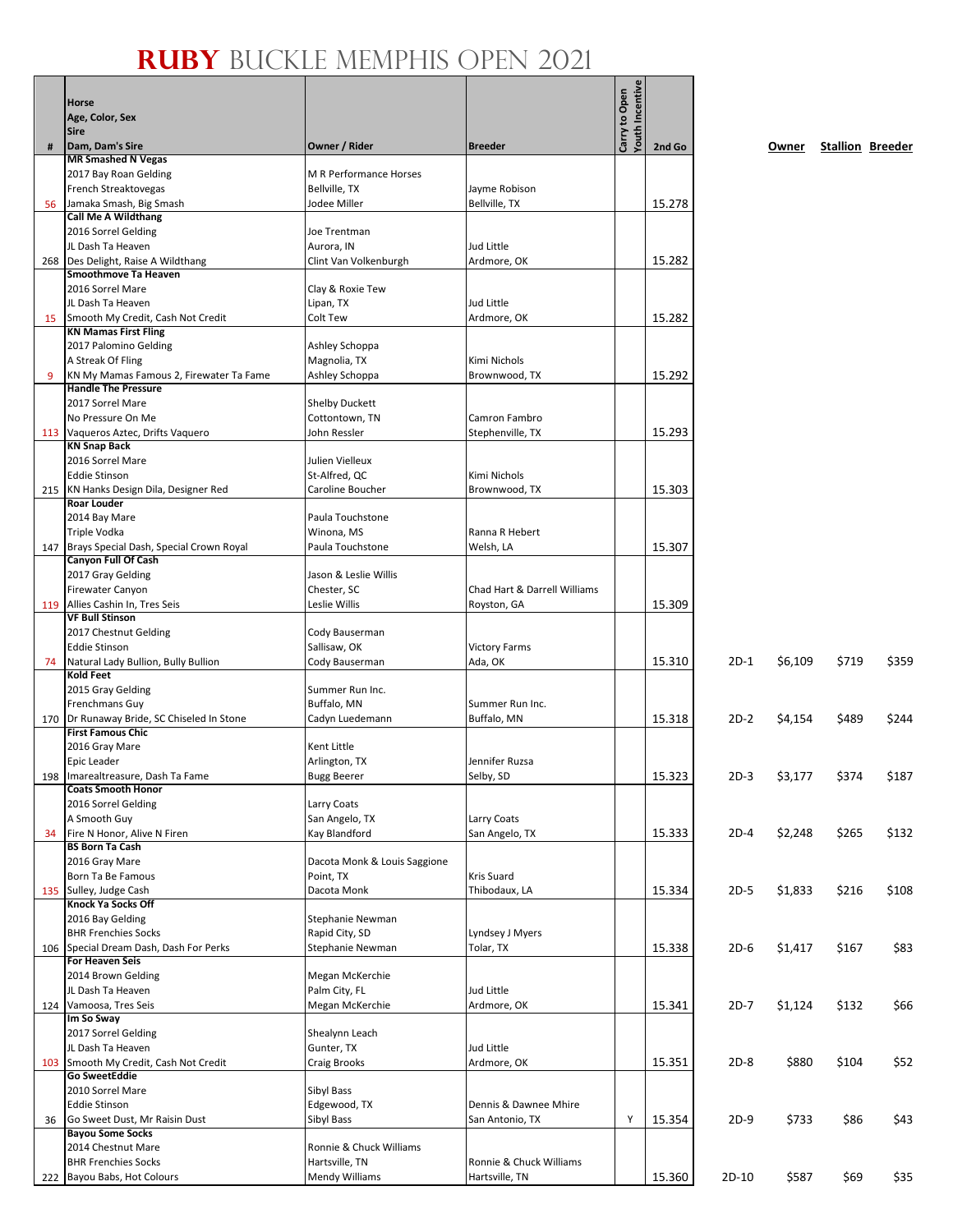|     | Horse<br>Age, Color, Sex<br><b>Sire</b>                  |                                        |                                          | Youth Incentive<br>Carry to Open |        |         |       |      |                         |
|-----|----------------------------------------------------------|----------------------------------------|------------------------------------------|----------------------------------|--------|---------|-------|------|-------------------------|
| #   | Dam, Dam's Sire                                          | Owner / Rider                          | <b>Breeder</b>                           |                                  | 2nd Go |         | Owner |      | <b>Stallion Breeder</b> |
|     | <b>Folsom Prisoner</b><br>2013 Sorrel Gelding            | Robin Weaver                           |                                          |                                  |        |         |       |      |                         |
|     | Blazin Jetolena                                          | Mahaffey, PA                           | <b>Brandy Varner</b>                     |                                  |        |         |       |      |                         |
| 78  | Honor This Nonstop, Mr Honor Bound                       | Robin Weaver                           | Johnstown, PA                            |                                  | 15.374 | 2D-11   | \$513 | \$60 | \$30                    |
|     | <b>French Swag</b>                                       |                                        |                                          |                                  |        |         |       |      |                         |
|     | 2011 Sorrel Gelding<br><b>BHR Frenchies Socks</b>        | Norman Dallaire<br>Morriston, FL       | Norman Dallaire                          |                                  |        |         |       |      |                         |
| 34  | Reds Little Renegade, On The Money Red                   | <b>Brittany Dallaire</b>               | Morriston, FL                            |                                  | 15.377 | $2D-12$ | \$464 | \$55 | \$27                    |
|     | <b>Fame N Perks</b>                                      |                                        |                                          |                                  |        |         |       |      |                         |
|     | 2015 Black Gelding<br>JL Dash Ta Heaven                  | <b>Brad Shirey</b><br>Logan, OH        | Jud Little                               |                                  |        |         |       |      |                         |
| 151 | Cool Perky, Dash For Perks                               | <b>Troy Crumrine</b>                   | Ardmore, OK                              |                                  | 15.379 | 2D-13   | \$433 | \$51 | \$25                    |
|     | <b>Dial A Blazin Bunny</b>                               |                                        |                                          |                                  |        |         |       |      |                         |
|     | 2016 Brown Gelding<br>Blazin Jetolena                    | Julia Clark                            | Julia Clark                              |                                  |        |         |       |      |                         |
|     | 195 Bullys Dialed In, Bully Bullion                      | Rolling Fork, MS<br>Julia Clark        | Rolling Fork, MS                         |                                  | 15.412 | 2D-14   | \$398 | \$47 | \$23                    |
|     | Sierra Skye                                              |                                        |                                          |                                  |        |         |       |      |                         |
|     | 2017 Bay Mare                                            | <b>Scott Duke</b>                      |                                          |                                  |        |         |       |      |                         |
| 123 | JL Dash Ta Heaven<br>Sierras Cashin In, Cash Not Credit  | Vancleave, MS<br><b>Craig Brooks</b>   | Jud Little Ranch<br>Ardmore, OK          |                                  | 15.419 | 2D-15   | \$367 | \$43 | \$22                    |
|     | Monsterr*                                                |                                        |                                          |                                  |        |         |       |      |                         |
|     | 2017 Buckskin Stallion                                   | Danielle Stubstad                      |                                          |                                  |        |         |       |      |                         |
|     | <b>Tres Seis</b><br>118 Rosas Cantina CC, Corona Cartel  | Ocala, FL                              | Alan Woodbury                            |                                  |        |         |       |      |                         |
|     | Seis Shots Of Crown                                      | Jenna Dominick                         | Dickinson, ND                            |                                  | 15.421 |         |       |      |                         |
|     | 2014 Gray Mare                                           | Ashley Thompson & Linda Wilson         |                                          |                                  |        |         |       |      |                         |
|     | <b>Tres Seis</b>                                         | Clayton, MI                            | Bruce & Cornie Vansickle                 |                                  |        |         |       |      |                         |
| 38  | LK Crown Royal, Sun Frost<br>A Jazzy Little Fling        | Ashley Thompson                        | Adamsville, OH                           |                                  | 15.429 |         |       |      |                         |
|     | 2017 Bay Mare                                            | <b>Lindsey Pedrick</b>                 |                                          |                                  |        |         |       |      |                         |
|     | A Streak Of Fling                                        | Lewisburg, TN                          | <b>Lindsey Pedrick</b>                   |                                  |        |         |       |      |                         |
|     | 245 BKJ Ta Fame, Jazzing Ta Fame                         | <b>Lindsey Pedrick</b>                 | Lewisburg, TN                            |                                  | 15.440 |         |       |      |                         |
|     | <b>Heaven Help Me Fly</b><br>2016 Bay Gelding            | Lindsey Netterville                    |                                          |                                  |        |         |       |      |                         |
|     | JL Dash Ta Heaven                                        | Woodville, MS                          | Jud Little                               |                                  |        |         |       |      |                         |
| 194 | Gin N Firewater, Firewater Flit                          | Lindsey Netterville                    | Ardmore, OK                              |                                  | 15.447 |         |       |      |                         |
|     | <b>Packin For Paris</b><br>2012 Gray Mare                | Jackie Dotson                          |                                          |                                  |        |         |       |      |                         |
|     | <b>Frenchmans Guy</b>                                    | Johnstown, OH                          | Darlene Crunley                          |                                  |        |         |       |      |                         |
| 69  | Packin For Payday, Jets Pay Day                          | Matt Boice                             | Weatherford, TX                          |                                  | 15.456 |         |       |      |                         |
|     | Guys Im A Bunny Cat                                      |                                        |                                          |                                  |        |         |       |      |                         |
|     | 2016 Bay Gelding<br><b>Traffic Guy</b>                   | Jimmie Smith<br>McDade, TX             | Jimmie Smith                             |                                  |        |         |       |      |                         |
|     | 271 Firewater Scat Cat, Alive N Firen                    | Jimmie Smith                           | McDade, TX                               |                                  | 15.457 |         |       |      |                         |
|     | <b>Famous Jessy James</b>                                |                                        |                                          |                                  |        |         |       |      |                         |
|     | 2017 Brown Gelding<br>French Streakin Jess               | Juli Stierwalt<br>Leedey, OK           | Kyra Stierwalt                           |                                  |        |         |       |      |                         |
| 98  | Famous Nadine, Dash Ta Fame                              | <b>Dustin Angelle</b>                  | Leedey, OK                               |                                  | 15.458 |         |       |      |                         |
|     | <b>Fortunate Frenchgirl</b>                              |                                        |                                          |                                  |        |         |       |      |                         |
|     | 2012 Chestnut Mare<br><b>BHR Frenchies Socks</b>         | <b>Crystal Shumate</b><br>Micanopy, FL | Crystal Shumate                          |                                  |        |         |       |      |                         |
| 204 | For The Fame, Dash Ta Fame                               | <b>Crystal Shumate</b>                 | Micanopy, FL                             |                                  | 15.460 |         |       |      |                         |
|     | <b>The Red Sonador</b>                                   |                                        |                                          |                                  |        |         |       |      |                         |
|     | 2016 Chestnut Gelding                                    | J Boultinghouse & K Squires            |                                          |                                  |        |         |       |      |                         |
| 45  | The Red Dasher<br>RBS Bream, Canth                       | Fredonia, TX<br><b>Shelby Ridling</b>  | Megan/Bill/Susie Lewis<br>Twin Falls, ID |                                  | 15.474 |         |       |      |                         |
|     | RR Lead Me On                                            |                                        |                                          |                                  |        |         |       |      |                         |
|     | 2017 Gray Mare                                           | Robin Weaver                           |                                          |                                  |        |         |       |      |                         |
|     | Epic Leader<br>KN Fabs Mist Of Fame, Frenchmans Fabulous | Mahaffey, PA<br>Kassie Mowry           | Robin Weaver<br>Mahaffey, PA             |                                  | 15.486 |         |       |      |                         |
| 16  | <b>RB Danas Fame</b>                                     |                                        |                                          |                                  |        |         |       |      |                         |
|     | 2010 Sorrel Mare                                         | Alan Tweddell                          |                                          |                                  |        |         |       |      |                         |
|     | A Firewater Twist RB                                     | Jonesboro, AR                          | Fawn Ann Kerns                           |                                  |        |         |       |      |                         |
| 31  | Dyna Fame, Dash Ta Fame<br><b>Famous Rolling Stone</b>   | <b>Dusty Pike</b>                      | Haines, OR                               |                                  | 15.494 |         |       |      |                         |
|     | 2016 Bay Mare                                            | Travis Smith                           |                                          |                                  |        |         |       |      |                         |
|     | This Fame Is On Fire                                     | Blanchester, OH                        | <b>Travis Smith</b>                      |                                  |        |         |       |      |                         |
| 228 | Sticks Rolling Stone, Sticks an Stones<br><b>GBH Jet</b> | <b>Bert Skimehorn</b>                  | Blanchester, OH                          |                                  | 15.496 |         |       |      |                         |
|     | 2012 Chestnut Gelding                                    | Samantha Boone                         |                                          |                                  |        |         |       |      |                         |
|     | Stoli                                                    | Wewoka, OK                             | Gary & Bonnie Hartstack                  |                                  |        |         |       |      |                         |
| 94  | GH Runaway Jet, Runaway Winner                           | Cierra Nelson                          | Washington, TX                           |                                  | 15.504 |         |       |      |                         |

n<br>ive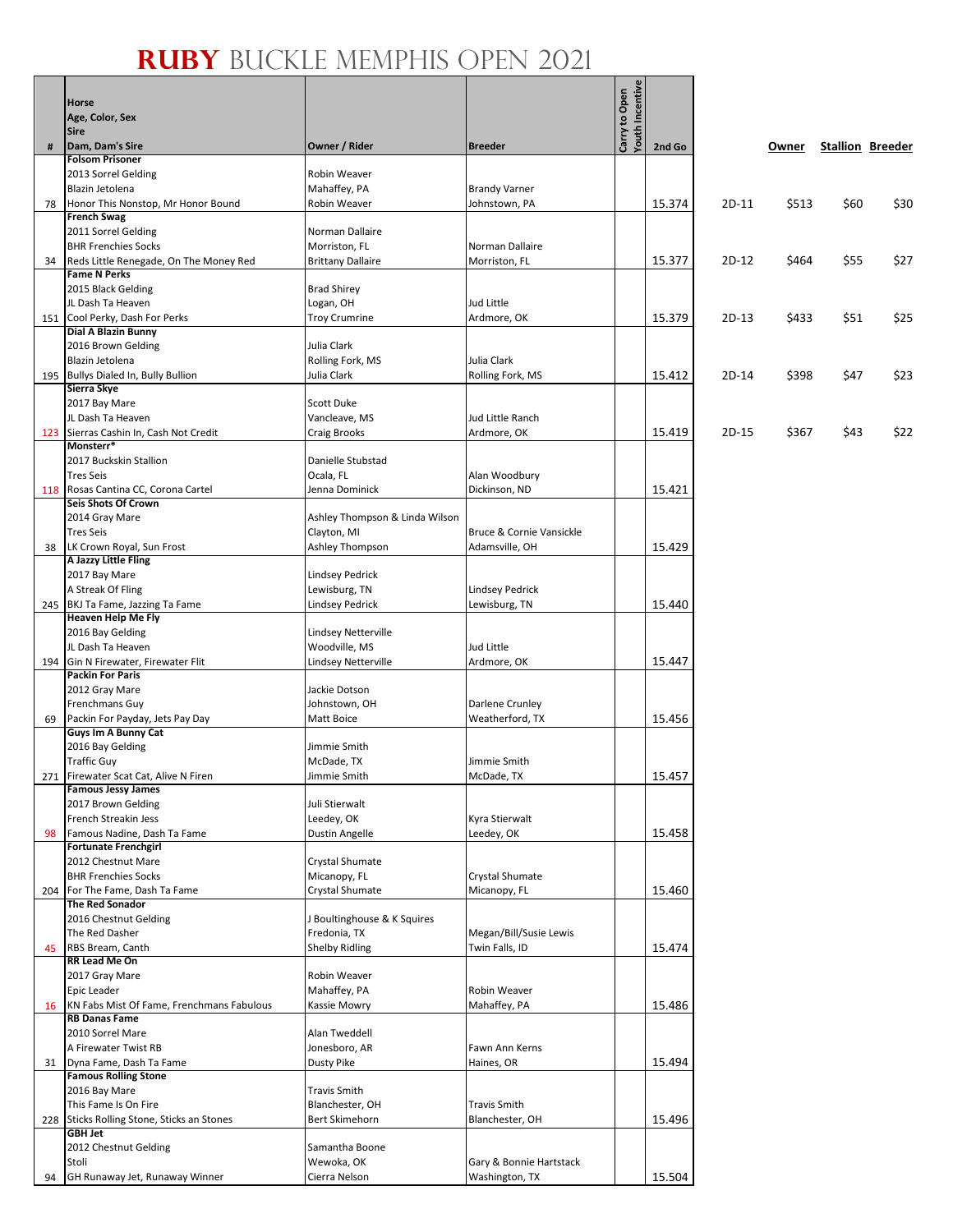|     | Horse<br>Age, Color, Sex<br>Sire                                       |                                         |                                            | Youth Incentive<br>Carry to Open |        |
|-----|------------------------------------------------------------------------|-----------------------------------------|--------------------------------------------|----------------------------------|--------|
| #   | Dam, Dam's Sire                                                        | Owner / Rider                           | <b>Breeder</b>                             |                                  | 2nd Go |
|     | <b>Totanka</b><br>2012 Dun Gelding                                     | Rebecca Weiner                          |                                            |                                  |        |
|     | <b>Tres Seis</b>                                                       | Ocala, FL                               | Alejandro Moya                             |                                  |        |
| 269 | Foxie Minnie, Game Patriot                                             | Rebecca Weiner                          | Edcouch, TX                                |                                  | 15.505 |
|     | <b>Pressured By Destiny</b>                                            |                                         |                                            |                                  |        |
|     | 2016 Brown Mare<br>No Pressure On Me                                   | Ryann Pedone                            |                                            |                                  |        |
|     | 192 Destinys Child, Dash For Destiny                                   | Sunset, TX<br>Ryann Pedone              | Janey Stoody<br>Springtown, TX             |                                  | 15.509 |
|     | <b>SR Pistol Packinanne</b>                                            |                                         |                                            |                                  |        |
|     | 2014 Sorrel Mare                                                       | Erika Boucher                           |                                            |                                  |        |
|     | A Streak Of Fling                                                      | Galion, OH                              | LeAnn & Larry Kay Rafferty                 |                                  |        |
| 10  | LK Watch Me Rock, Firewaterontherocks<br><b>Blazin Boss</b>            | Erika Boucher                           | Joaquin, TX                                |                                  | 15.513 |
|     | 2016 Sorrel Stallion                                                   | Hayle Gibson                            |                                            |                                  |        |
|     | Blazin Jetolena                                                        | Redcrest, CA                            | Amy Williams                               |                                  |        |
|     | 238 Famous Moonlight, Dash Ta Fame                                     | <b>Troy Crumrine</b>                    | Sandia, TX                                 |                                  | 15.517 |
|     | Legsgonewild<br>2013 Bay Mare                                          | Leslie Newman                           |                                            |                                  |        |
|     | <b>Tres Seis</b>                                                       | Corsicana, TX                           | Bielau Oaks                                |                                  |        |
| 89  | Stoli Bugs Me, Stoli                                                   | <b>Brynn Hinton</b>                     | Weimar, TX                                 | Υ                                | 15.527 |
|     | <b>Paint Kanes Wagon</b>                                               |                                         |                                            |                                  |        |
|     | 2009 Bay Gelding                                                       | Driver Land & Cattle Co. LLC            |                                            |                                  |        |
|     | PYC Paint Your Wagon<br>202 Patricias Marie, Son Of A Saint            | Garden City, TX<br>Jennifer Driver      | Charlie Waller<br>Seminole, OK             |                                  | 15.527 |
|     | <b>NNN Famousfirewater</b>                                             |                                         |                                            |                                  |        |
|     | 2017 Black Mare                                                        | Ali Kate Kelleher                       |                                            |                                  |        |
|     | <b>NNN Firewater Alive</b>                                             | Gray, GA                                | Thomas & Emily Staley                      |                                  |        |
|     | 125 Famously Frosted, Bug In My Frosty<br><b>Aint Seen Her Yet</b>     | Ali Kate Kelleher                       | Decatur, TX                                |                                  | 15.532 |
|     | 2016 Palomino Mare                                                     | Maggie Poloncic                         |                                            |                                  |        |
|     | Aint Seen Nothin Yet                                                   | Gillette, WY                            | Janelle Osborne                            |                                  |        |
| 29  | Sharem Down First, First Wrangler                                      | Maggie Poloncic                         | Hartville, MO                              |                                  | 15.533 |
|     | <b>TU Just A Smigeon</b>                                               |                                         |                                            |                                  |        |
|     | 2017 Sorrel Mare<br>A Streak Of Fling                                  | Richard Wincikaby<br>Englehart, Ontario | Triple U Quarter Horses LLC                |                                  |        |
|     | 127 Tayter To The Top, Tres Seis                                       | Hugo Simoneau                           | Marrieta, OK                               |                                  | 15.533 |
|     | <b>My Daddys Slick</b>                                                 |                                         |                                            |                                  |        |
|     | 2015 Bay Mare                                                          | White River Ag Products Inc             |                                            |                                  |        |
|     | Slick By Design<br>190   Dashin Sassy Feather, Sweet First Down        | Ashland, WI<br>Nikki Singler            | Jerry & Melodi Christensen<br>Kennebec, SD |                                  | 15.537 |
|     | <b>FM Rizzo</b>                                                        |                                         |                                            |                                  |        |
|     | 2015 Sorrel Mare                                                       | Abigail Poe                             |                                            |                                  |        |
|     | Carrizzo                                                               | Fitzgerald, GA                          | <b>Tim Elliot</b>                          |                                  |        |
|     | 104 Nonstopfrenchbanilla, KN A Bully In March<br><b>VF Leo Stinson</b> | Jamey Hunt                              | Lavonia, GA                                |                                  | 15.543 |
|     | 2015 Grula Gelding                                                     | Del Farms                               |                                            |                                  |        |
|     | <b>Eddie Stinson</b>                                                   | Bush, LA                                | <b>Victory Farms</b>                       |                                  |        |
| 41  | Licorice Leotard, Coup De Kas                                          | Cambrie Delanne                         | Ada, OK                                    |                                  | 15.544 |
|     | <b>Kickin The BHR Outta Ya</b><br>2012 Sorrel Mare                     | Angela Curkovic                         |                                            |                                  |        |
|     | <b>BHR Frenchies Socks</b>                                             | Okeechobee, FL                          | T/J Trentman Van Volkenburgh               |                                  |        |
| 60  | Kickin Jo, Kickin Country                                              | Bobbie Jo Alcazar                       | Aurora, IN                                 |                                  | 15.545 |
|     | <b>Credit Ta Heaven</b>                                                |                                         |                                            |                                  |        |
|     | 2013 Bay Mare                                                          | Cliff & Julie Goodrich                  |                                            |                                  |        |
| 81  | JL Dash Ta Heaven<br>Wonders Cashier, Cash Not Credit                  | Humboldt, TN<br>Julie Goodrich          | Jennifer Conner<br>McEwen, TN              |                                  | 15.553 |
|     | <b>MCM Mulberrys Fling</b>                                             |                                         |                                            |                                  |        |
|     | 2017 Bay Roan Gelding                                                  | Dunn Ranch                              |                                            |                                  |        |
|     | A Streak Of Fling                                                      | Wynnewood, OK                           | Matt & Bendi Dunn                          |                                  |        |
| 52  | Mulberry Canyon Moon, Marthas Six Moons<br><b>CFour Epicallie</b>      | Jolene Montgomery                       | Bismark, MO                                |                                  | 15.562 |
|     | 2016 Sorrel Mare                                                       | Douglas & Shannon Moody                 |                                            |                                  |        |
|     | Epic Leader                                                            | Vernal, UT                              | Kelly & Ivy Conrado                        |                                  |        |
|     | 165 Little Fancy Granny, Del Puerto Bill                               | Kelly Conrado                           | Box Elder, SD                              |                                  | 15.566 |
|     | AintSeenNaughtyYet                                                     |                                         |                                            |                                  |        |
|     | 2016 Bay Gelding<br>Aint Seen Nothin Yet                               | Slash S Ranch<br>Mountain Park, OK      | Jim & Darlene Pollard                      |                                  |        |
|     | 224 Miss Pecos Brown, My Leroy Brown                                   | Kyndal Schley                           | Farson, WY                                 |                                  | 15.575 |
|     | Whistlewhileyoustreak                                                  |                                         |                                            |                                  |        |
|     | 2013 Bay Roan Gelding                                                  | Lynsay North                            |                                            |                                  |        |
| 55  | A Streak Of Fling<br>Char Wiken Dash, Charles Mccue                    | Eldridge, MO<br>Lynsay North            | Ashley Kromrey<br>Bottineau, ND            |                                  | 15.578 |
|     |                                                                        |                                         |                                            |                                  |        |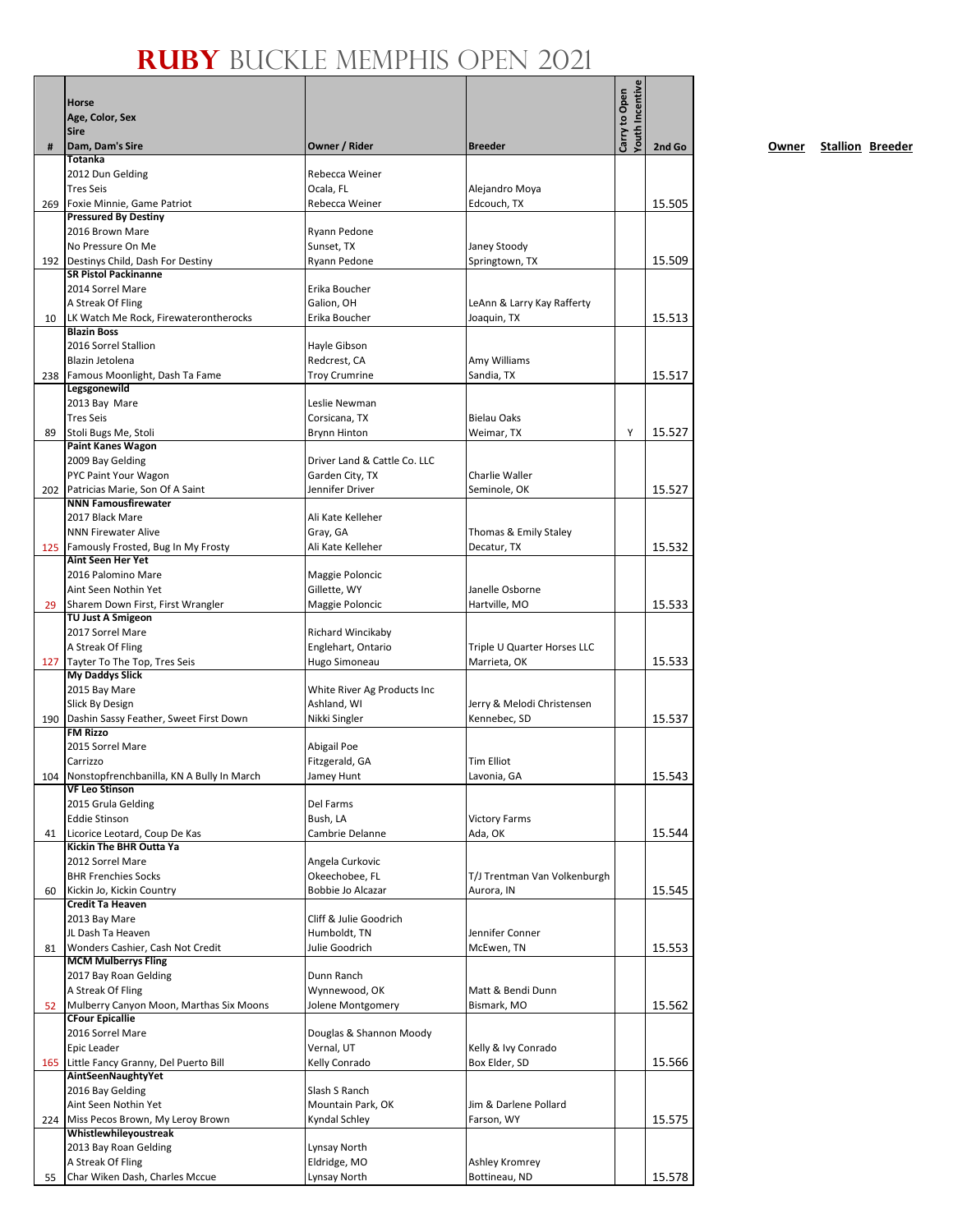|     |                                                                    |                                        |                                               | Youth Incentive |        |
|-----|--------------------------------------------------------------------|----------------------------------------|-----------------------------------------------|-----------------|--------|
|     | Horse<br>Age, Color, Sex                                           |                                        |                                               | Carry to Open   |        |
|     | <b>Sire</b>                                                        |                                        |                                               |                 |        |
| #   | Dam, Dam's Sire                                                    | Owner / Rider                          | <b>Breeder</b>                                |                 | 2nd Go |
|     | <b>Bullazin For Perks</b><br>2017 Black Stallion                   | Josh Andrews & Dr Mike Pallone         |                                               |                 |        |
|     | Blazin Jetolena                                                    | Greenbrier, AR                         | <b>Derrick Darling</b>                        |                 |        |
|     | 141 Dash To Honor, Bully Bullion                                   | <b>Josh Andrews</b>                    | Lamont, OK                                    |                 | 15.581 |
|     | <b>Blue Eyed Barbie</b><br>2014 Cremello Mare                      | Tammy Fischer                          |                                               |                 |        |
|     | <b>Traffic Guy</b>                                                 | Giddings, TX                           | Jackie Jatzlau                                |                 |        |
| 50  | Hanks Sweet Label, Letta Hank Do It                                | <b>Tammy Fischer</b>                   | Giddings, TX                                  |                 | 15.582 |
|     | Letta Traffic Do It                                                |                                        |                                               |                 |        |
|     | 2015 Buckskin Mare                                                 | Jaime Stackpole                        |                                               |                 |        |
|     | <b>Traffic Guy</b><br>135 April Rose For Hank, Letta Hank Do It    | Gray, GA<br>Jaime Stackpole            | Troy & Jamie Ashford<br>Lott, TX              |                 | 15.587 |
|     | Smooth N Fuzzy                                                     |                                        |                                               |                 |        |
|     | 2016 Sorrel Mare                                                   | McColee Land & Livestock               |                                               |                 |        |
|     | A Smooth Guy                                                       | Mapleton, UT                           | Bill & Debbie Myers                           |                 |        |
| 26  | FC Peachfuzz Ta Fame, Dash Ta Fame<br><b>KB Epic Angel</b>         | Kate Quast                             | Saint Onge, SD                                |                 | 15.605 |
|     | 2015 Sorrel Mare                                                   | Kay Blandford                          |                                               |                 |        |
|     | Epic Leader                                                        | Sytherland Springs, TX                 | Kay Blandford                                 |                 |        |
|     | 103 Talents Dark Angel, Flaming Talent                             | Kay Blandford                          | Sutherland Springs, TX                        |                 | 15.606 |
|     | <b>MR Streakininmytbird</b><br>2017 Bay Roan Gelding               | M R Performance Horses                 |                                               |                 |        |
|     | French Streaktovegas                                               | Bellville, TX                          | Jayme Robison                                 |                 |        |
| 101 | Texas Tee Bird. Iron Bird                                          | Jodee Miller                           | Bellville, TX                                 |                 | 15.610 |
|     | <b>Imfreeasthewind</b>                                             | Tricia Aldridge                        |                                               |                 |        |
|     | 2016 Gray Mare<br>Furyofthewind                                    | Sanger, TX                             | Kirk M Goodfellow                             |                 |        |
| 70  | Freeingmygator, Pritzi Dash                                        | Tricia Aldridge                        | Nacogdoches, TX                               |                 | 15.611 |
|     | <b>Trump This Jet</b>                                              |                                        |                                               |                 |        |
|     | 2016 Sorrel Mare                                                   | <b>Emily Efurd</b>                     |                                               |                 |        |
|     | Blazin Jetolena<br>214 GL Famous First Lady, Dash Ta Fame          | Clements, MD<br><b>Brandon Cullins</b> | <b>Busby Quarterhorses LLC</b><br>Millsap, TX |                 | 15.613 |
|     | <b>RR Tooslick Eye Mist</b>                                        |                                        |                                               |                 |        |
|     | 2015 Sorrel Gelding                                                | Pete Carr                              |                                               |                 |        |
|     | Slick By Design                                                    | Heath, TX                              | Robin Weaver                                  |                 |        |
|     | 282 KN Fabs Mist Of Fame, Frenchmans Fabulous<br><b>RV Brijett</b> | Emma Abbott                            | Mahaffey, PA                                  |                 | 15.613 |
|     | 2017 Sorrel Mare                                                   | <b>Presley Smith</b>                   |                                               |                 |        |
|     | Blazin Jetolena                                                    | Pingree, ID                            | Megan McLeod-Sprague                          |                 |        |
| 69  | DTF Mellowdoc, Dash Ta Fame                                        | Presley Smith                          | Marsing, ID                                   |                 | 15.614 |
|     | <b>Boons French Angel</b><br>2017 Brown Mare                       | Chad & Jennifer Hawkins                |                                               |                 |        |
|     | Streakin Boon Dox                                                  | Lamar, CO                              | Joe & Carla Spitz                             |                 |        |
|     | 111 Lil French Angel, PC Frenchmans Hayday                         | <b>Ashley Schafer</b>                  | Lamar, CO                                     |                 | 15.614 |
|     | A Smooth Starbert<br>2017 Palomino Mare                            | Greg & Marlena Williams                |                                               |                 |        |
|     | A Smooth Guy                                                       | Morrilton, AR                          | Greg & Marlena Williams                       |                 |        |
| 140 | Baileys Snowflake, Starbert Champ Kelly                            | Marlena Williams                       | Morrilton, AR                                 |                 | 15.618 |
|     | <b>BR Snow White</b>                                               |                                        |                                               |                 |        |
|     | 2012 Red Roan Mare<br>A Streak Of Fling                            | Garland Baker<br>Russellville, AR      | Garland Ray Baker                             |                 |        |
| 1   | KN Docs Gray Gold, Groanies Gray Pony                              | <b>Emily Efurd</b>                     | Russellville, AR                              |                 | 15.630 |
|     | <b>Money Underpressure</b>                                         |                                        |                                               |                 |        |
|     | 2017 Sorrel Gelding                                                | <b>Brett Monroe</b>                    |                                               |                 |        |
| 105 | No Pressure On Me<br>Red Flashin Money, On The Money Red           | Gay, GA<br><b>Brett Monroe</b>         | Lee K Pedone<br>Brooksville, FL               |                 | 15.633 |
|     | <b>RF Chrome In Black</b>                                          |                                        |                                               |                 |        |
|     | 2015 Black Mare                                                    | Steve & Cindy Durham                   |                                               |                 |        |
|     | Slick By Design                                                    | Rosedale, SD                           | Jane & Ryan Melby                             |                 |        |
|     | 207 RC Back In Black, Ninety Nine Goldmine<br>Any Given Sunday B   | <b>Steve Durham</b>                    | Wilson, OK                                    |                 | 15.639 |
|     | 2014 Gray Gelding                                                  | Van P Carter                           | Jerome Bellard/Monica                         |                 |        |
|     | Stoli                                                              | De Kalb, TX                            | Williams                                      |                 |        |
|     | 283 Candy Before My Eyes, Mr Eye Opener                            | Maggie Carter                          | Weimar, TX                                    |                 | 15.639 |
|     | Dialin Heaven<br>2015 Sorrel Stallion                              | Josh Andrews                           |                                               |                 |        |
|     | JL Dash Ta Fame                                                    | Greenbrier, AR                         | Jud Little                                    |                 |        |
|     | 145   Ms Kid Dee Dial, Kiddin N Streakin                           | Josh Andrews                           | Ardmore, OK                                   |                 | 15.641 |
|     | <b>Bratwheresyoursocks</b>                                         |                                        |                                               |                 |        |
|     | 2009 Sorrel Mare<br><b>BHR Frenchies Socks</b>                     | Jody & Tracy Henderson<br>Alvarado, TX | Ryann Pedone                                  |                 |        |
| 52  | Sitters Saint, Sitting On Go                                       | Ryann Pedone                           | Sunset, TX                                    |                 | 15.644 |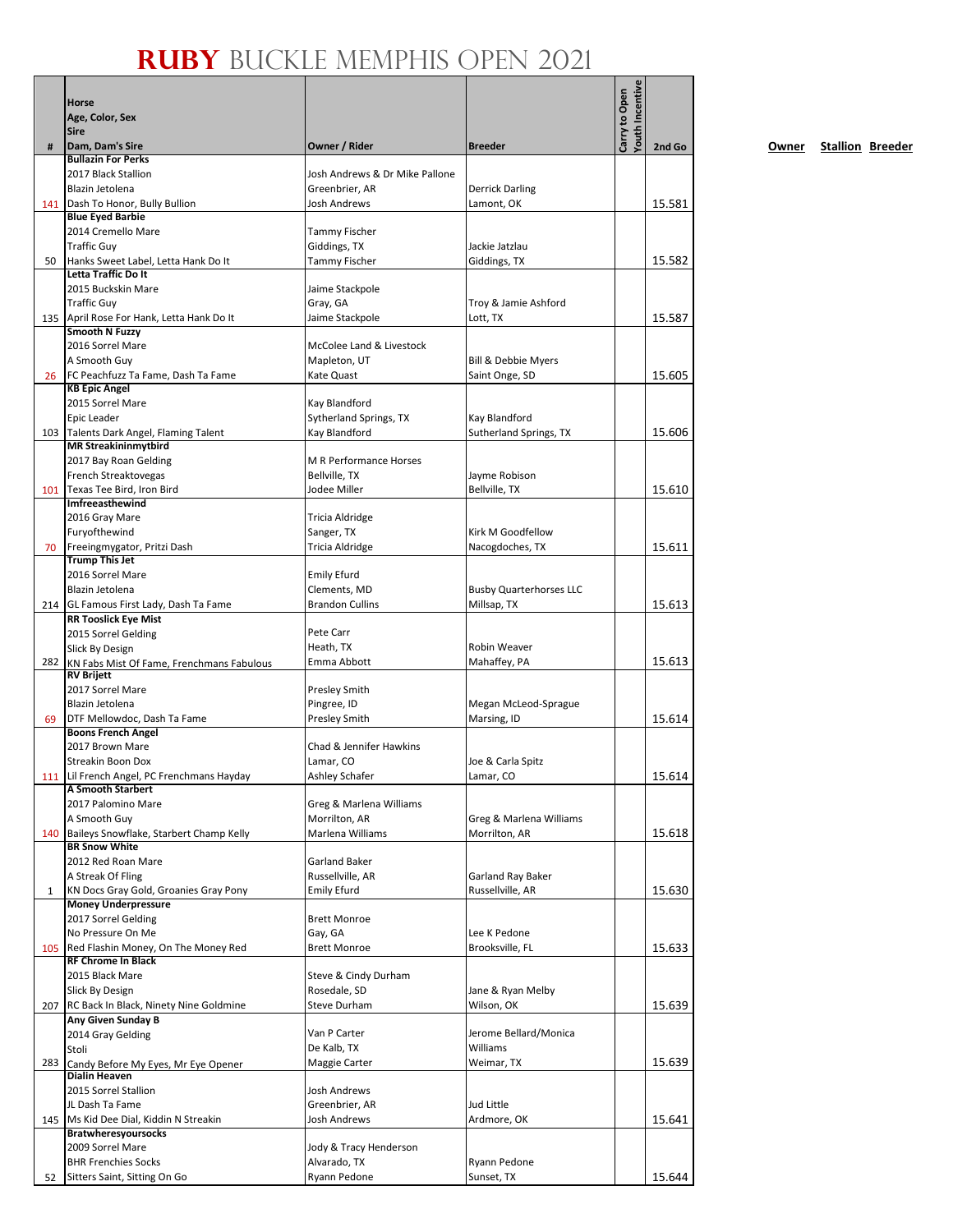|     | Horse<br>Age, Color, Sex                                             |                                 |                                 | <b>Touth Incentive</b><br>Carry to Open |        |
|-----|----------------------------------------------------------------------|---------------------------------|---------------------------------|-----------------------------------------|--------|
|     | <b>Sire</b>                                                          |                                 |                                 |                                         |        |
| #   | Dam, Dam's Sire<br><b>Vamanos</b>                                    | Owner / Rider                   | <b>Breeder</b>                  |                                         | 2nd Go |
|     | 2017 Gray Gelding                                                    | <b>Timothy Menzel</b>           |                                 |                                         |        |
|     | Freighttrain B                                                       | Sun Prairie, WI                 | Bobby D Cox                     |                                         |        |
| 55  | Shesa First Rafity, First Down Dash                                  | James Barnes                    | Fort Worth, TX                  |                                         | 15.654 |
|     | <b>Marthas Slick Moons</b>                                           |                                 |                                 |                                         |        |
|     | 2016 Brown Stallion<br>Slick By Design                               | Jordyn Shetzline<br>Marland, OK | Ronna Smelser                   |                                         |        |
| 37  | Six Moons Fashion, Marthas Six Moons                                 | Lauren Strough                  | Prague, OK                      |                                         | 15.657 |
|     | <b>DontBJealous</b>                                                  |                                 |                                 |                                         |        |
|     | 2009 Bay Mare                                                        | Julie Oliver                    |                                 |                                         |        |
|     | Stoli                                                                | Landenberg, PA                  | Derrell Riggon                  |                                         |        |
| 66  | Sunset Leo Badger, El Jefe Leo<br><b>Rivons Mr America</b>           | Julie Oliver                    | Merkel, TX                      |                                         | 15.665 |
|     | 2017 Sorrel Gelding                                                  | Wilde Performance Horses Inc    |                                 |                                         |        |
|     | <b>Tres Seis</b>                                                     | Wenyzville, MO                  | Kissmyfairytale Inc             |                                         |        |
| 139 | Electric Fire Water, Flaming Fire Water                              | Ryann Pedone                    | Azle, TX                        |                                         | 15.669 |
|     | Tee It Up In My Sox                                                  |                                 |                                 |                                         |        |
|     | 2014 Chestnut Mare                                                   | Kathy Donegan                   |                                 |                                         |        |
|     | <b>BHR Frenchies Socks</b><br>201 Ba Tee It Up Ta Fame, Dash Ta Fame | Bluff Dale, TX<br>Lacey Harmon  | Kathy Donegan<br>Bluff Dale, TX |                                         | 15.671 |
|     | <b>Ethan Edwards</b>                                                 |                                 |                                 |                                         |        |
|     | 2017 Sorrel Gelding                                                  | Roy Gene Evans                  |                                 |                                         |        |
|     | Rockin W                                                             | Dallas, TX                      | Roy Gene Evans                  |                                         |        |
| 156 | Seven Wives, Playin Stylish                                          | Morgan Anderson                 | Dallas, TX                      |                                         | 15.672 |
|     | TrafficRunawayTrain<br>2015 Buckskin Mare                            | Jenna Graf                      |                                 |                                         |        |
|     | <b>Traffic Guy</b>                                                   | Millsap, TX                     | Troy & Jamie Ashford            |                                         |        |
| 163 | Dashing Performance, Royal Quick Dash                                | Jenna Graf                      | Lott, TX                        |                                         | 15.674 |
|     | Penny For Ur Flit                                                    |                                 |                                 |                                         |        |
|     | 2013 Palomino Mare                                                   | Melora Potter                   |                                 |                                         |        |
|     | JL Dash Ta Heaven                                                    | Marion, KY                      | Dan & Kasey Etbauer             | Y                                       |        |
| 148 | Fashion Star Flit, Fire Water Flit<br><b>Kaydens Girl</b>            | Karsyn Potter                   | Goodnell, OK                    |                                         | 15.675 |
|     | 2009 Brown Mare                                                      | Rachel Miller                   |                                 |                                         |        |
|     | <b>Eddie Stinson</b>                                                 | Mannington, WV                  | Jordan Ray Jones                |                                         |        |
| 26  | Razzle Dazzle Dozen, Jody O Toole                                    | Rachel Miller                   | Ambrose, GA                     |                                         | 15.676 |
|     | SF Holdmybeernwatch                                                  |                                 |                                 |                                         |        |
|     | 2017 Sorrel Gelding<br>JL Sirocco                                    | Kristy Wilson<br>Black Oak, AR  | Ronnie & Martha Shomaker        |                                         |        |
| 95  | SF Hell On Wheels, Frenchmans Feature                                | Kenzley Wilson                  | Mc Kenzie, TN                   |                                         | 15.680 |
|     | <b>Pressure Of A Storm</b>                                           |                                 |                                 |                                         |        |
|     | 2016 Sorrel Mare                                                     | Shannon Jackson                 |                                 |                                         |        |
|     | No Pressure On Me                                                    | Scottsborn, AL                  | Martha Jean Reeves              |                                         |        |
| 280 | Whippersnappersnorty, Snorty Lena<br><b>Famous Socks</b>             | Abbey Jo Kilgore                | Weatherford, TX                 |                                         | 15.695 |
|     | 2017 Sorrel Gelding                                                  | Justin Theado                   |                                 |                                         |        |
|     | <b>BHR Frenchies Socks</b>                                           | Mt Sterling, OH                 | <b>Steel Gang Quarter Horse</b> |                                         |        |
| 21  | Famous Jessie, Dash Ta Fame                                          | Justin Theado                   | Newellton, LA                   |                                         | 15.708 |
|     | JN My Heaven                                                         |                                 |                                 |                                         |        |
|     | 2014 Sorrel Gelding<br>JL Dash Ta Heaven                             | Leslie Worthey<br>Hubbard, TX   | Jud Little                      |                                         |        |
|     | 184 Strickly Streakin, Streakin Six                                  | Leslie Worthey                  | Ardmore, OK                     |                                         | 15.709 |
|     | <b>Intitled</b>                                                      |                                 |                                 |                                         |        |
|     | 2017 Sorrel Mare                                                     | Tankersley & Cameron            |                                 |                                         |        |
|     | No Pressure On Me                                                    | Floresville, TX                 | John David Tice                 |                                         |        |
| 102 | Jezzabell, Famous Bugs<br><b>Coming In Haute</b>                     | James Barnes                    | Crossett, AR                    |                                         | 15.716 |
|     | 2017 Sorrel Gelding                                                  | Amy Peterson                    |                                 |                                         |        |
|     | <b>Bullseye Bullion</b>                                              | Lakeville, MN                   | Alexia Willis                   |                                         |        |
|     | 130 Some Like It Haute, Dash Ta Fame                                 | Heidi Gunderson                 | Maysville, OK                   |                                         | 15.716 |
|     | <b>Colour Chart</b>                                                  |                                 |                                 |                                         |        |
|     | 2016 Buckskin Mare                                                   | Randi Roberts                   |                                 |                                         |        |
|     | Technicolours                                                        | Hamlin, TX<br>Randi Roberts     | Donna Mae Jasasra<br>Tulsa, OK  |                                         | 15.718 |
| 167 | Sister Nellie, Check The Charts<br>Jet Oh Lena                       |                                 |                                 |                                         |        |
|     | 2009 Gelding Gray                                                    | Celeste Foster                  |                                 |                                         |        |
|     | Blazin Jetolena                                                      | Davie, FL                       | WJ JR Williamson                |                                         |        |
| 287 | Serenely, Runaway Winner                                             | Celeste Foster                  | Gray Court, SC                  |                                         | 15.721 |
|     | <b>Summer Traffic</b><br>2015 Buckskin Gelding                       | Morgan E Nay                    |                                 |                                         |        |
|     | <b>Traffic Guy</b>                                                   | Madison, IN                     | <b>Sheila Ricketts</b>          |                                         |        |
| 49  | Summers Easy Comment, Editorial Comment                              | John Ressler                    | Poplar Bluff, MO                |                                         | 15.722 |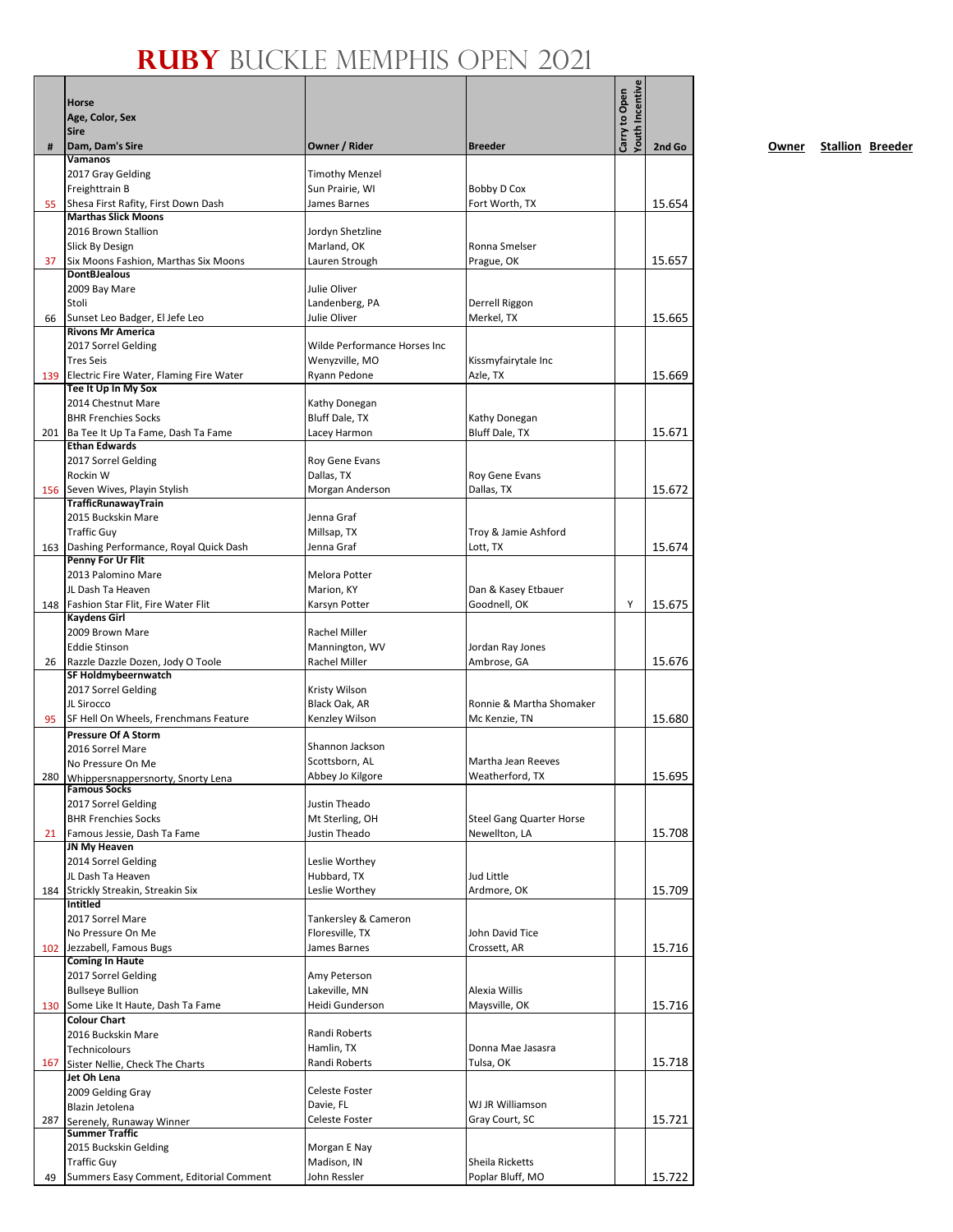|                | Horse                                                                  |                                           |                                               | Youth Incentive<br>Carry to Open |        |
|----------------|------------------------------------------------------------------------|-------------------------------------------|-----------------------------------------------|----------------------------------|--------|
|                | Age, Color, Sex                                                        |                                           |                                               |                                  |        |
|                | <b>Sire</b>                                                            |                                           |                                               |                                  |        |
| #              | Dam, Dam's Sire<br><b>Frenchmans Kid Rock</b>                          | Owner / Rider                             | <b>Breeder</b>                                |                                  | 2nd Go |
|                | 2007 Sorrel Gelding                                                    | Stephanie Newman                          |                                               |                                  |        |
|                | Frenchmans Guy                                                         | Rapid City, SD                            | Lacey Donegan                                 |                                  |        |
| 210            | Mamies Leavin, This Jets Leavin                                        | Stephanie Newman                          | Bluff Dale, TX                                |                                  | 15.729 |
|                | <b>PYC Paint Me Famous</b>                                             |                                           |                                               |                                  |        |
|                | 2016 Bay Mare                                                          | Rachel Miller                             |                                               |                                  |        |
|                | <b>Eddie Stinson</b>                                                   | Mannington, WV<br>Rachel Miller           | Liz Michael<br>Paris, OH                      |                                  |        |
| 42             | RYC Eyesa Rey, PYC Paint Your Wagon<br>Cash Me In Heaven               |                                           |                                               |                                  | 15.732 |
|                | 2017 Sorrel Gelding                                                    | Jordan Diaz                               |                                               |                                  |        |
|                | JL Dash Ta Heaven                                                      | Danielsville, GA                          | Jud Little                                    |                                  |        |
| 59             | Smooth Cashin Gal, Cash Not Credit                                     | Craig Brooks                              | Ardmore, OK                                   |                                  | 15.734 |
|                | <b>Frenchmans Cash Bar</b>                                             |                                           |                                               |                                  |        |
|                | 2013 Palomino Gelding                                                  | <b>Ben Heithcock</b>                      |                                               |                                  |        |
|                | First Down French                                                      | College Grove, TN<br><b>Ben Heithcock</b> | <b>Ben Heithcock</b>                          |                                  |        |
|                | 270 Luthers Suzi Blue, Luther Bar Blue<br><b>Stetson Ray</b>           |                                           | College Grove, TN                             |                                  | 15.735 |
|                | 2017 Sorrel Gelding                                                    | Gayle & Darby Duncan                      |                                               |                                  |        |
|                | <b>Eddie Stinson</b>                                                   | Cameron, OK                               | Gayle & Darby Duncan                          |                                  |        |
| 67             | Sixes Plain Bully, Bully Bullion                                       | Lance Graves                              | Cameron, OK                                   |                                  | 15.735 |
|                | <b>KN Harley Quinn</b>                                                 |                                           |                                               |                                  |        |
|                | 2016 Chestnut Mare                                                     | Dusty Lynch                               |                                               |                                  |        |
|                | <b>Tres Fortunes</b>                                                   | Crawford, TX                              | Kimi Ann Nichols                              |                                  |        |
|                | 136 KN My Mamas Famous Z, Firewater Ta Fame<br><b>Epic Bit Of Fame</b> | Ryan Reynolds                             | Brownwood, TX                                 |                                  | 15.740 |
|                | 2015 Gray Gelding                                                      | Kaylon & Seth Rodriguez                   |                                               |                                  |        |
|                | Epic Leader                                                            | Polk City, FL                             | Kaylon & Seth Rodriguez                       |                                  |        |
| 167            | Madams Bit Of Fame, Zippy Zevi Dasher                                  | Kaylon Rodriguez                          | Polk City, FL                                 |                                  | 15.748 |
|                | A Pepper Smoothie                                                      |                                           |                                               |                                  |        |
|                | 2013 Buckskin Mare                                                     | Preslee Nellesen                          |                                               |                                  |        |
|                | A Smooth Guy                                                           | Mapleton, UT                              | Erin Kenzy                                    | Υ                                |        |
| 227            | Little Junie Pepper, Annies Little Pepper<br><b>Ruby Rubacuori</b>     | Preslee Nellesen                          | Gregory, SD                                   |                                  | 15.749 |
|                | 2017 Red Roan Mare                                                     | Jody & Tracy Henderson                    |                                               |                                  |        |
|                | A Dash Ta Streak                                                       | Alvarado, TX                              | Jody & Tracy Henderson                        |                                  |        |
| $\overline{2}$ | War Lena Kitty, War Lena Bars                                          | <b>Tracy Henderson</b>                    | Alvarado, TX                                  |                                  | 15.751 |
|                | <b>Special For Tres PZ</b>                                             |                                           |                                               |                                  |        |
|                | 2017 Bay Mare                                                          | Joao Leao                                 |                                               |                                  |        |
|                | <b>Tres Seis</b>                                                       | Gainesville, TX                           | <b>Blessed River Ltd</b>                      |                                  |        |
| 53             | Special Copauino, Strawfly Special<br><b>Breezy PYC</b>                | Joao Leao                                 | Frisco, TX                                    |                                  | 15.756 |
|                | 2015 Brown Mare                                                        | Richard Johnson                           |                                               |                                  |        |
|                | PYC Paint Your Wagon                                                   | Morning View, KY                          | Keith Carol                                   |                                  |        |
|                | 180 Wind N My Sails, Okey Dokey Dale                                   | <b>Maliah Downs</b>                       | Washington, OK                                |                                  | 15.765 |
|                | <b>Six Frosted Freckles</b>                                            |                                           |                                               |                                  |        |
|                | 2017 Bay Roan Mare                                                     | Debbie Cummings                           |                                               |                                  |        |
|                | French Streaktovegas<br>148 Tuff Turnin Freckle, A Freckle Legacy      | Magnolia, TX<br>Jodee Miller              | <b>Reginald E Morris</b><br>Plantersville, TX |                                  | 15.768 |
|                | <b>GL Six Flits N Fame</b>                                             |                                           |                                               |                                  |        |
|                | 2015 Chestnut Gelding                                                  | Abigail Poe                               |                                               |                                  |        |
|                | Aint Seen Nothin Yet                                                   | Fitzgerald, GA                            | <b>Gun Lake Perf Horses</b>                   |                                  |        |
| 11             | Looks To Kill For, Flit To Kill                                        | Abigail Poe                               | Nashville, GA                                 | Y                                | 15.772 |
|                | <b>Bamberg</b>                                                         |                                           |                                               |                                  |        |
|                | 2011 Bay Gelding<br><b>Valiant Hero</b>                                | Amanda Amos                               | James Ronald Magnon                           |                                  |        |
| 290            | Fashion Lover 99, Friendly Lover 88                                    | Ocala, FL<br>Jenna Dominick               | Ocala, FL                                     |                                  | 15.775 |
|                | <b>Flinging Cash</b>                                                   |                                           |                                               |                                  |        |
|                | 2013 Bay Roan Mare                                                     | <b>Tammy Brown</b>                        |                                               |                                  |        |
|                | A Streak Of Fling                                                      | Bishopville, SC                           | Tim Lamberson                                 |                                  |        |
| 76             | Iscreamfordash, Dashing With Cash                                      | Jordan Brown                              | Boerne, TX                                    |                                  | 15.780 |
|                | <b>Heavens Dynasty</b>                                                 |                                           |                                               |                                  |        |
|                | 2016 Brown Mare                                                        | Casey Lampley                             |                                               |                                  |        |
|                | JL Dash Ta Heaven                                                      | Nashville, TN                             | Jud Little                                    |                                  |        |
|                | 196   Dialin A Dynasty, FOD Dynasty<br><b>Shesa Fancy Magnolia</b>     | Ryan Reynolds                             | Ardmore, OK                                   |                                  | 15.780 |
|                | 2014 Sorrel Mare                                                       | Jessica Morris                            |                                               |                                  |        |
|                | Be A Magnolia Runner                                                   | Alvord, TX                                | <b>Brittany Pozzi Tonozzi</b>                 |                                  |        |
| 59             | Guys Fancy Ladybug, Frenchmans Guy                                     | Jessica Morris                            | Lampasas, TX                                  |                                  | 15.782 |
|                | Design Ta Be Famous                                                    |                                           |                                               |                                  |        |
|                | 2011 Palomino Mare                                                     | Michelle Blanchet                         |                                               |                                  |        |
|                | Born Ta Be Famous                                                      | Rosedale, LA<br>Michelle Blanchet         | Kenneth Campbell<br>Sweetwater, TN            |                                  | 15.783 |
| 47             | Designer Hanka, Designer Red                                           |                                           |                                               |                                  |        |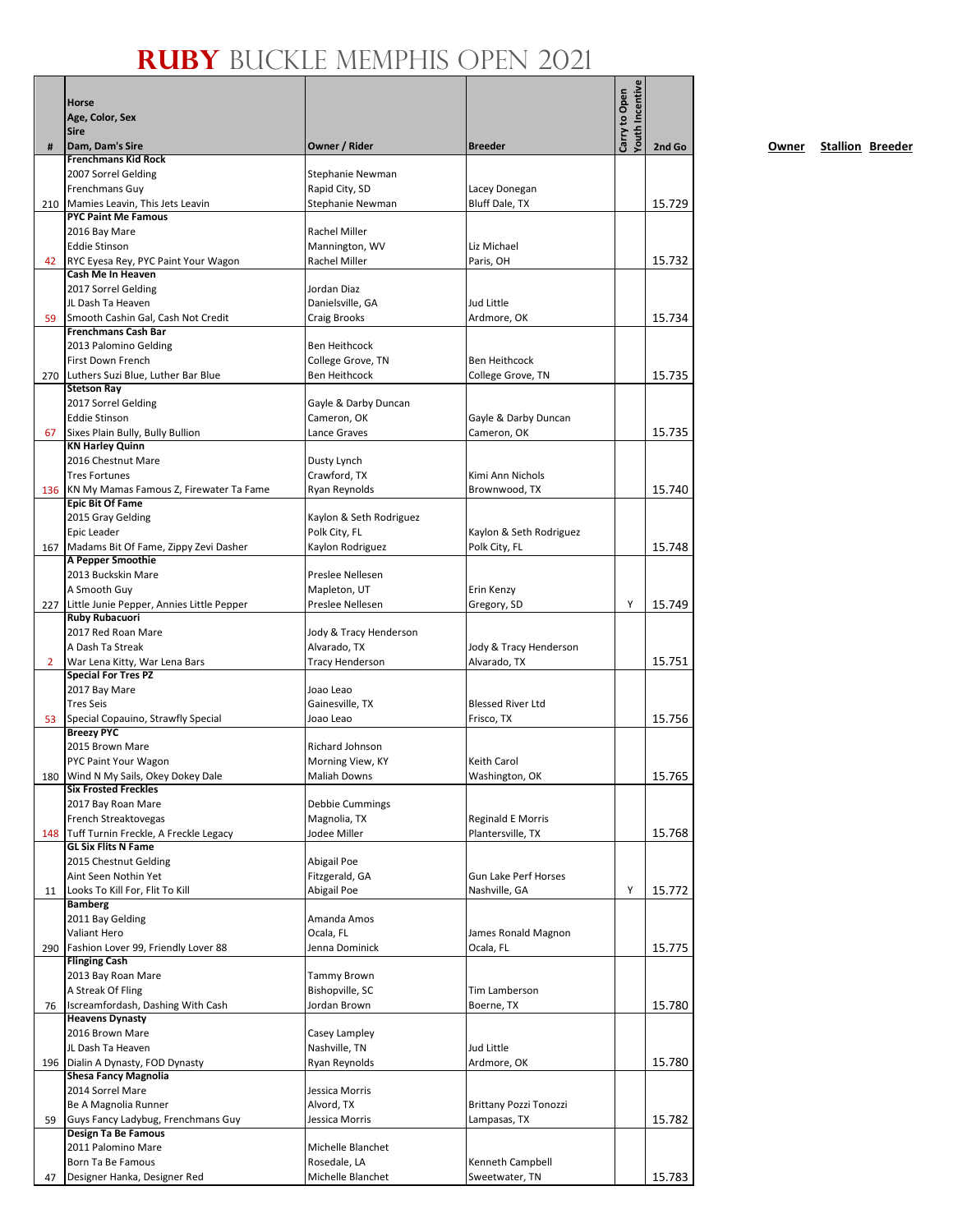|     |                                                            |                                      |                                             | <b>Youth Incentive</b> |        |          |         |       |                         |
|-----|------------------------------------------------------------|--------------------------------------|---------------------------------------------|------------------------|--------|----------|---------|-------|-------------------------|
|     | <b>Horse</b><br>Age, Color, Sex                            |                                      |                                             | Carry to Open          |        |          |         |       |                         |
|     | <b>Sire</b>                                                |                                      |                                             |                        |        |          |         |       |                         |
| #   | Dam, Dam's Sire                                            | Owner / Rider                        | <b>Breeder</b>                              |                        | 2nd Go |          | Owner   |       | <b>Stallion Breeder</b> |
|     | <b>Streakin Fling Bug</b>                                  |                                      |                                             |                        |        |          |         |       |                         |
|     | 2005 Bay Roan Gelding<br>A Streak Of Fling                 | <b>Erin Miller</b><br>Knox City, MO  | Elyse Cullum                                |                        |        |          |         |       |                         |
| 19  | How High Am I, On A High                                   | Erin Miller                          | Rnox City, MO                               |                        | 15.784 |          |         |       |                         |
|     | <b>Frenchmens Boy</b>                                      |                                      |                                             |                        |        |          |         |       |                         |
|     | 2016 Sorrel Gelding                                        | Jody McKay                           |                                             |                        |        |          |         |       |                         |
|     | Shawne Bug Leo                                             | Red Dak, OK                          | Reann Zancanella<br>Coleman, OK             |                        |        |          |         |       |                         |
| 61  | SX Bullys Chica, Bully For Casey<br><b>MCM Rocket Man</b>  | Jody McKay                           |                                             |                        | 15.789 |          |         |       |                         |
|     | 2017 Gelding Gray                                          | Charlie Cole & Jason Martin          |                                             |                        |        |          |         |       |                         |
|     | <b>BHR Frenchies Socks</b>                                 | Pilot Point, TX                      | Dunn Ranch                                  |                        |        |          |         |       |                         |
| 284 | Mulberry Canyon Moon, Martha Six Moons                     | Caroline Boucher                     | Ironton, MO                                 |                        | 15.797 |          |         |       |                         |
|     | Royal French Jet<br>2006 Sorrel Gelding                    | <b>Maurice Creson</b>                |                                             |                        |        |          |         |       |                         |
|     | <b>BHR Frenchies Socks</b>                                 | Fayetteville, TN                     | Kelly Joe Carr                              |                        |        |          |         |       |                         |
| 20  | Debbys Royal Jet, A Royal Jet                              | <b>Madison Shelton</b>               | Madison, IN                                 |                        | 15.802 |          |         |       |                         |
|     | <b>Painted Up Design</b>                                   |                                      |                                             |                        |        |          |         |       |                         |
|     | 2015 Black Gelding<br>Slick By Design                      | Jamie & Karen Shock<br>Thorndale, TX | Karen Shock                                 |                        |        |          |         |       |                         |
| 15  | The Glory of Summer, Sonny Dee Summer                      | Karen Shock                          | Thorndale, TX                               |                        | 15.810 | $3D-1$   | \$6,109 | \$719 | \$359                   |
|     | <b>Jamies On The Geaux</b>                                 |                                      |                                             |                        |        |          |         |       |                         |
|     | 2016 Brown Mare                                            | Jessica Morris                       |                                             |                        |        |          |         |       |                         |
|     | Ivory James<br>108 Pollys On The Go, Cajo                  | Alvord, TX<br>Jessica Morris         | Chad Hart & Darrell Williams<br>Royston, GA |                        | 15.811 | 3D-2     | \$4,154 | \$489 | \$244                   |
|     | <b>Guys Fame N Fortune</b>                                 |                                      |                                             |                        |        |          |         |       |                         |
|     | 2012 Palomino Mare                                         | Kathy Donegan                        |                                             |                        |        |          |         |       |                         |
|     | Frenchmans Guy                                             | Bluff Dale, TX                       | <b>Bill or Debbie Myers</b>                 |                        |        |          |         |       |                         |
| 258 | Miss Dash Of Fame, Dash Ta Fame<br><b>VR Im So Furious</b> | Lacey Harmon                         | St Onge, SD                                 |                        | 15.819 | $3D-3$   | \$3,177 | \$374 | \$187                   |
|     | 2016 Bay Mare                                              | <b>Becky Pierce</b>                  |                                             |                        |        |          |         |       |                         |
|     | Furyofthewind                                              | Lucedale, MS                         | Ventana Ranch                               |                        |        |          |         |       |                         |
| 242 | Kailua Creek, Marthas Six Moon                             | <b>Becky Pierce</b>                  | Noble, OK                                   |                        | 15.820 | 3D-4     | \$2,248 | \$265 | \$132                   |
|     | Shesadesignerteddy                                         |                                      |                                             |                        |        |          |         |       |                         |
|     | 2015 Bay Mare<br>Slick By Design                           | Emma Abbott<br>Bluff Dale, TX        | James &/or Savannah Reeves                  |                        |        |          |         |       |                         |
|     | 189 Shes Free To Flame, Flaming Fire Water                 | Emma Abbott                          | Cross Plains, TX                            |                        | 15.829 | $3D-5$   | \$1,833 | \$216 | \$108                   |
|     | A Smooth Flit Bar                                          |                                      |                                             |                        |        |          |         |       |                         |
|     | 2012 Sorrel Gelding                                        | Juan & Bobbie Jo Alcazar             |                                             |                        |        |          |         |       |                         |
|     | A Smooth Guy<br>12 Haley Flit Bar, Flit Bar Beggar         | Okeechobee, FL<br>Bobbie Jo Alcazar  | Brenda Rraley<br>Whitney, TX                |                        | 15.831 | 3D-6/7   | \$1,417 | \$167 | \$83                    |
|     | <b>Slick Behind Bars</b>                                   |                                      |                                             |                        |        |          |         |       |                         |
|     | 2015 Chestnut Gelding                                      | <b>Ben Heithcock</b>                 |                                             |                        |        |          |         |       |                         |
|     | Slick By Design                                            | Chapel Hill, TN                      | <b>Ben Heithcock</b>                        |                        |        |          |         |       |                         |
|     | 220 Corrare Bar Reed, Diamond Feature<br>Dancin Ta Heaven  | <b>Ben Heithcock</b>                 | Chapel Hill, TN                             |                        | 15.831 | 3D-6/7   | \$1,417 | \$167 | \$83                    |
|     | 2016 Black Mare                                            | <b>Allison Sneed</b>                 |                                             |                        |        |          |         |       |                         |
|     | JL Dash Ta Heaven                                          | Jonesboro, AR                        | Jud Little                                  |                        |        |          |         |       |                         |
| 226 | Ima Cash Dancer, Cash Not Credit                           | Allison Sneed                        | Ardmore, OK                                 |                        | 15.834 | $3D-8$   | \$880   | \$104 | \$52                    |
|     | <b>Cravin Sweets</b><br>2016 Bay Gelding                   | Kindra Pirtle                        |                                             |                        |        |          |         |       |                         |
|     | Sweet First Down                                           | Atlanta, KS                          | Erin Chrisman                               |                        |        |          |         |       |                         |
| 93  | PYC Biscuit, PYC Paint Your Wagon                          | Kindra Pirtle                        | Kaplan, LA                                  |                        | 15.839 | $3D-9$   | \$733   | \$86  | \$43                    |
|     | <b>Bet Captains</b>                                        |                                      |                                             |                        |        |          |         |       |                         |
|     | 2017 Sorrel Mare<br>Bet Hesa Cat                           | Lee Jack Tippen<br>Boyd, TX          | Lee Jack Tippen                             |                        |        |          |         |       |                         |
|     | 145 Letithappen Captains, Smokin Trona                     | Jesse Clare Bland                    | Boyd, TX                                    |                        | 15.846 | $3D-10$  | \$587   | \$69  | \$35                    |
|     | <b>Epic Vanilla Ice Cream</b>                              |                                      |                                             |                        |        |          |         |       |                         |
|     | 2016 Sorrel Mare                                           | Jason Eagle                          |                                             |                        |        |          |         |       |                         |
|     | Epic Leader<br>155 SR Shades Of Vanilla, Dash Ta Fame      | Ward, AR                             | Nickelbar Ranch                             |                        |        |          |         |       |                         |
|     | Velma Kellie                                               | Jason Eagle                          | San Angelo, TX                              |                        | 15.849 | 3D-11/12 | \$513   | \$60  | \$30                    |
|     | 2015 Sorrel Mare                                           | Stephanie Newman                     |                                             |                        |        |          |         |       |                         |
|     | Epic Leader                                                | Rapid City, SD                       | Kassie Mowry                                |                        |        |          |         |       |                         |
|     | 157 Streakin Silvercreek, A Streak Of Fling                | Stephanie Newman                     | Dublin, TX                                  |                        | 15.849 | 3D-11/12 | \$513   | \$60  | \$30                    |
|     | <b>Mister Tres</b><br>2017 Brown Gelding                   | Don Lee & Ryann Pedone               |                                             |                        |        |          |         |       |                         |
|     | <b>Tres Seis</b>                                           | Sunset, TX                           | <b>Bennett Racing Stables</b>               |                        |        |          |         |       |                         |
|     | 117 A True Stoli, Stoli                                    | Ryann Pedone                         | Brownsburg, IN                              |                        | 15.856 | $3D-13$  | \$433   | \$51  | \$25                    |
|     | <b>Chasin Magnolias</b>                                    |                                      |                                             |                        |        |          |         |       |                         |
|     | 2016 Sorrel Mare<br>Be A Magnolia Runner                   | Mary Sorrells<br>Bryan, TX           | Mary Sorrells                               |                        |        |          |         |       |                         |
|     | 143 Firewater In The Sky, Chasin Firewater                 | Mary Sorrells                        | Bryan, TX                                   |                        | 15.857 | 3D-14    | \$398   | \$47  | \$23                    |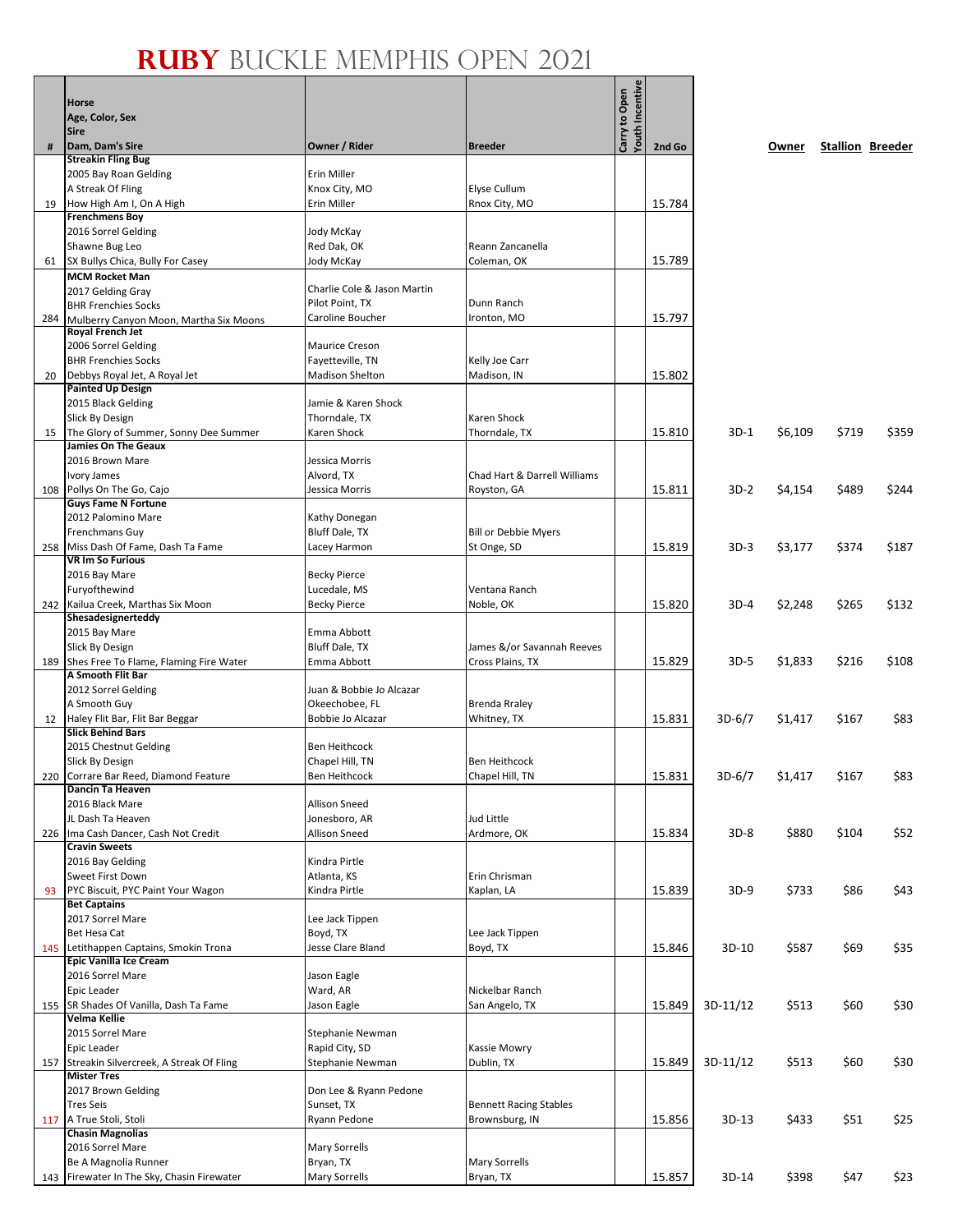|    | <b>Horse</b>                                                      |                                         |                                    | <b>Youth Incentive</b><br>Carry to Open |        |       |       |      |                         |
|----|-------------------------------------------------------------------|-----------------------------------------|------------------------------------|-----------------------------------------|--------|-------|-------|------|-------------------------|
|    | Age, Color, Sex                                                   |                                         |                                    |                                         |        |       |       |      |                         |
|    | <b>Sire</b>                                                       |                                         |                                    |                                         |        |       |       |      |                         |
| #  | Dam, Dam's Sire                                                   | Owner / Rider                           | <b>Breeder</b>                     |                                         | 2nd Go |       | Owner |      | <b>Stallion Breeder</b> |
|    | Rockin Hickory Budha<br>2017 Sorrel Mare                          | Mike Stephens                           |                                    |                                         |        |       |       |      |                         |
|    | Rockin W                                                          | Covington, LA                           | <b>Eddie Dunn</b>                  |                                         |        |       |       |      |                         |
|    | 131 Trinity Listobuda, Listolena                                  | <b>Hailey Stephens</b>                  | Uniontown, AR                      |                                         | 15.863 | 3D-15 | \$367 | \$43 | \$22                    |
|    | This Blonds No Joke                                               |                                         |                                    |                                         |        |       |       |      |                         |
|    | 2011 Palomino Mare                                                | Southern Rose Ranch                     |                                    |                                         |        |       |       |      |                         |
|    | As Good As Nick Gets<br>217 Sissys Little Coin, Packin Sixes      | Pelzer, SC<br>Janelle Green             | Southern Rose Ranch<br>Pelzer, SC  |                                         | 15.867 |       |       |      |                         |
|    | <b>Super De Shine</b>                                             |                                         |                                    |                                         |        |       |       |      |                         |
|    | 2013 Bay Mare                                                     | Elliot Equine Services Inc              |                                    |                                         |        |       |       |      |                         |
|    | <b>BHR Frenchies Socks</b>                                        | Newberry, FL                            | Elliot Equine Services Inc         |                                         |        |       |       |      |                         |
|    | 276 Kas Shese De Lucks, Super De Kas                              | Jennifer McGraw                         | Newberry, FL                       |                                         | 15.871 |       |       |      |                         |
|    | <b>Three Times The Fury</b><br>2017 Sorrel Mare                   | C. Dudley/T. Aldridge                   |                                    |                                         |        |       |       |      |                         |
|    | Furyofthewind                                                     | Sanger, TX                              | Amy Schimke                        |                                         |        |       |       |      |                         |
|    | 54 Three And Out, Tres Seis                                       | Tricia Aldridge                         | Wessington Springs, SD             |                                         | 15.878 |       |       |      |                         |
|    | <b>Eddies Lucky Wonder</b>                                        |                                         |                                    |                                         |        |       |       |      |                         |
|    | 2017 Palomino Gelding                                             | Tammy Brown                             |                                    |                                         |        |       |       |      |                         |
|    | <b>Eddie Stinson</b><br>133 Smokes Scotch RRR, CMG Wonder Smoke   | Bishopville, SC<br>Jordan Brown         | Ginger Johnson                     |                                         | 15.878 |       |       |      |                         |
|    | <b>French Streakin Babe</b>                                       |                                         | Argyle, TX                         |                                         |        |       |       |      |                         |
|    | 2017 Bay Mare                                                     | <b>Josey Armstrong</b>                  |                                    |                                         |        |       |       |      |                         |
|    | French Streaktovegas                                              | Huntington, TX                          | Josey Armstrong                    |                                         |        |       |       |      |                         |
|    | 172 Jazzy Quixote Babe, Quixote Mac                               | Dacota Monk                             | Huntington, TX                     |                                         | 15.882 |       |       |      |                         |
|    | <b>Poof Fames Here</b><br>2017 Chestnut Mare                      | Robert & Christina Zimmerly             |                                    |                                         |        |       |       |      |                         |
|    | This Fame Is On Fire                                              | Creston, OH                             | Robert & Christina Zimmerly        |                                         |        |       |       |      |                         |
|    | 107 Poof Shes Gone, Ivory James                                   | Matt Boice                              | Creston, OH                        |                                         | 15.897 |       |       |      |                         |
|    | <b>VF Coup De Grace</b>                                           |                                         |                                    |                                         |        |       |       |      |                         |
|    | 2017 Bay Mare                                                     | Jennifer McGraw                         |                                    |                                         |        |       |       |      |                         |
| 4  | <b>Eddie Stinson</b><br>VF Coup De Ville, Burrs First Down        | Ocala, FL<br><b>Rylee Elliot Howell</b> | <b>Victory Farms</b><br>Ada, OK    |                                         | 15.900 |       |       |      |                         |
|    | <b>CP Epics Percilla</b>                                          |                                         |                                    |                                         |        |       |       |      |                         |
|    | 2017 Chestnut Mare                                                | Kris Gadbois                            |                                    |                                         |        |       |       |      |                         |
|    | Epic Leader                                                       | Escondido, CA                           | <b>Claire Powell</b>               |                                         |        |       |       |      |                         |
|    | 169 Percilla, Dash Ta Fame<br><b>Boxcar Sweetv</b>                | Kassie Mowry                            | Eldorado, TX                       |                                         | 15.901 |       |       |      |                         |
|    | 2017 Brown Mare                                                   | Kris Tarrant                            |                                    |                                         |        |       |       |      |                         |
|    | Freighttrain B                                                    | Larue, TX                               | James Sills                        |                                         |        |       |       |      |                         |
|    | 42 Sweetest Trick, Favorite Trick                                 | Kris Tarrant                            | Cedar Hill, TX                     |                                         | 15.902 |       |       |      |                         |
|    | Slickgun                                                          |                                         |                                    |                                         |        |       |       |      |                         |
|    | 2015 Gray Mare<br><b>Slick By Design</b>                          | Maddi Cripe<br>Vandalia, IL             | <b>Birgit Self</b>                 |                                         |        |       |       |      |                         |
|    | 131   TR Miss Graygun, Playgun                                    | Maddi Cripe                             | Pilot Point, TX                    |                                         | 15.903 |       |       |      |                         |
|    | Cinderhella                                                       |                                         |                                    |                                         |        |       |       |      |                         |
|    | 2017 Sorrel Mare                                                  | Tricia Aldridge                         |                                    |                                         |        |       |       |      |                         |
|    | Furyofthewind                                                     | Sanger, TX                              | <b>Copper Spring Ranch</b>         |                                         | 15.903 |       |       |      |                         |
| 12 | Leona Driver, My Designated Driver<br><b>Ivory On Fire</b>        | Tricia Aldridge                         | Tularosa, NM                       |                                         |        |       |       |      |                         |
|    | 2016 Brown Mare                                                   | Rhett & Shelby Ridling                  |                                    |                                         |        |       |       |      |                         |
|    | Ivory James                                                       | Sentinel, OK                            | Vickie Adams                       |                                         |        |       |       |      |                         |
| 89 | Lil Miss Firewater, Fire Water Flit                               | <b>Shelby Ridling</b>                   | Collinsville, TX                   |                                         | 15.903 |       |       |      |                         |
|    | <b>Wnr Wnr Chikndinner</b><br>2017 Bay Roan Gelding               | Lydia Hallion                           |                                    |                                         |        |       |       |      |                         |
|    | A Streak Of Fling                                                 | Worthington, PA                         | Cheyenne Wimberley                 |                                         |        |       |       |      |                         |
|    | 134 Our Red Gravey, Hand Off Boy                                  | Lydia Miller                            | Stephenville, TX                   |                                         | 15.908 |       |       |      |                         |
|    | <b>Skippin Smooth Brandi</b>                                      |                                         |                                    |                                         |        |       |       |      |                         |
|    | 2011 Buckskin Mare                                                | Jay & Maryellen Absher                  |                                    |                                         |        |       |       |      |                         |
|    | A Smooth Guy                                                      | Flatonia, TX<br>Maryellen Absher        | Jay & Darla Absher<br>Flatonia, TX |                                         | 15.909 |       |       |      |                         |
|    | 285 Skips Like A Lynx, Lynx Stampede<br>Lulu Stinson              |                                         |                                    |                                         |        |       |       |      |                         |
|    | 2017 Sorrel Mare                                                  | Chris Lybbert                           |                                    |                                         |        |       |       |      |                         |
|    | <b>Eddie Stinson</b>                                              | Forestburg, TX                          | Chris Lybbert                      |                                         |        |       |       |      |                         |
|    | 104 Lydia An Heiress, Dr Nick Bar<br><b>Crack Open The Bubbly</b> | Samantha Boone                          | Forestburg, TX                     |                                         | 15.915 |       |       |      |                         |
|    | 2016 Buckskin Mare                                                | Stacee Lundstrom                        |                                    |                                         |        |       |       |      |                         |
|    | First Down French                                                 | Finley, ND                              | Stacee Lundstrom                   |                                         |        |       |       |      |                         |
|    | 92 Stop The Bubbly, Nonstop Bubblin                               | Josh Seeger                             | Finley, ND                         |                                         | 15.917 |       |       |      |                         |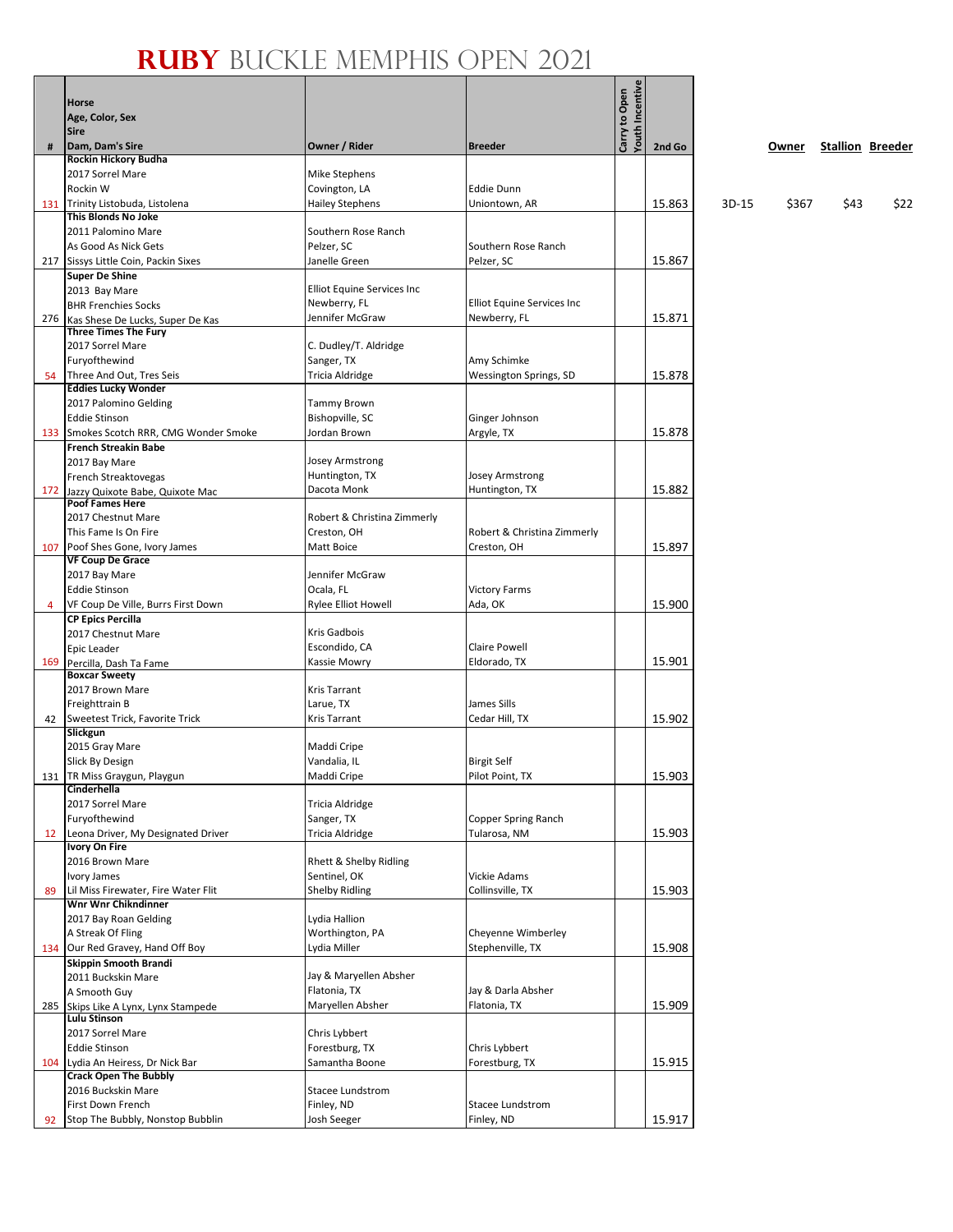|     | Horse<br>Age, Color, Sex<br><b>Sire</b>                               |                                        |                                    | Youth Incentive<br>Carry to Open |        |
|-----|-----------------------------------------------------------------------|----------------------------------------|------------------------------------|----------------------------------|--------|
| #   | Dam, Dam's Sire                                                       | Owner / Rider                          | <b>Breeder</b>                     |                                  | 2nd Go |
|     | <b>One Slick Darlin</b><br>2016 Black Mare                            | Larry Reynolds                         |                                    |                                  |        |
|     | Slick By Design                                                       | Bowling Green, OH                      | Bashaw & Fisher                    |                                  |        |
| 90  | Yes Darlin, Okey Dokey Dale                                           | Ryan Reynolds                          | Ledbetter, TX                      |                                  | 15.919 |
|     | <b>Aint Got Nothin On Me</b>                                          |                                        |                                    |                                  |        |
|     | 2016 Bay Mare<br>Aint Seen Nothin Yet                                 | Katie Rathbun<br>Eaton, CO             | Chelsea Erskine                    |                                  |        |
| 6   | Lil Bit Illegal, Illegal Runaway                                      | Kelsey Treharne                        | Battle Creek, MI                   |                                  | 15.922 |
|     | Kool Rocket Man                                                       |                                        |                                    |                                  |        |
|     | 2017 Sorrel Gelding                                                   | Scott & Tiffeny Accomazzo              |                                    |                                  |        |
|     | Valiant Hero                                                          | Stephenville, TX                       | Brenda Reswig                      |                                  |        |
|     | 163 One Kool Wagon, PYC Paint Your Wagon<br><b>Annies French Kiss</b> | Ryann Pedone                           | Bismark, ND                        |                                  | 15.931 |
|     | 2016 Sorrel Mare                                                      | Kristy Wilson                          |                                    |                                  |        |
|     | <b>BHR Frenchies Socks</b>                                            | Black Oak, AR                          | Amanda Strickland                  |                                  |        |
| 46  | Annies Autograph, First Wrangler                                      | Kenzley Wilson                         | Huntsville, AL                     |                                  | 15.932 |
|     | <b>MS PYC OKC</b><br>2016 Brown Mare                                  | Lee Pedone & Andrea Cline              |                                    |                                  |        |
|     | PYC Paint Your Wagon                                                  | Springtown, TX                         | Carol Keith                        |                                  |        |
| 31  | Wind N My Sails, Okey Dokey Dale                                      | Andrea Cline                           | Washington, OK                     |                                  | 15.934 |
|     | <b>Mountains R Blue</b>                                               |                                        |                                    |                                  |        |
|     | 2013 Buckskin Gelding                                                 | Leann Younger                          |                                    |                                  |        |
|     | Frenchmans Guy                                                        | Bowie, TX<br>Emma Abbott               | Brian & Lisa Anderson              |                                  |        |
| 48  | Featurette For Sure, Feature Mr Jess<br><b>Cains Mary Etta</b>        |                                        | Bozeman, MT                        |                                  | 15.948 |
|     | 2016 Bay Mare                                                         | Presleigh Varnado                      |                                    |                                  |        |
|     | JB Proud N Famous                                                     | Franklin, LA                           | Renee & James David Cain           |                                  |        |
|     | 291 NF Guys Tarita, Frenchmans Guy                                    | Dustin Angelle                         | Dry Creek, LA                      |                                  | 15.953 |
|     | <b>Perks Under Pressure</b><br>2016 Sorrel Gelding                    | Ryann Pedone                           |                                    |                                  |        |
|     | No Pressure On Me                                                     | Sunset, TX                             | Ryann Pedone                       |                                  |        |
| 43  | Perk Up Anngee, Dash For Perks                                        | Lexie Peadon                           | Sunset, TX                         |                                  | 15.957 |
|     | So Streakin Epic                                                      |                                        |                                    |                                  |        |
|     | 2017 Gray Stallion                                                    | <b>Colton Tambling</b>                 |                                    |                                  |        |
|     | Epic Leader<br>159 Streakin Gold Seeker, A Streak of Fling            | Essex, IL<br>Marne Loosenort           | Cody & Luann Johnson<br>Dublin, TX |                                  | 15.959 |
|     | <b>Fames Dashtovegas</b>                                              |                                        |                                    |                                  |        |
|     | 2017 Sorrel Mare                                                      | Kylie Brueggeman                       |                                    |                                  |        |
|     | French Streaktovegas                                                  | Sikeston, MO                           | Seve Minnick                       |                                  |        |
|     | 138 Stylus Intent, Stylus<br><b>KN Baileys Sidecar</b>                | Kylie Brueggeman                       | Mexico, MO                         |                                  | 15.974 |
|     | 2016 Bay Mare                                                         | Tom & Sarah Griffin                    |                                    |                                  |        |
|     | <b>KN Famous Czar</b>                                                 | Lockport, NY                           | Kimi Nichols                       |                                  |        |
| 13  | Bailey Pick, Little Concord Jet                                       | <b>Abigail Plants</b>                  | Brownwood, TX                      |                                  | 15.976 |
|     | <b>Azoomin Fury</b>                                                   |                                        |                                    |                                  |        |
|     | 2015 Black Mare<br>Furyofthewind                                      | Crystal Tebbe<br>Southwest Renches, FL | <b>GFR Equine Services</b>         |                                  |        |
| 275 | Azooma, Shazoom                                                       | Doug Hammond                           | Pontypool, ON                      |                                  | 15.979 |
|     | <b>King Tyrone</b>                                                    |                                        |                                    |                                  |        |
|     | 2015 Sorrel Stallion                                                  | <b>Riverview Quarter Horses</b>        |                                    |                                  |        |
|     | Blazin Jetolena<br>137 From The Money Red, On The Money Red           | Little River, SC<br><b>Tyler Gault</b> | Jessica Worley<br>Little River, SC |                                  | 15.980 |
|     | <b>Lil French Flirt</b>                                               |                                        |                                    |                                  |        |
|     | 2017 Red Roan Gelding                                                 | Ken White                              |                                    |                                  |        |
|     | French Streaktovegas                                                  | Auburn, IL                             | Ken White                          |                                  |        |
|     | 146 Lil Peppy Valentine, Major Sam Peppy                              | <b>Brandy White</b>                    | Auburn, IL                         |                                  | 15.993 |
|     | A Dose Of Fling<br>2016 Blue Roan Gelding                             | <b>Lynsay North</b>                    |                                    |                                  |        |
|     | A Streak Of Fling                                                     | Eldridge, MO                           | Double M Stables                   |                                  |        |
| 6   | Dos Para Uno, Dos Poruno                                              | Lynsay North                           | Poteau, OK                         |                                  | 15.994 |
|     | <b>Livin For The Fame</b>                                             |                                        |                                    |                                  |        |
|     | 2016 Chestnut Mare                                                    | Kathy Skimehorn                        |                                    |                                  |        |
|     | <b>BHR Frenchies Socks</b><br>Go For The Fame, Dash Ta Fame           | Springfield, TN<br>Bert Skimehorn      | Crystal Shumate<br>Micanopy, FL    |                                  | 15.996 |
| 30  | <b>French Glamour Girl</b>                                            |                                        |                                    |                                  |        |
|     | 2013 Palomino Mare                                                    | Heather Oppenheimer-Smith              |                                    |                                  |        |
|     | First Down French                                                     | Farmington, IA                         | Scot & Sabrina Miller              |                                  |        |
| 77  | Queen Of The Jacs, The Jac Be Nimble                                  | Heather Oppenheimer-Smith              | Springville, IA                    |                                  | 15.997 |
|     | <b>Paid For A Fling</b><br>2015 Buckskin Gelding                      | Emma Abbott                            |                                    |                                  |        |
|     | Irish Pay                                                             | <b>Bluff Dale, TX</b>                  | Thomas K Sampson                   |                                  |        |
| 91  | Torias Little Fling, A Streak of Fling                                | Emma Abbott                            | Interior, SD                       |                                  | 15.997 |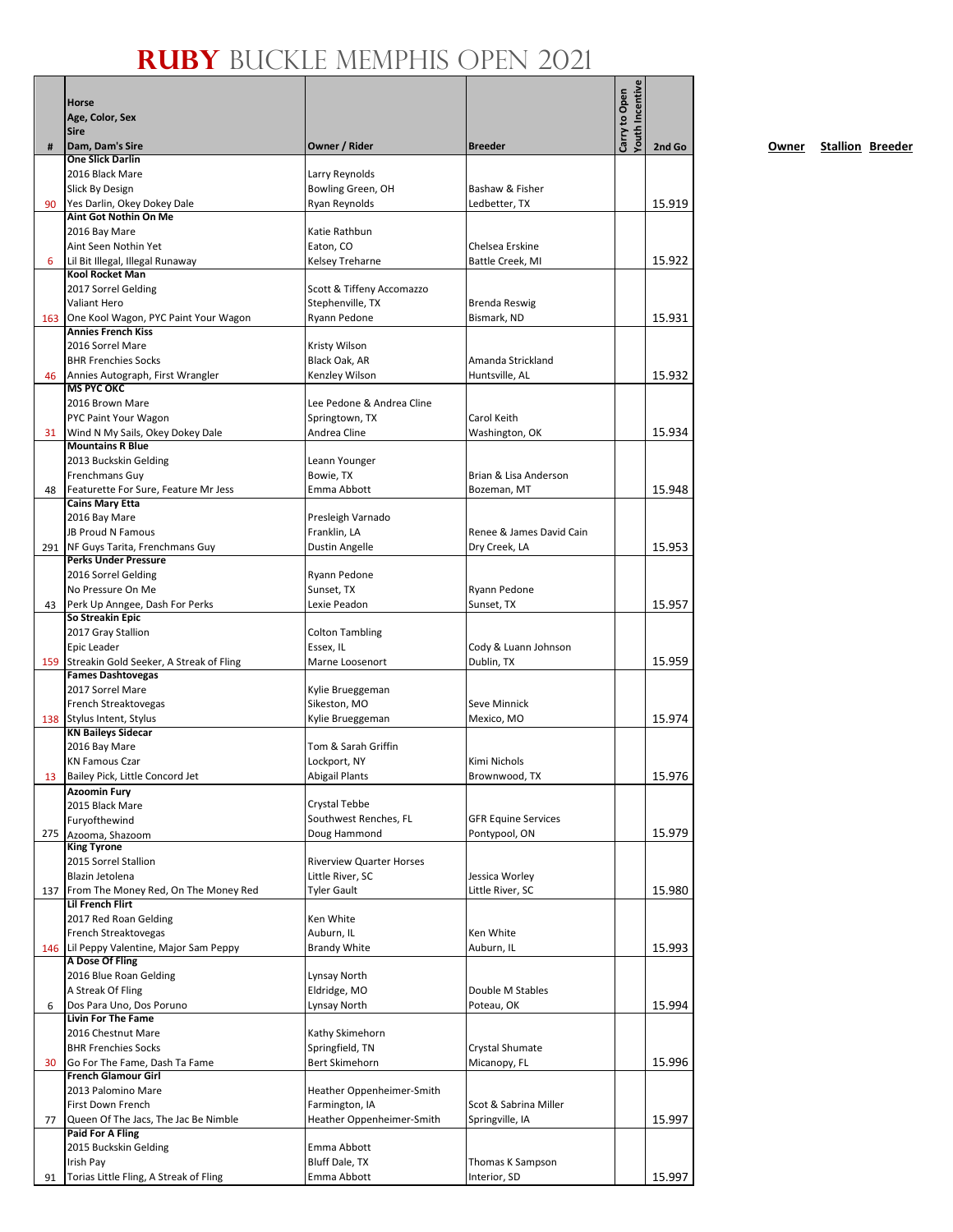|     | Horse<br>Age, Color, Sex<br>Sire                                    |                                                     |                                            | Youth Incentive<br>Carry to Open |        |
|-----|---------------------------------------------------------------------|-----------------------------------------------------|--------------------------------------------|----------------------------------|--------|
| #   | Dam, Dam's Sire                                                     | Owner / Rider                                       | <b>Breeder</b>                             |                                  | 2nd Go |
|     | <b>Seven S Cowgirlsrock</b>                                         |                                                     |                                            |                                  |        |
|     | 2015 Chestnut Mare<br>Rockin W                                      | Karin Nielsen<br>Louisburg, KS                      | <b>RT Stwart Ranch</b>                     |                                  |        |
|     | 257 Seven S Docs Cowgirl, Genuine Doc                               | Camrin Sellers                                      | Waurika, OK                                |                                  | 15.998 |
|     | <b>Double RockinW</b>                                               |                                                     |                                            |                                  |        |
|     | 2015 Sorrel Gelding                                                 | Cristin Posey                                       |                                            |                                  |        |
|     | Rockin W                                                            | Stephenville, TX                                    | Waltons Rocking W Ranch                    |                                  |        |
|     | 154 Boon San Baby, Boon San<br>Confederatefirewater                 | Cristin Posey                                       | FT Worth                                   |                                  | 16.001 |
|     | 2017 Black Gelding                                                  | Bob & Revae Barthle                                 |                                            |                                  |        |
|     | Johnny Reb Jackson                                                  | Dade City, FL                                       | Bob & Revae Barthle                        |                                  |        |
| 24  | Flittin Fire Bug, Fire Easy                                         | Ryann Pedone                                        | Dade City, FL                              |                                  | 16.007 |
|     | <b>Hoosier Stinson</b>                                              |                                                     |                                            |                                  |        |
|     | 2010 Bay Gelding<br><b>Eddie Stinson</b>                            | Heidi Crider<br>Huntingdon, TN                      | <b>Blue Lake Farms</b>                     |                                  |        |
|     | 254 Hoosier Mama, Bends Me Mind                                     | Heidi Crider                                        | Terre Haute, IN                            |                                  | 16.009 |
|     | <b>Peaks And Valleys</b>                                            |                                                     |                                            |                                  |        |
|     | 2015 Gray Mare                                                      | Jaime Barrow                                        |                                            |                                  |        |
|     | Firewater Canyon                                                    | Snyder, TX                                          | William Byron Forehand                     |                                  |        |
|     | 132 Go On Luck, Krimps Elmer<br><b>Epically Famous*</b>             | Jaime Barrow                                        | Green CV Spgs, FL                          |                                  | 16.010 |
|     | 2015 Gray Stallion                                                  | Josie Cole                                          |                                            |                                  |        |
|     | Epic Leader                                                         | Trimont, MN                                         | Jennifer Ruzsa                             |                                  |        |
|     | 150 Imarealtreasure, Dash Ta Fame                                   | Josie Cole                                          | Selby, SD                                  |                                  | 16.013 |
|     | A Wealthy Design                                                    |                                                     |                                            |                                  |        |
|     | 2015 Sorrel Mare                                                    | <b>Bob &amp; Tracy Haberlandt</b><br>Okeechobee, FL |                                            |                                  |        |
|     | Slick By Design<br>161 RGR Miss Hugo Cash, Mr Beaudash              | Ryleigh Kaye Adams                                  | Bob & Tracy Haberlandt<br>Okeechobee, FL   | Y                                | 16.015 |
|     | <b>Tres My Tracks</b>                                               |                                                     |                                            |                                  |        |
|     | 2010 Sorrel Gelding                                                 | Sue Ahlgren                                         |                                            |                                  |        |
|     | <b>Tres Seis</b>                                                    | Darwin, MN                                          | <b>Tom Pouliot</b>                         |                                  |        |
| 35  | Lenas Rare Lady, Rare Form                                          | Sue Ahlgren                                         | Loretto, MN                                |                                  | 16.025 |
|     | <b>The Suitest Streak</b><br>2015 Dun Mare                          | Kathryn R Boznak                                    |                                            |                                  |        |
|     | French Streaktovegas                                                | Rensselaer, IN                                      | Suite Wonderland                           |                                  |        |
|     | 188 Lady Melody Dunit, Kodiak Sir Lancelot                          | Trent Roorda                                        | Crown Point, IN                            |                                  | 16.030 |
|     | <b>Heavens Ta Betsy</b>                                             |                                                     |                                            |                                  |        |
|     | 2013 Gray Mare                                                      | Suite Performance Horses                            |                                            |                                  |        |
|     | JL Dash Ta Heaven<br>260 Parklane Profit, Moro                      | Crown Point. IN                                     | <b>Rusty Roberts</b>                       |                                  | 16.040 |
|     | Milliondollastreaker                                                | Samantha Malecki                                    | Beggs, OK                                  |                                  |        |
|     | 2016 Bay Mare                                                       | Ashley Schoppa                                      |                                            |                                  |        |
|     | French Streaktovegas                                                | Magnolia, TX                                        | Pam Kennon                                 |                                  |        |
| 61  | CC Cartel, Southern Cartel                                          | Ashley Schoppa                                      | Farmington, MO                             |                                  | 16.043 |
|     | <b>Frenchgirl Cocoa</b><br>2008 Palomino Mare                       | Pamela Mueller                                      |                                            |                                  |        |
|     | Frenchmans Guy                                                      | Collinsville, OK                                    | Dick & Vicki Armer                         |                                  |        |
| 25  | Mecca Ciara, Mecca San Leo                                          | Pam Mueller                                         | Preston, KS                                |                                  | 16.050 |
|     | A Dash of Mulberry                                                  |                                                     |                                            |                                  |        |
|     | 2017 Gray Mare                                                      | Ken English                                         |                                            |                                  |        |
| 58  | Mulberry Fame<br>Takin A Mac Bug, Takin On Shawne                   | Lavernia, TX<br>Ken English                         | <b>Biar Quarter Horses</b><br>Belgrade, MN |                                  | 16.050 |
|     | <b>BK Frosted Dynamite</b>                                          |                                                     |                                            |                                  |        |
|     | 2016 Gray Gelding                                                   | Barry & Lee Ann Brooks                              |                                            |                                  |        |
|     | Dashin Dynamo                                                       | Winthrop, AR                                        | <b>Brittany Kyle</b>                       |                                  |        |
| 27  | Fueled By Frost, PC Sun Dasher                                      | Lee Ann Brooks                                      | Shelbyville, TX                            |                                  | 16.065 |
|     | <b>Fast Under Pressure</b><br>2017 Sorrel Mare                      | Aubrey Smith                                        |                                            |                                  |        |
|     | No Pressure On Me                                                   | Binghamton, NY                                      | Martha Jean Reeves                         |                                  |        |
|     | 144 Ryonsfastbucklebunny, Fast Flying Ryon                          | Ryann Pedone                                        | Weatherford, TX                            |                                  | 16.088 |
|     | <b>Getcha Some Pie</b>                                              |                                                     |                                            |                                  |        |
|     | 2017 Brown Mare                                                     | Casey McMurray                                      |                                            |                                  |        |
|     | Furyofthewind                                                       | Willowbrook, IL                                     | Copper Spring Ranch LLC                    |                                  |        |
|     | 126 Pies Best Punkin, Pie In The Sky<br><b>Blazinredrhinestones</b> | Casey McMurray                                      | Bozeman, MT                                | Υ                                | 16.094 |
|     | 2015 Sorrel Mare                                                    | Linda Jett Mosley & Marti Garrett                   |                                            |                                  |        |
|     | Blazin Jetolena                                                     | Vidalia, GA                                         | Dale E Reed                                |                                  |        |
|     | 141   Dyna Rae Honor, Jet Of Honor                                  | Lance Graves                                        | Powhatan, VA                               |                                  | 16.106 |
|     | Fein 1                                                              |                                                     |                                            |                                  |        |
|     | 2017 Buckskin Mare<br><b>Traffic Guy</b>                            | LaVerne Fein<br>Prague, OK                          | LaVerne Fein                               |                                  |        |
| 241 | No Two D For Me, Bully Bullion                                      | LaVerne Fein                                        | Prague, OK                                 |                                  | 16.108 |
|     |                                                                     |                                                     |                                            |                                  |        |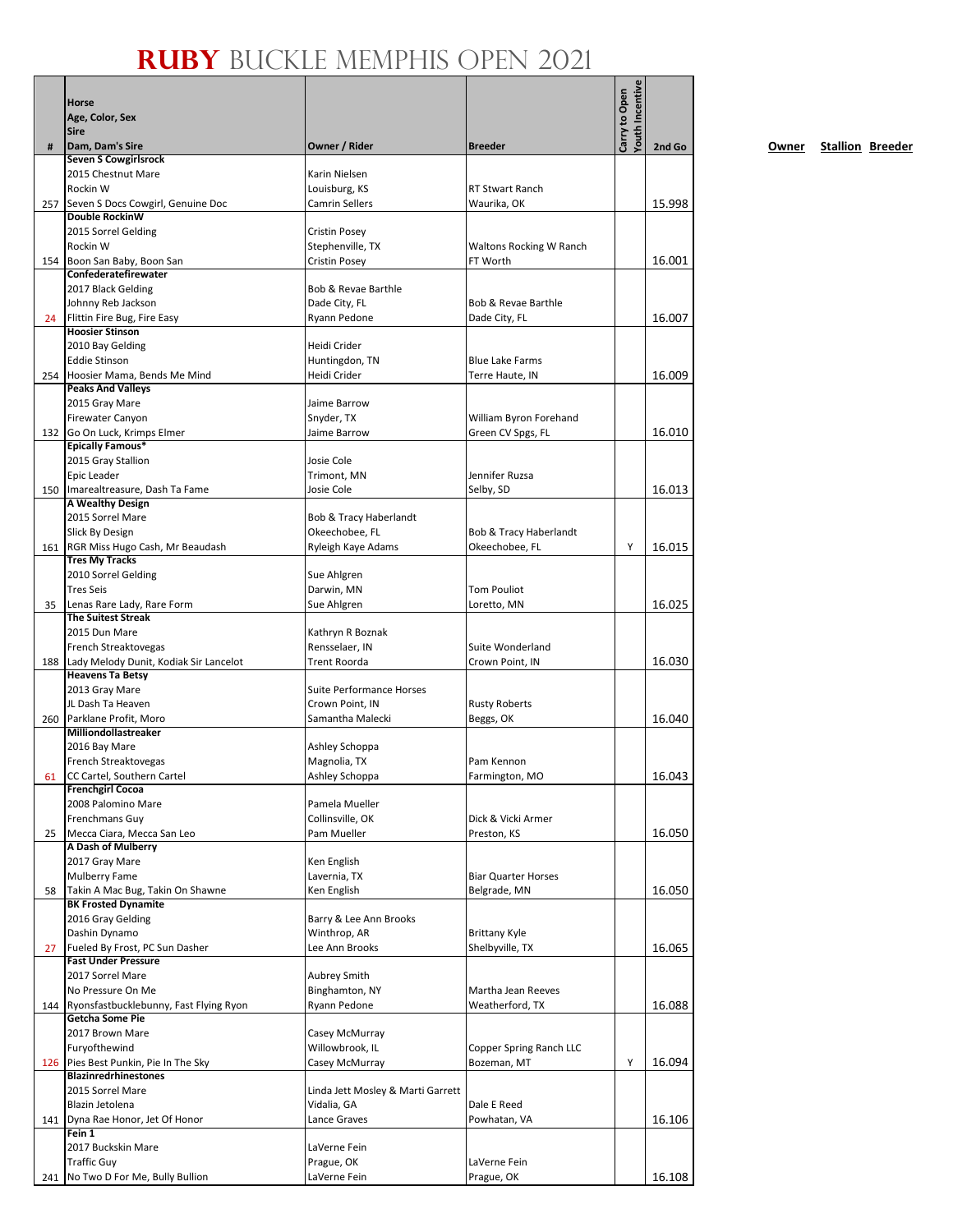|     | Horse                                                              |                                             |                                        |                 |        |
|-----|--------------------------------------------------------------------|---------------------------------------------|----------------------------------------|-----------------|--------|
|     | Age, Color, Sex                                                    |                                             |                                        |                 |        |
|     | <b>Sire</b>                                                        |                                             | Carry to Open                          | Youth Incentive |        |
| #   | Dam, Dam's Sire                                                    | Owner / Rider                               | <b>Breeder</b>                         |                 | 2nd Go |
|     | <b>Bayou Sox</b><br>2016 Sorrel Mare                               | Ronnie & Chuck Williams                     |                                        |                 |        |
|     | <b>BHR Frenchies Socks</b>                                         | Hartsville, TN                              | Ronnie & Chuck Williams                |                 |        |
|     | 272 Bayou Babs, Hot Colours                                        | <b>Mendy Williams</b>                       | Hartsville, TN                         |                 | 16.110 |
|     | <b>Carried Ta Heaven</b>                                           |                                             |                                        |                 |        |
|     | 2016 Sorrel Gelding                                                | Tammy Brown                                 |                                        |                 |        |
|     | JL Dash Ta Heaven                                                  | Bishopville, SC                             | Jud Little                             |                 |        |
| 5   | Ms Carrie Lou, First Down Dash                                     | Joao Leao                                   | Ardmore, OK                            |                 | 16.113 |
|     | <b>Short Man Streakin</b>                                          |                                             |                                        |                 |        |
|     | 2016 Bay Roan Stallion                                             | Jennifer Fite<br><b>College Station, TX</b> |                                        |                 |        |
| 41  | A Streak Of Fling<br>Short Penny, Dash Ta Fame                     | Jennifer Fite                               | <b>Kelly Gorrell</b><br>Beach, ND      |                 | 16.116 |
|     | <b>Fireball Fling</b>                                              |                                             |                                        |                 |        |
|     | 2017 Bay Roan Gelding                                              | Kathy Donegan                               |                                        |                 |        |
|     | A Streak Of Fling                                                  | Bluff Dale, TX                              | Kathy Donegan                          |                 |        |
| 129 | Miss Firewater Ryon, Fire Water Flit                               | Lacey Harmon                                | Bluff Dale, TX                         |                 | 16.120 |
|     | <b>VR Bugsnthemoonlight</b>                                        |                                             |                                        |                 |        |
|     | 2015 Sorrel Gelding                                                | Five L Farm                                 |                                        |                 |        |
|     | Shawne Bug Leo                                                     | Portage, PA                                 | Ventana Ranch                          |                 |        |
|     | 136 Kailua Creek, Marthas Six Moons                                | Jarrett Long                                | Noble, OK                              |                 | 16.125 |
|     | <b>Fancy My Fame</b><br>2016 Chestnut Mare                         | Shannon McReynolds                          |                                        |                 |        |
|     | Aint Seen Nothin Yet                                               | Cave City, AR                               | <b>Shannon McReynolds</b>              |                 |        |
| 36  | CJS Plan, The Plan That Can                                        | Elisabeth Geisler                           | Cave City, AR                          |                 | 16.126 |
|     | <b>RP Dashing Uno</b>                                              |                                             |                                        |                 |        |
|     | 2015 Bay Gelding                                                   | Clay & Lexi Dickinson                       |                                        |                 |        |
|     | <b>Tres Seis</b>                                                   | Columbia, SC                                | Dan & Louise Jones                     |                 |        |
| 223 | Fast Dash Tanisha, Heza Fast Dash                                  | Lexi Dickinson                              | Norman, OK                             |                 | 16.127 |
|     | <b>Double Down Stinson</b>                                         |                                             |                                        |                 |        |
|     | 2015 Bay Gelding<br><b>Eddie Stinson</b>                           | Patricia Ralls                              |                                        |                 |        |
| 98  | Sheza Lotta Perks, Dash For Perks                                  | Gainesville, TX<br>Patricia Ralls           | <b>Shawn Coates</b><br>Weatherford, TX |                 | 16.128 |
|     | JL I Luvcheapthrills                                               |                                             |                                        |                 |        |
|     | 2017 Sorrel Mare                                                   | Dorminy Plantation                          |                                        |                 |        |
|     | JL Sirocco                                                         | Fitzgerald, GE                              | Jill Lane QH                           |                 |        |
| 77  | Miss Twist Bug, Shawne Bug                                         | Roger Odom                                  | Fort Benton, MT                        |                 | 16.130 |
|     | Shesamityslickdesign                                               |                                             |                                        |                 |        |
|     | 2014 Buckskin Mare                                                 | Jody & Rebecca Boyd                         |                                        |                 |        |
|     | Slick By Design                                                    | Zachary, LA                                 | Linda & Bruce Stenerson                |                 |        |
|     | 133 Lenas Hardly Smokin, Smokeys Gray<br><b>Dash Ta Perfection</b> | Rebecca Boyd                                | Escondido, CA                          |                 | 16.135 |
|     | 2015 Sorrel Mare                                                   | Ryann Pedone                                |                                        |                 |        |
|     | A Dash Ta Streak                                                   | Sunset, TX                                  | David James                            |                 |        |
| 9   | Perfection In Brown, Dashing Cleat                                 | Ryann Pedone                                | Purcell, OK                            |                 | 16.148 |
|     | <b>Cant Be Blamed</b>                                              |                                             |                                        |                 |        |
|     | 2016 Sorrel Mare                                                   | Jeffrey D Crockett                          |                                        |                 |        |
|     | Corona Cartel                                                      | Spanish Fork, UT                            | Reliance Ranches LLC                   |                 |        |
| 1   | Ity Bitty Rarity, Rare Form<br>Irosesuchastinson                   | <b>Teigan Adams</b>                         | Guthrie, OK                            |                 | 16.148 |
|     | 2014 Palomino Mare                                                 | <b>Tammy Brown</b>                          |                                        |                 |        |
|     | <b>Eddie Stinson</b>                                               | Bishopville, SC                             | Danny K Carroll                        |                 |        |
| 127 | Oro Rose, Man In The Money                                         | Jordan Brown                                | Raymore, MO                            |                 | 16.150 |
|     | <b>Haul Of Fame</b>                                                |                                             |                                        |                 |        |
|     | 2015 Chestnut Gelding                                              | Marc Orman                                  |                                        |                 |        |
|     | <b>Eddie Stinson</b>                                               | Okemah, OK                                  | Marc Orman & Carl Walker               |                 |        |
|     | 176 Take It To The House, Invisible Injun                          | Marc Orman                                  | Okemah, OK                             |                 | 16.150 |
|     | <b>Grand PC Redwood</b>                                            |                                             |                                        |                 |        |
|     | 2015 Red Dun Gelding<br>PC Redwood Manny                           | Jeffrey D Crockett<br>Spanish Fork, UT      | <b>Scott Morgan Bass</b>               |                 |        |
| 165 | CQ Grand Daisy Hill, CQ Two Dot Hill                               | Teigan Adams                                | Morgan, UT                             |                 | 16.159 |
|     | <b>Epic Southern Lady</b>                                          |                                             |                                        |                 |        |
|     | 2016 Bay Mare                                                      | Ken White                                   |                                        |                 |        |
|     | Epic Leader                                                        | Auburn, IL                                  | Courtney Simonton                      |                 |        |
|     | 265 Sheza Southern Belle, Southern Cartel                          | Ken White                                   | Stephenville, TX                       |                 | 16.166 |
|     | <b>Simply Slick</b>                                                |                                             |                                        |                 |        |
|     | 2015 Brown Gelding                                                 | Jason Eagle                                 |                                        |                 |        |
|     | Slick By Design                                                    | Ward, AR                                    | Jason Eagle                            |                 |        |
| 203 | Simplyadashtafame, Dash Ta Fame<br><b>LRS Famous Tornado</b>       | Jason Eagle                                 | Ward, AR                               |                 | 16.170 |
|     | 2017 Bay Mare                                                      | Ken White                                   |                                        |                 |        |
|     | <b>BHR Frenchies Socks</b>                                         | Auburn, IL                                  | Nicholas Wylie                         |                 |        |
| 87  | WR Tornado Ta Fame, Fames Speed Racer                              | Ken White                                   | Perrysburg, OH                         |                 | 16.180 |
|     |                                                                    |                                             |                                        |                 |        |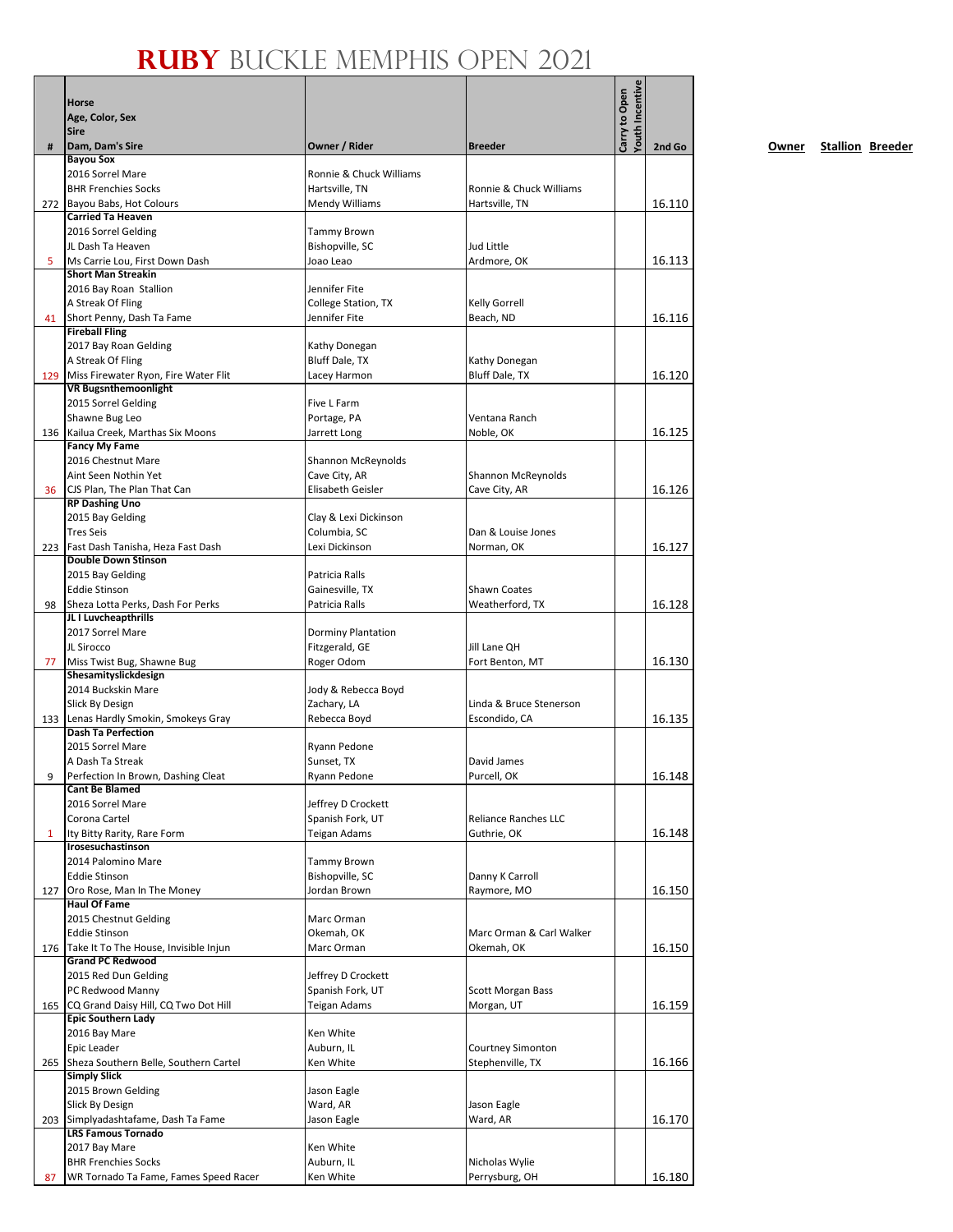|     | Horse                                                        |                                      |                                        | <b>Touth Incentive</b><br>Carry to Open |        |        |         |                         |       |
|-----|--------------------------------------------------------------|--------------------------------------|----------------------------------------|-----------------------------------------|--------|--------|---------|-------------------------|-------|
|     | Age, Color, Sex                                              |                                      |                                        |                                         |        |        |         |                         |       |
| #   | <b>Sire</b><br>Dam, Dam's Sire                               | Owner / Rider                        | <b>Breeder</b>                         |                                         | 2nd Go |        | Owner   | <b>Stallion Breeder</b> |       |
|     | <b>Extra Epic</b>                                            |                                      |                                        |                                         |        |        |         |                         |       |
|     | 2017 Gray Gelding                                            | Jessica Lewis                        |                                        |                                         |        |        |         |                         |       |
|     | Epic Leader<br>A Lil Bit Of Heaven, JL Dash Ta Heaven        | Canyon, TX<br><b>Brandon Cullins</b> | Kassie Mowry<br>Dublin, TX             |                                         | 16.183 |        |         |                         |       |
| 106 | <b>Grace Cloud</b>                                           |                                      |                                        |                                         |        |        |         |                         |       |
|     | 2012 Bay Mare                                                | <b>Blaezi Calico</b>                 |                                        |                                         |        |        |         |                         |       |
|     | Ivory James                                                  | Oktaha, OK                           | Preston & Karen Cloud                  |                                         |        |        |         |                         |       |
| 256 | Audreys Trick, Favorite Trick<br><b>Technitwister</b>        | <b>Blaezi Calico</b>                 | Sallisaw, OK                           |                                         | 16.189 |        |         |                         |       |
|     | 2015 Palomino Gelding                                        | Cody Mauldin                         |                                        |                                         |        |        |         |                         |       |
|     | Technicolours                                                | McAlester, OK                        | Cody Mauldin                           |                                         |        |        |         |                         |       |
| 99  | Heck No Aubry, Heck No Hancock<br><b>Ty Colour Me French</b> | Aubry Mauldin                        | McAlester, OK                          |                                         | 16.193 |        |         |                         |       |
|     | 2015 Palomino Mare                                           | Michelle Blanchet                    |                                        |                                         |        |        |         |                         |       |
|     | Frenchmans Guy                                               | Rosedale, LA                         | Tara Young Clark                       |                                         |        |        |         |                         |       |
| 96  | Sherrys Swift Colours, Hot Colours                           | Michelle Blanchet                    | Monterey, TN                           |                                         | 16.196 |        |         |                         |       |
|     | My Way Ta Fame<br>2017 Chestnut Gelding                      | For The Fame LLC                     |                                        |                                         |        |        |         |                         |       |
|     | <b>BHR Frenchies Socks</b>                                   | Micanopy, FL                         | Crystal Shumate                        |                                         |        |        |         |                         |       |
| 244 | For The Fame, Dash Ta Fame                                   | Derek Piel                           | Micanopy, FL                           |                                         | 16.210 |        |         |                         |       |
|     | Da Sani                                                      |                                      |                                        |                                         |        |        |         |                         |       |
|     | 2015 Sorrel Mare<br>Firewater Canyon                         | Mike Stephens<br>Covington, LA       | Chad Hart                              |                                         |        |        |         |                         |       |
| 168 | Streakin Moonlight, Streakin Six                             | Natalie Stephens                     | Royston, GA                            |                                         | 16.212 |        |         |                         |       |
|     | <b>Untresable Lad</b>                                        |                                      |                                        |                                         |        |        |         |                         |       |
|     | 2015 Sorrel Gelding                                          | <b>Blair Knight</b>                  |                                        |                                         |        |        |         |                         |       |
| 208 | <b>Tres Seis</b><br>Bootsie Lassie, Holland Ease             | Princeton, KY<br>Marne Loosenort     | Ronald Bullock<br>Aubrey, TX           |                                         | 16.217 |        |         |                         |       |
|     | <b>Guys Drama Queen</b>                                      |                                      |                                        |                                         |        |        |         |                         |       |
|     | 2012 Sorrel Mare                                             | Preslee Nellesen                     |                                        |                                         |        |        |         |                         |       |
| 273 | Frenchmans Guy<br>Bugs Special Dash, Special Leader          | Mapleton, UT<br>Preslee Nellesen     | Bill & Debbie Myers<br>Saint Onge, SD  | Υ                                       | 16.222 |        |         |                         |       |
|     | <b>Boomerang Red</b>                                         |                                      |                                        |                                         |        |        |         |                         |       |
|     | 2005 Bay Gelding                                             | Jenny Wooldridge                     |                                        |                                         |        |        |         |                         |       |
|     | Designer Red                                                 | Cedar Rapids, IA                     | Jeff & Jill Smith                      |                                         |        |        |         |                         |       |
| 18  | My Lonesome Dove, Roll The Cash<br>Lookinsharpintraffic      | Jenny Wooldridge                     | Oakman, AL                             |                                         | 16.224 |        |         |                         |       |
|     | 2016 Buckskin Gelding                                        | <b>Tammy Fischer</b>                 |                                        |                                         |        |        |         |                         |       |
|     | <b>Traffic Guy</b>                                           | Ledbetter, TX                        | Bashaw & Fischer                       |                                         |        |        |         |                         |       |
| 97  | Imakeitlookeasy, Scooping the Cash<br>Smooth Ruby Jean       | <b>Tammy Fischer</b>                 | Ledbetter, TX                          |                                         | 16.252 |        |         |                         |       |
|     | 2013 Bay Mare                                                | Cindy Wright                         |                                        |                                         |        |        |         |                         |       |
|     | A Smooth Guy                                                 | Westville, FL                        | <b>Barlow Livestock</b>                |                                         |        |        |         |                         |       |
|     | 83   Fame Ta Throw, Dash Ta Fame                             | Cindy Wright                         | Gillette, WY                           |                                         | 16.262 |        |         |                         |       |
|     | <b>Streakin Lil Perks</b><br>2017 Brown Roan Mare            | Ashley Thompson/ Linda Wilson        |                                        |                                         |        |        |         |                         |       |
|     | Streakin Lil Wayne                                           | Sanger, TX                           | Don &/or Tracy McManus                 |                                         |        |        |         |                         |       |
| 99  | R Cash Master, Perks Master                                  | Ashley Thompson                      | Lone Grove, OK                         |                                         | 16.265 |        |         |                         |       |
|     | <b>Bugginforafling</b>                                       | <b>Heather Haltom</b>                |                                        |                                         |        |        |         |                         |       |
|     | 2007 Bay Roan Mare<br>A Streak Of Fling                      | Jones, OK                            | Jeremy Lyons                           |                                         |        |        |         |                         |       |
| 253 | First Vagabond, Little Vagabond                              | <b>Heather Haltom</b>                | Sparks, OK                             |                                         | 16.267 |        |         |                         |       |
|     | Rush Ta Heaven                                               |                                      |                                        |                                         |        |        |         |                         |       |
|     | 2013 Sorrel Mare<br>JL Dash Ta Heaven                        | Gina Brown Cates<br>Monticello, AR   | Gina Brown Cates                       |                                         |        |        |         |                         |       |
| 82  | Guys My Daddy, Frenchmans Guy                                | Gina Cates                           | Monticello, AR                         |                                         | 16.283 |        |         |                         |       |
|     | <b>Daddys Vegas Fling</b>                                    |                                      |                                        |                                         |        |        |         |                         |       |
|     | 2016 Bay Gelding                                             | Sara Honegger                        |                                        |                                         |        |        |         |                         |       |
|     | French Streaktovegas<br>My Daddys Catty, Ima Doc Olena       | Oklahoma City, OK<br>Sara Honegger   | Sydney Hollingsworth<br>Stillwater, OK |                                         | 16.283 |        |         |                         |       |
| 79  | Move Over Elvis*                                             |                                      |                                        |                                         |        |        |         |                         |       |
|     | 2012 Palomino Stallion                                       | Kathy Donegan                        |                                        |                                         |        |        |         |                         |       |
|     | Frenchmans Guy                                               | Bluff Dale, TX                       | Kathy Donegan                          |                                         |        |        |         |                         |       |
| 158 | BA Dashin Mover, Dashin Elvis<br><b>Frenchmans Lil Angel</b> | Lacey Harmon                         | Bluff Dale, TX                         |                                         | 16.295 |        |         |                         |       |
|     | 2015 Bay Mare                                                | Jennifer Dunn                        |                                        |                                         |        |        |         |                         |       |
|     | Frenchmans Guy                                               | Lebanon, TN                          | <b>Matthew Wilding</b>                 |                                         |        |        |         |                         |       |
| 212 | Angel In Front, Bobbys Dashin Angel                          | Bert Skimehorn                       | Carey, ID                              |                                         | 16.303 |        |         |                         |       |
|     | <b>Guys Easy Six</b><br>2007 Chestnut Gelding                | Karen Newberry                       |                                        |                                         |        |        |         |                         |       |
|     | Frenchmans Guy                                               | Shawnee, OK                          | Melissa Brandt                         |                                         |        |        |         |                         |       |
| 22  | Voo Doo Martha, Marthas Six Moons                            | Karen Newberry                       | Hermosa, SD                            |                                         | 16.326 | $4D-1$ | \$6,109 | \$719                   | \$359 |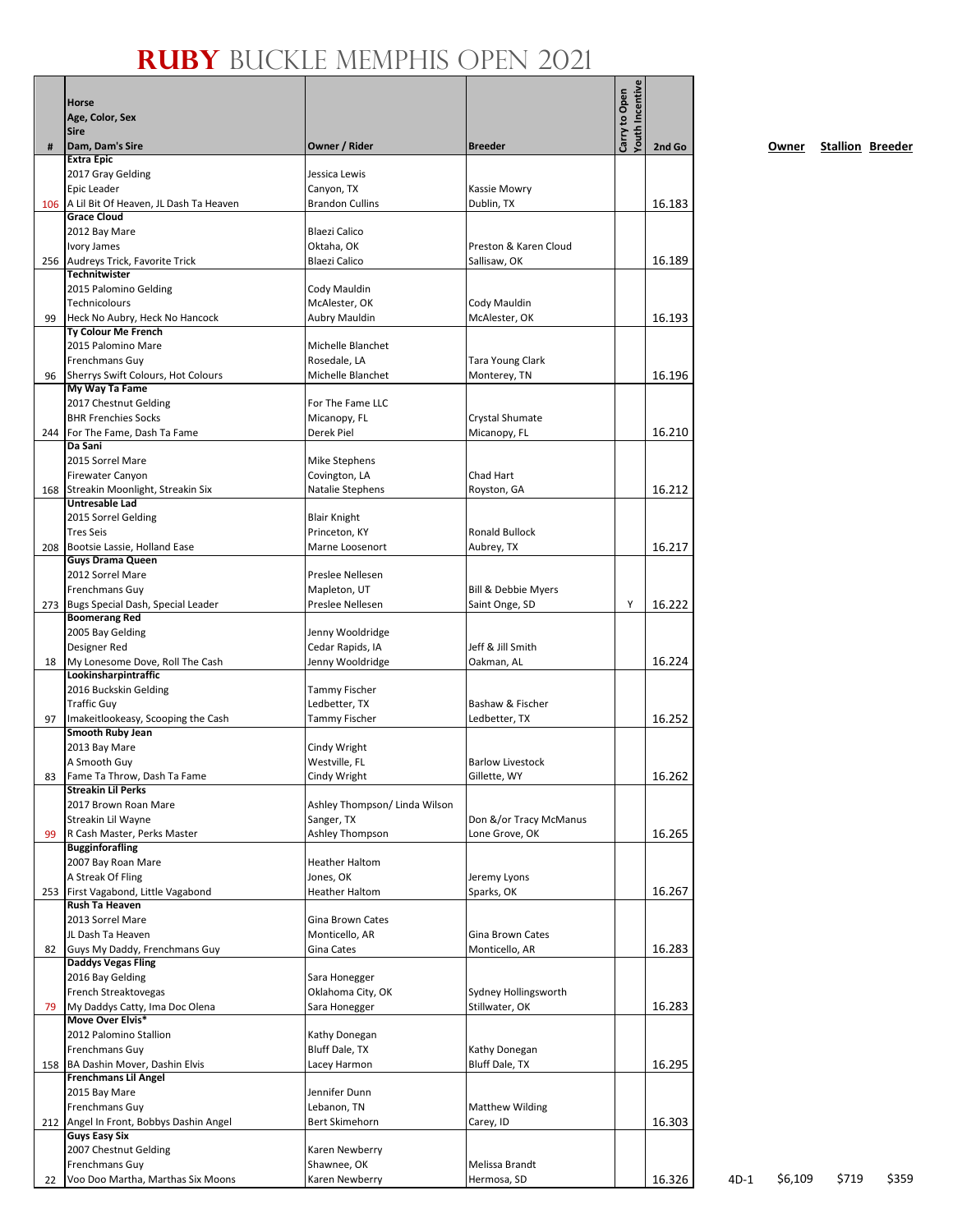|     | Horse                                                                |                                            |                                    | Youth Incentive<br>Carry to Open |        |          |         |       |                         |
|-----|----------------------------------------------------------------------|--------------------------------------------|------------------------------------|----------------------------------|--------|----------|---------|-------|-------------------------|
|     | Age, Color, Sex<br><b>Sire</b>                                       |                                            |                                    |                                  |        |          |         |       |                         |
| #   | Dam, Dam's Sire                                                      | Owner / Rider                              | <b>Breeder</b>                     |                                  | 2nd Go |          | Owner   |       | <b>Stallion Breeder</b> |
|     | Dan Smooth                                                           |                                            |                                    |                                  |        |          |         |       |                         |
|     | 2017 Sorrel Mare                                                     | Maddi Cripe                                |                                    |                                  |        |          |         |       |                         |
|     | A Smooth Guy                                                         | Vandalia, IL                               | Daniel Kjorsvik                    |                                  |        |          |         |       |                         |
| 73  | Holy White Socks, Polished Brass<br><b>Miss Ziggy Stinson</b>        | Maddi Cripe                                | Minneapolis, MN                    |                                  | 16.335 | $4D-2$   | \$4,154 | \$489 | \$244                   |
|     | 2011 Sorrel Mare                                                     | Brenda Rector                              |                                    |                                  |        |          |         |       |                         |
|     | <b>Eddie Stinson</b>                                                 | Terre Haute, IN                            | <b>Blue Lake Farms</b>             |                                  |        |          |         |       |                         |
| 33  | Miss Ziggy Bug, Fe Fe's Bug                                          | Randa Rector                               | Terre Haute, IN                    |                                  | 16.345 | $4D-3/4$ | \$3,177 | \$374 | \$187                   |
|     | <b>HP Ima Slick Guy</b>                                              |                                            |                                    |                                  |        |          |         |       |                         |
|     | 2015 Bay Gelding<br>Slick By Design                                  | Melanie Reynolds<br>Greenbrier, AR         | Brittany Pozzi Tonozzi             |                                  |        |          |         |       |                         |
|     | 264 Guys Fancy Ladybug, Frenchmans Guy                               | Melanie Reynolds                           | Lampasas, TX                       |                                  | 16.345 | $4D-3/4$ | \$3,177 | \$374 | \$187                   |
|     | <b>Heck No Colours</b>                                               |                                            |                                    |                                  |        |          |         |       |                         |
|     | 2014 Palomino Mare                                                   | Cody Mauldin                               |                                    |                                  |        |          |         |       |                         |
|     | Technicolours                                                        | McAlester, OK                              | Cody Mauldin                       |                                  |        |          |         |       |                         |
| 45  | Heck No Aubry, Heck No Hancock<br><b>Kiss My French Sass</b>         | Aubry Mauldin                              | McAlester, OK                      |                                  | 16.368 | 4D-5     | \$1,833 | \$216 | \$108                   |
|     | 2014 Chestnut Mare                                                   | Kori Pennington                            |                                    |                                  |        |          |         |       |                         |
|     | First Down French                                                    | Fort Valley, GA                            | Kori Pennington                    |                                  |        |          |         |       |                         |
| 14  | Skipkins Babe, Skip Champs                                           | Kori Pennington                            | Fort Valley, GA                    |                                  | 16.384 | $4D-6$   | \$1,417 | \$167 | \$83                    |
|     | Bola de Fuego*                                                       | Danielle Stubstad                          |                                    |                                  |        |          |         |       |                         |
|     | 2016 Bay Stallion<br>Fire Water Flit                                 | Ocala, FL                                  | Christine & Debra Langlois         |                                  |        |          |         |       |                         |
| 22  | Bean Me Up Kelly, First Down Kelly                                   | Jenna Dominick                             | Watsonville, CA                    |                                  | 16.385 | 4D-7     | \$1,124 | \$132 | \$66                    |
|     | <b>Bully Fling N Stones</b>                                          |                                            |                                    |                                  |        |          |         |       |                         |
|     | 2014 Red Roan Mare                                                   | Crystal Tebbe                              |                                    |                                  |        |          |         |       |                         |
|     | A Streak Of Fling                                                    | Southwest Renches, FL                      | Gloria Leopard DVM<br>Purcell, OK  |                                  | 16.402 | $4D-8$   | \$880   | \$104 | \$52                    |
| 114 | Pebbles Bit O Bully, Bully Bullion<br><b>Furys Virtue</b>            | Crystal Tebbe                              |                                    |                                  |        |          |         |       |                         |
|     | 2013 Bay Mare                                                        | Jessica Lear                               |                                    |                                  |        |          |         |       |                         |
|     | Furyofthewind                                                        | Meridan, TX                                | Jay & Sherry Debord                |                                  |        |          |         |       |                         |
|     | 261 Hidden Virtue, Presto Lad                                        | Jessica Lear                               | Perry, OK                          |                                  | 16.418 | $4D-9$   | \$733   | \$86  | \$43                    |
|     | A Streak Of Honour<br>2015 Bay Roan Gelding                          | Tammy Rudningen                            |                                    |                                  |        |          |         |       |                         |
|     | A Streak Of Fling                                                    | Pennock, MN                                | Jennifer M Ruzsa                   |                                  |        |          |         |       |                         |
|     | 251 Dynamic Honor, Town Honor                                        | Tammy Rudningen                            | Selby, SD                          |                                  | 16.423 | 4D-10    | \$587   | \$69  | \$35                    |
|     | <b>Dont Burst My Bubble</b>                                          |                                            |                                    |                                  |        |          |         |       |                         |
|     | 2016 Bay Mare                                                        | Kristy Wilson                              |                                    |                                  |        |          |         |       |                         |
|     | Prime Talent<br>CSR Bubblyfrenchgirl, Frenchmans Guy                 | Black Oak, AR<br>Kristy Wilson             | Cooper Spring Ranch<br>Bozeman, MT |                                  | 16.428 | 4D-11    | \$513   | \$60  | \$30                    |
| 183 | <b>Hercules Got Guns</b>                                             |                                            |                                    |                                  |        |          |         |       |                         |
|     | 2014 Gray Gelding                                                    | <b>Heather Clegg</b>                       |                                    |                                  |        |          |         |       |                         |
|     | Fiestas Gotta Gun                                                    | Athens, AL                                 | <b>Shelbie Smoker</b>              |                                  |        |          |         |       |                         |
|     | 113 MIP Laughingwood, Blondys Driftin Dude                           | <b>Heather Clegg</b>                       | Midland, TX                        |                                  | 16.434 | 4D-12    | \$464   | \$55  | \$27                    |
|     | Im A Sweet Deal<br>2018 Bay Mare                                     | Michael Hobson                             |                                    |                                  |        |          |         |       |                         |
|     | Hez A Rare Deal                                                      | Houlka, MS                                 | Lisa Fields                        |                                  |        |          |         |       |                         |
| 44  | Rocket Sweet Cash, Chief Red Rock                                    | Will Cauthen                               | What Cheer, IA                     |                                  | 16.440 | 4D-13    | \$433   | \$51  | \$25                    |
|     | <b>Dorothys Millions</b>                                             |                                            |                                    |                                  |        |          |         |       |                         |
|     | 2017 Bay Mare<br>This Fame Is On Fire                                | Robert & Christina Zimmerly<br>Creston, OH | Robert & Christina Zimmerly        |                                  |        |          |         |       |                         |
| 57  | Too Special Maria, Eysa Special                                      | Matt Boice                                 | Creston, OH                        |                                  | 16.463 | 4D-14    | \$398   | \$47  | \$23                    |
|     | <b>Stinsons Shocker</b>                                              |                                            |                                    |                                  |        |          |         |       |                         |
|     | 2015 Chestnut Gelding                                                | Angie & Keith Dowell                       |                                    |                                  |        |          |         |       |                         |
|     | <b>Eddie Stinson</b>                                                 | Olive Branch, MS                           | Angie & Keith Dowell               |                                  |        |          |         |       |                         |
|     | 177 Hels Honor, BJS Special Honor<br><b>Miss Sammy Train</b>         | Colby Wilson                               | Olive Branch, MS                   |                                  | 16.470 | 4D-15    | \$367   | \$43  | \$22                    |
|     | 2016 Brown Mare                                                      | Cyndi McCormick                            |                                    |                                  |        |          |         |       |                         |
|     | Freighttrain B                                                       | Batavia, IA                                | Wesley & Ann Anglin                |                                  |        |          |         |       |                         |
| 44  | Miss Sound Dancer, Beat The Feet                                     | Cyndi McCormick                            | Sapulpa, OK                        |                                  | 16.476 |          |         |       |                         |
|     | A Smooth Sangria                                                     |                                            |                                    |                                  |        |          |         |       |                         |
|     | 2017 Sorrel Mare<br>A Smooth Guy                                     | Shawna Letcher<br>Rapid City, SD           | TK & Lainee Sampson                |                                  |        |          |         |       |                         |
|     | 151 SX Smokin Serena, Smoke N Sparks                                 | Shawna Letcher                             | Interior, SD                       |                                  | 16.501 |          |         |       |                         |
|     | <b>Flip Flops A Floppin</b>                                          |                                            |                                    |                                  |        |          |         |       |                         |
|     | 2014 Bay Roan Gelding                                                | Trent Roorda & James Smith                 |                                    |                                  |        |          |         |       |                         |
|     | <b>Best Advice</b>                                                   | Rensselaer, IN                             | Sammy Crooks                       |                                  |        |          |         |       |                         |
|     | 139 Foxy Blu Hancock, Hancocks Blue Try<br><b>Dr Nicks Red Stone</b> | Trent Roorda                               | Arlington, KY                      |                                  | 16.509 |          |         |       |                         |
|     | 2011 Sorrel Stallion                                                 | Butch Miller & Krystal Livesay             |                                    |                                  |        |          |         |       |                         |
|     | As Good As Nick Gets                                                 | Porter, OK                                 | Rodney Ruzsa                       |                                  |        |          |         |       |                         |
| 67  | VF Shiny Red Stone, Sitcks An Stones                                 | Samantha Dodson                            | Selby, SD                          |                                  | 16.519 |          |         |       |                         |

 $-9$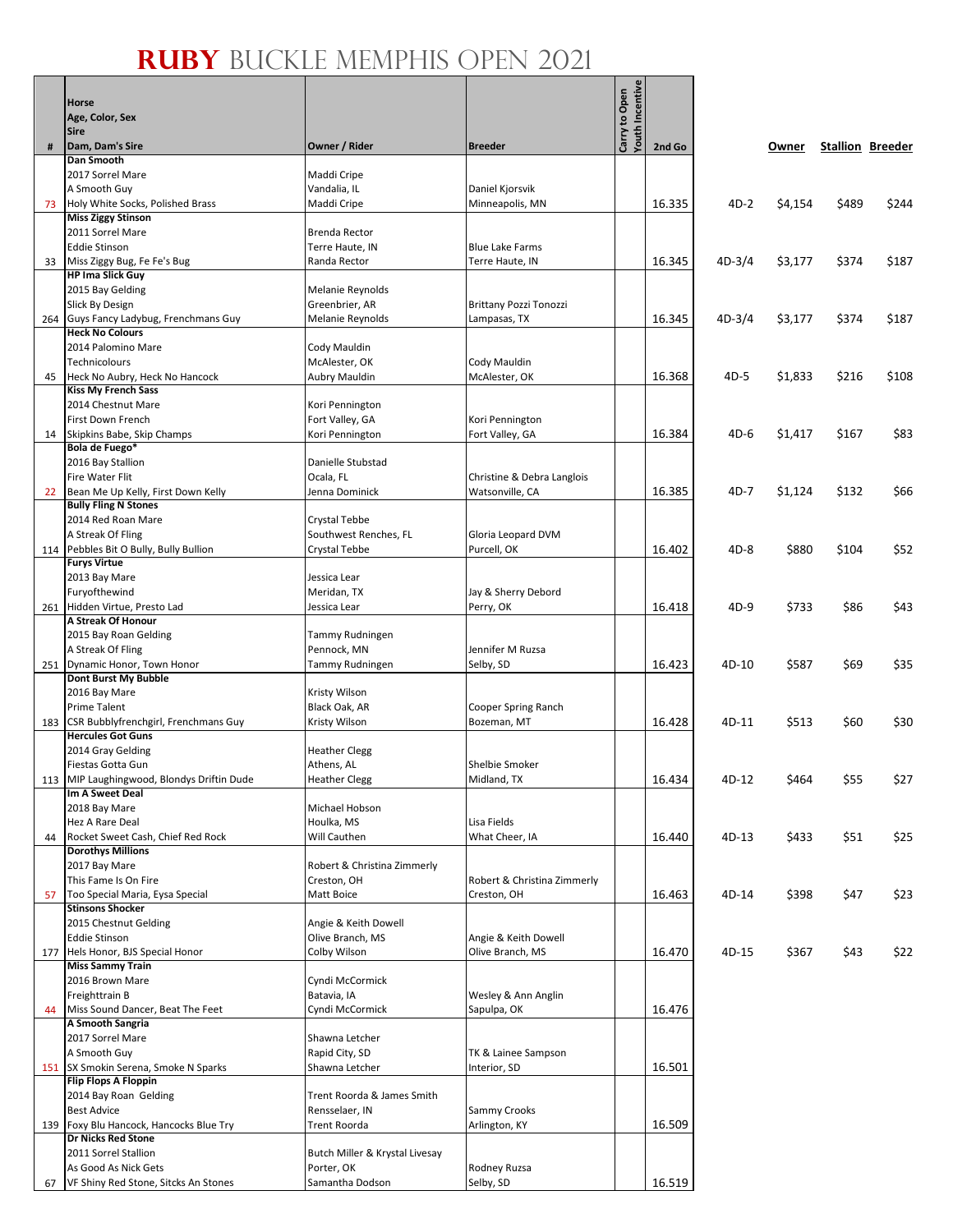|     | Horse<br>Age, Color, Sex<br><b>Sire</b>                               |                                         |                                       | <b>Youth Incentive</b><br>Carry to Open |        |
|-----|-----------------------------------------------------------------------|-----------------------------------------|---------------------------------------|-----------------------------------------|--------|
| #   | Dam, Dam's Sire                                                       | Owner / Rider                           | <b>Breeder</b>                        |                                         | 2nd Go |
|     | <b>Shesa Crowd Pleaser</b>                                            |                                         |                                       |                                         |        |
|     | 2016 Sorrel Mare<br>Carrizzo                                          | Janett Dykes<br>Baxley, GA              | Frank Moore Jr                        |                                         |        |
| 239 | Gracies Little Jewel, Streakin Jewel                                  | Gary Dykes                              | Greenville, SC                        |                                         | 16.555 |
|     | <b>First Nonstop French</b>                                           |                                         |                                       |                                         |        |
|     | 2017 Palomino Stallion                                                | Wendy Reed                              |                                       |                                         |        |
|     | First Down French                                                     | Roopville, GA                           | Wendy Reed                            |                                         |        |
|     | 231 Kid Me Nonstop, Kids Lineage<br>SM A Royal PYC                    | Wendy Reed                              | Roopville, GA                         |                                         | 16.566 |
|     | 2011 Bay Gelding                                                      | Stefani Barnett                         |                                       |                                         |        |
|     | PYC Paint Your Wagon                                                  | Muskogee, OK                            | Rafter SM Ranch                       |                                         |        |
|     | 187 A Royal Country Miss, A Royale High                               | Stefani Barnett                         | Wagoner, OK                           |                                         | 16.567 |
|     | <b>TFour Shome The Money</b>                                          |                                         |                                       |                                         |        |
|     | 2017 Bay Gelding<br>Tfouroverdrivinnfame                              | Makenna Christensen                     |                                       |                                         |        |
| 82  | Money From The Mint, On The Money Red                                 | Lakepoint, UT<br>Makenna Christensen    | Four Taylors Ranch LLC<br>Lapoint, UT |                                         | 16.578 |
|     | Tiniwithaslicktwist                                                   |                                         |                                       |                                         |        |
|     | 2016 Sorrel Mare                                                      | Jessica Lear                            |                                       |                                         |        |
|     | Slick By Design                                                       | Meridan, TX                             | Debbie Jackson                        |                                         |        |
| 66  | Brandons Dimples, De Elegant Oscar                                    | Jessica Lear                            | San Augustine, TX                     |                                         | 16.638 |
|     | This Fame Is On Fire*<br>2012 Chestnut Stallion                       | Raise The Bar Performance<br>Horses LLC |                                       |                                         |        |
|     | <b>Fire Water Flit</b>                                                | Vicksburg, MI                           | Heath Boucher                         |                                         |        |
| 80  | Famous Silk Panties, Dash Ta Fame                                     | Rebecca Barton                          | Galion, OH                            |                                         | 16.679 |
|     | <b>Bar B Fame N Whiskey</b>                                           |                                         |                                       |                                         |        |
|     | 2016 Sorrel Gelding                                                   | Linda Jett Mosley                       |                                       |                                         |        |
|     | <b>Frenchmans Guy</b>                                                 | Vidalia, GA                             | Don & Beverly Burdette                |                                         |        |
| 17  | Miss Mitos Whiskey, Dash Ta Fame<br><b>KB Ivorysfame</b>              | Lance Graves                            | Lufkin, TX                            |                                         | 16.681 |
|     | 2017 Black Mare                                                       | Alexis Sipkema                          |                                       |                                         |        |
|     | Ivory James                                                           | Wayland, MI                             | K & K Farms                           |                                         |        |
| 68  | My American Honey, Dash Ta Fame                                       | Alexis Sipkema                          | Joelton, TN                           |                                         | 16.687 |
|     | TechnicoloursHotFlash                                                 |                                         |                                       |                                         |        |
|     | 2016 Sorrel Gelding<br>Technicolours                                  | Terry & Connie Ray<br>Heavener, OK      | Terry & Connie Ray                    |                                         |        |
| 11  | Bullys Top Bar, Bully Bullion                                         | Jodi Ray                                | Heavener, OK                          |                                         | 16.761 |
|     | <b>Return Of A Hero</b>                                               |                                         |                                       |                                         |        |
|     | 2014 Black Mare                                                       | Allie Zant                              |                                       |                                         |        |
|     | Valiant Hero                                                          | Stephenville, TX                        | Jud Little Ranch                      |                                         |        |
|     | 125 Less Return, Dashing Investment<br><b>Bugs N Your Sunday</b>      | Allie Zant                              | Springer, OK                          |                                         | 16.783 |
|     | 2015 Sorrel Stallion                                                  | Andrea Wolf                             |                                       |                                         |        |
|     | Shawne Bug Leo                                                        | Sunset, TX                              | Andrea Wolf                           |                                         |        |
|     | 169 Sundays Best Gal, Bob O Lynx                                      | Andrea Wolf                             | Sunset, TX                            |                                         | 16.800 |
|     | <b>Just A Famous Fling</b>                                            |                                         |                                       |                                         |        |
|     | 2015 Red Roan Gelding<br>A Streak Of Fling                            | Jessica J Cooper<br>Oakfield, TN        | Jessica J Cooper                      |                                         |        |
|     | 109 Famous Judge, Dash Ta Fame                                        | Jessica Cooper                          | Oakfield, TN                          |                                         | 16.847 |
|     | <b>Be My Fortune</b>                                                  |                                         |                                       |                                         |        |
|     | 2011 Bay Gelding                                                      | Glenn Schelista                         |                                       |                                         |        |
|     | <b>Tres Fortunes</b>                                                  | Traskwood, AR                           | Jorge Meraz                           |                                         |        |
| 65  | Mon Ti Dasher, Heza Fast Dash<br>Slicknslide                          | Schelista Glenn                         | Bastrop, TX                           |                                         | 16.894 |
|     | 2015 Bay Gelding                                                      | Maria Norman                            |                                       |                                         |        |
|     | Slick By Design                                                       | Cabot, AR                               | Maria Norman                          |                                         |        |
|     | 134 Red Pepa Jet, Rene Dan Jet                                        | Maria Norman                            | Cabot, AR                             |                                         | 16.910 |
|     | RRRFlingmeadream<br>2015 Gray Gelding                                 | Lauren "Lexi" Rankin                    |                                       |                                         |        |
|     | A Streak Of Fling                                                     | Ft Worth, TX                            | Kimberly Rae Storey                   |                                         |        |
| 39  | Snooze Bar, Darn That Alarm                                           | Lexi Rankin                             | Rattan, OK                            |                                         | 16.933 |
|     | Aintnothinbutbugfame                                                  |                                         |                                       |                                         |        |
|     | 2017 Sorrel Mare                                                      | Kayla Enke                              |                                       |                                         |        |
|     | Aint Seen Nothin Yet                                                  | West Point, IA                          | Kayla Enke                            |                                         |        |
|     | 154 Shawnes Chloe Bug, Shawne Bug Leo<br><b>LSR Applebottom Jeans</b> | Kayla Enke                              | West Point, IA                        |                                         | 16.995 |
|     | 2015 Red Roan Mare                                                    | <b>Kris Tarrant</b>                     |                                       |                                         |        |
|     | Jet Streakin                                                          | Larue, TX                               | Kacey Brunner                         |                                         |        |
| 16  | Spotless Pocket, Spot Pocket                                          | <b>Bobbie Sue Stuard</b>                | Bullard, TX                           |                                         | 16.998 |
|     | My Kinda Fire Kat                                                     | Pattie Marshall                         |                                       |                                         |        |
|     | 2016 Sorrel Gelding<br>This Fame Is On Fire                           | Plainwell, MI                           | Heath Boucher                         |                                         |        |
| 19  | My Miss Kit Kat, Moving Effort                                        | Kaily Sooy                              | Galion, OH                            |                                         | 17.014 |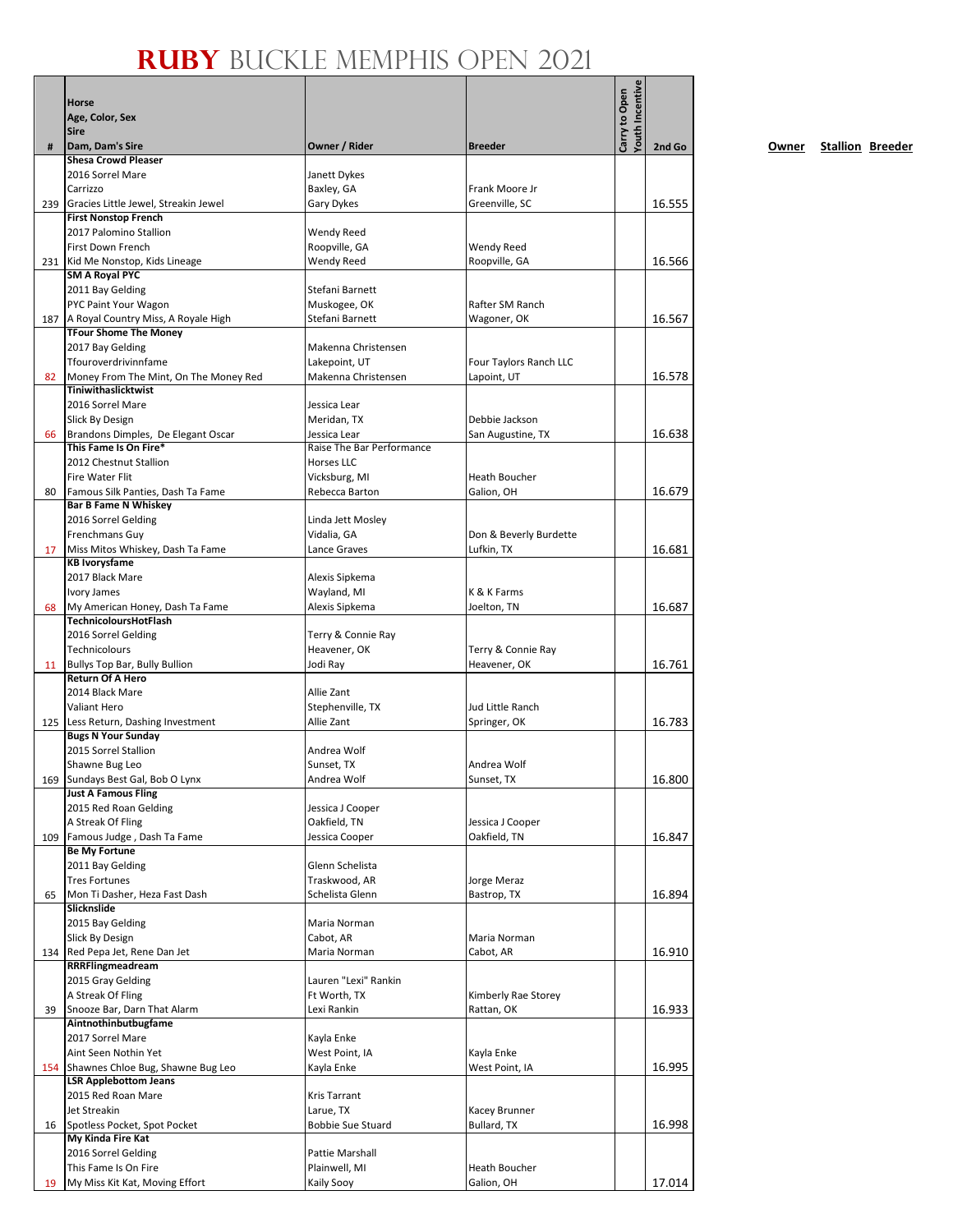|     | Horse<br>Age, Color, Sex<br>Sire                                   |                                       |                                       | Youth Incentive<br>Carry to Open |        |
|-----|--------------------------------------------------------------------|---------------------------------------|---------------------------------------|----------------------------------|--------|
| #   | Dam, Dam's Sire                                                    | Owner / Rider                         | <b>Breeder</b>                        |                                  | 2nd Go |
|     | <b>Hooked On Stars</b>                                             |                                       |                                       |                                  |        |
|     | 2015 Bay Mare<br>Hooked On Run                                     | Melora Potter<br>Marin, KY            | <b>Holly Henderson</b>                |                                  |        |
|     | 102 Princess Kayli, Montando                                       | Karsyn Potter                         | Paducah, KY                           | Υ                                | 17.020 |
|     | <b>One Slick Contender</b>                                         |                                       |                                       |                                  |        |
|     | 2014 Brown Mare                                                    | Josie Cole                            |                                       |                                  |        |
|     | Slick By Design                                                    | Trimont, MN                           | <b>Terry Vogel</b>                    |                                  |        |
|     | 193 Fiery Contender, Title Contender<br><b>French Toast Sticks</b> | Josie Cole                            | Gainesville, TX                       |                                  | 17.032 |
|     | 2017 Palomino Mare                                                 | Janett Dykes                          |                                       |                                  |        |
|     | First Down French                                                  | Baxley, GA                            | Lesley Szenay                         |                                  |        |
|     | 249 Stick With Lewin, Sticks an Stones                             | Janett Dykes                          | Dresser, WI                           |                                  | 17.082 |
|     | <b>Inspect My Design</b><br>2015 Grullo Mare                       | Linda Jett Mosley & Marti Garrett     |                                       |                                  |        |
|     | Slick By Design                                                    | Vidalia, GA                           | Ronda Butler                          |                                  |        |
|     | 186 Spectrums Omega, Wonders Spectrum                              | Lance Graves                          | Arcadia, FL                           |                                  | 17.203 |
|     | <b>Cattle Baron B</b>                                              |                                       |                                       |                                  |        |
|     | 2013 Sorrel Gelding                                                | Brenda Rector                         |                                       |                                  |        |
|     | Stoli                                                              | Terre Haute, IN                       | <b>Bielau Oaks</b>                    |                                  |        |
|     | 281 Fast Prize Ginger, Oak Tree Special<br>Dashinwiththebest       | Randa Rector                          | Weimar, TX                            |                                  | 17.213 |
|     | 2014 Chestnut Mare                                                 | Randi Roberts                         |                                       |                                  |        |
|     | JL Dash Ta Heaven                                                  | Hamlin, TX                            | Jud Little                            |                                  |        |
|     | 288 This Gals Got Cash, Cash Not Credit                            | Randi Roberts                         | Ardmore, OK                           |                                  | 17.278 |
|     | <b>VF Famous Two Step</b><br>2015 Bay Gelding                      | Jackie Dotson                         |                                       |                                  |        |
|     | Born Ta Be Famous                                                  | Johnstown, OH                         | <b>Victory Farms</b>                  |                                  |        |
|     | 182 BN Misty Moon, Steppin For The Moon                            | Jackie Dotson                         | Ada, OK                               |                                  | 17.301 |
|     | <b>ES Vegas Lights</b>                                             |                                       |                                       |                                  |        |
|     | 2015 Sorrel Gelding                                                | Jason & Tabatha Ward                  |                                       |                                  |        |
|     | <b>Eddie Stinson</b><br>248 BW Hard Headed Women, Dashin Elvis     | Quitman, AR<br>Tabatha Ward           | Danny K Carroll<br>Raymore, MO        |                                  | 17.397 |
|     | A French Cappuccino                                                |                                       |                                       |                                  |        |
|     | 2012 Buckskin Mare                                                 | Andria Hill                           |                                       |                                  |        |
|     | <b>Frenchmans Guy</b>                                              | Dublin, TX                            | Karen Ottinger                        |                                  |        |
| 13  | Water For Chocolat, Spotted Shawne Bull                            | <b>Beckie Yohe</b>                    | Livingston, TX                        |                                  | 17.439 |
|     | <b>Graves Slick Nickbar</b><br>2015 Sorrel Mare                    | Susan Lousberg                        |                                       |                                  |        |
|     | Slick By Design                                                    | Mt. Pleasant, TX                      | <b>Curtis Graves</b>                  |                                  |        |
|     | 166 Docs Heart Attack, Dr Nick Bar                                 | Susan Lousberg                        | Collinsville, TX                      |                                  | 17.536 |
|     | <b>Guyz Hot Streak</b>                                             |                                       |                                       |                                  |        |
|     | 2015 Sorrel Gelding                                                | George & Dee Gibbs<br>Maxwell, IA     |                                       |                                  |        |
|     | <b>Frenchmans Guy</b><br>112 Hot April Colours, Hot Colours        | Dee Gibbs                             | Bill & Debbie Myers<br>Saint Onge, SD |                                  | 18.541 |
|     | <b>Gimme Damoney</b>                                               |                                       |                                       |                                  |        |
|     | 2010 Bay Gelding                                                   | Jason & Leslie Willis                 |                                       |                                  |        |
|     | <b>Tres Seis</b>                                                   | Chester, SC                           | <b>Hodnett Quarter Horses</b>         |                                  |        |
|     | 232 Damoney, Mr Eye Opener<br><b>Playin N Vegas</b>                | Leslie Willis                         | Arrthur City, TX                      |                                  | 20.135 |
|     | 2017 Sorrel Mare                                                   | Jute Wright                           |                                       |                                  |        |
|     | French Streaktovegas                                               | Bethel, NC                            | <b>Ronny Bumpus</b>                   |                                  |        |
|     | 112 Peppy Playtari, Ninas Peppy Doc                                | Jordan Harrell                        | Lampasas, TX                          |                                  | 20.159 |
|     | One Hot Stinson                                                    | <b>Stacey Henson</b>                  |                                       |                                  |        |
|     | 2012 Sorrel Gelding<br><b>Eddie Stinson</b>                        | Goreville, IL                         | <b>Stacey Henson</b>                  |                                  |        |
|     |                                                                    | Dusty Pike                            | Goreville, IL                         |                                  | 20.217 |
|     | 278 Susie B Hot, Hot Colours                                       |                                       |                                       |                                  |        |
|     | 2015 Sorrel Mare                                                   | Sarah Rose Waguespack                 |                                       |                                  |        |
|     | <b>Eddie Stinson</b><br>174   VF Eyesa Red Design, Designer Red    | Gonzales, LA<br>Sarah Rose Waguespack | <b>Victory Farms</b><br>Ada, OK       |                                  | 20.222 |
|     | Al Cappone*                                                        |                                       |                                       |                                  |        |
|     | 2016 Sorrel Stallion                                               | Nickelbar Ranch LLC                   |                                       |                                  |        |
|     | Shawne Bug Leo                                                     | San Angelo, TX                        | Harry Thomas                          |                                  |        |
|     | 111   TR Double Cash, Texas High Dasher                            | Dustin Angelle                        | Harrold, SD                           |                                  | 20.251 |
|     | <b>Kentucky Star Fling</b><br>2016 Chestnut Mare                   | Tyra Kane                             |                                       |                                  |        |
|     | A Streak Of Fling                                                  | Weatherford, TX                       | Sammy Crooks                          |                                  |        |
| 35  | When Stars Streak, Miracle Streak                                  | <b>Troy Crumrine</b>                  | Arlington, KY                         |                                  | 20.260 |
|     | <b>Coronas Slick Design</b>                                        |                                       |                                       |                                  |        |
|     | 2017 Brown Mare                                                    | Bert Skimehorn                        |                                       |                                  |        |
| 160 | Slick By Design<br>Dragon AZ, Dragon Wings                         | Springfield, TN<br>Bert Skimehorn     | Bert Skimehorn<br>Springfield, TN     |                                  | 20.276 |
|     |                                                                    |                                       |                                       |                                  |        |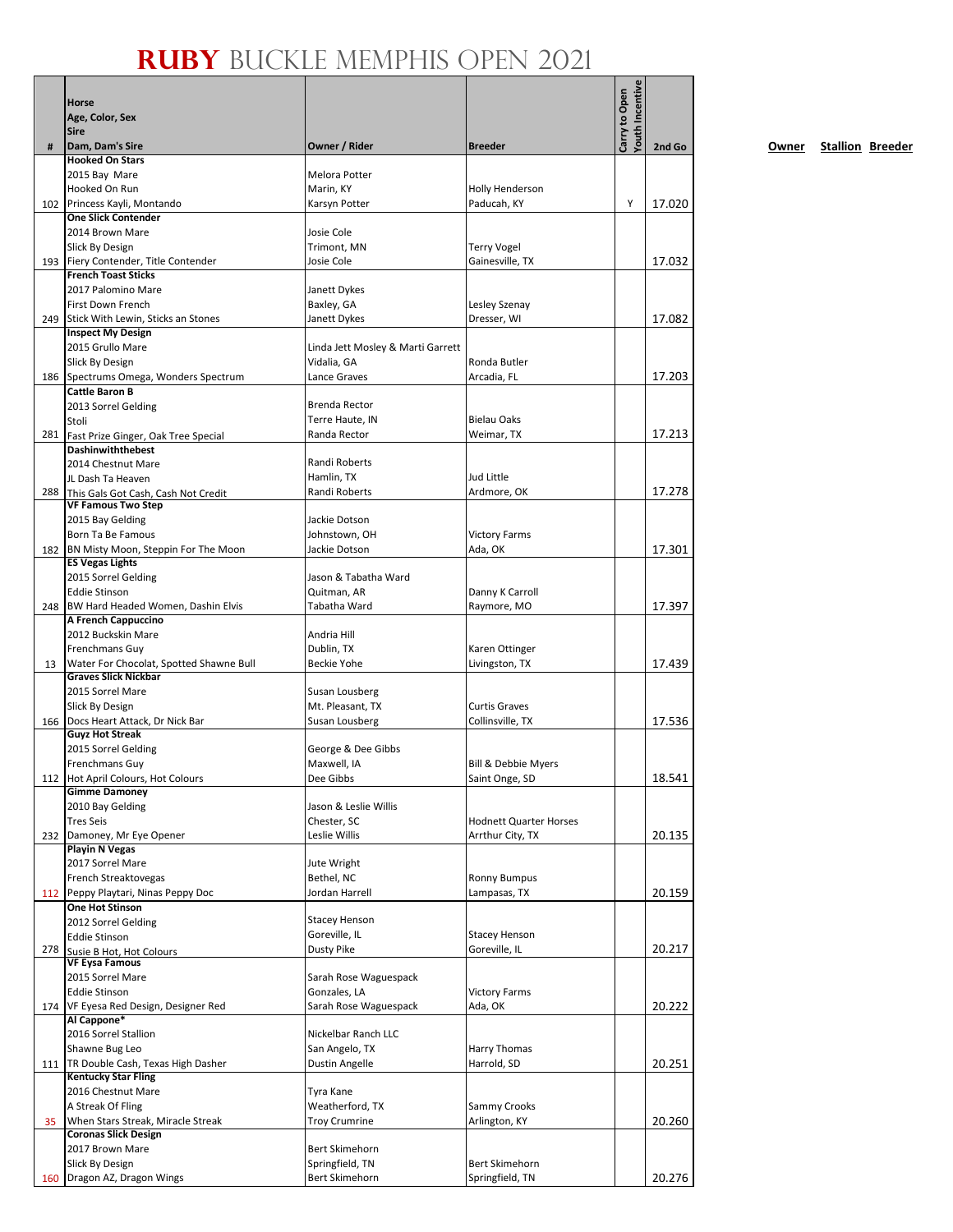|     |                                                                 |                                     |                                                       | Youth Incentive |        |
|-----|-----------------------------------------------------------------|-------------------------------------|-------------------------------------------------------|-----------------|--------|
|     | Horse                                                           |                                     |                                                       | Carry to Open   |        |
|     | Age, Color, Sex                                                 |                                     |                                                       |                 |        |
|     | <b>Sire</b>                                                     |                                     | <b>Breeder</b>                                        |                 |        |
| #   | Dam, Dam's Sire<br><b>KK Cool Guys Win</b>                      | Owner / Rider                       |                                                       |                 | 2nd Go |
|     | 2013 Bay Gelding                                                | Kaylee Krekel                       |                                                       |                 |        |
|     | Frenchmans Guy                                                  | Carthage, IL                        | Kaylee Krekel                                         |                 |        |
| 86  | Renes Millenium Mint, Rene Dan Jet                              | Kaylee Krekel                       | Carthage, IL                                          |                 | 20.282 |
|     | Socksnothavinacorona                                            |                                     |                                                       |                 |        |
|     | 2017 Bay Gelding                                                | <b>Joel Henning</b>                 |                                                       |                 |        |
|     | <b>BHR Frenchies Socks</b>                                      | Roseville, OH                       | Joel Henning                                          |                 |        |
| 75  | Famous Corona, Southern Cartel                                  | Morgan Henning                      | Roseville, OH                                         |                 | 20.299 |
|     | <b>Triple Provocative</b><br>2016 Sorrel Gelding                | Ben Shelton                         |                                                       |                 |        |
|     | Triple Vodka                                                    | Macclesfield, NC                    | Charles & Irma Lyles                                  |                 |        |
|     | 240 Provocative Presence, Daunting Presence                     | Paige Proctor                       | Vinton, LA                                            |                 | 20.313 |
|     | Cool Perks Ta Heaven                                            |                                     |                                                       |                 |        |
|     | 2012 Sorrel Mare                                                | Alysia Becnel                       |                                                       |                 |        |
|     | JL Dash Ta Heaven                                               | Prairieville, LA                    | Jud Little                                            |                 |        |
| 74  | Cool Perky, Dash For Perks                                      | <b>Emily Gatlin</b>                 | Ardmore, OK                                           | Y               | 20.327 |
|     | A Prime Design                                                  |                                     |                                                       |                 |        |
|     | 2007 Sorrel Mare                                                | Bob & Tracy Haberlandt              |                                                       |                 |        |
|     | Designer Red                                                    | Okeechobee, FL                      | Flat Get It Farms                                     |                 |        |
| 23  | Prime Time Cash, Blackjack Cash<br><b>Coronados Barbie</b>      | Kaycee Raye Hanchey                 | Villa Rica, GA                                        | Υ               | 20.350 |
|     | 2017 Chestnut Mare                                              | Rodney Serpa                        |                                                       |                 |        |
|     | Coronado Cartel                                                 | Corpus Christi, TX                  | Leslie Bailey                                         |                 |        |
| 84  | French Bar Belle, Frenchmans Guy                                | Amanda Lovorn                       | Pauls Valley, OK                                      |                 | 20.366 |
|     | <b>Lovin Vegas</b>                                              |                                     |                                                       |                 |        |
|     | 2017 Buckskin Gelding                                           | <b>Ben Shelton</b>                  |                                                       |                 |        |
|     | French Streaktovegas                                            | Macclesfield, NC                    | <b>Ronny Bumpus</b>                                   |                 |        |
| 64  | Pals Easy Lovin, Pal O Mine Peppy                               | Jordan Harrell                      | Lampasas, TX                                          |                 | 20.382 |
|     | <b>VF Rosie Stinson</b>                                         |                                     |                                                       |                 |        |
|     | 2017 Gray Mare                                                  | <b>Victory Farms</b>                |                                                       |                 |        |
|     | <b>Eddie Stinson</b>                                            | Ada, OK                             | <b>Victory Farms</b>                                  |                 |        |
|     | 171 Beduinos Chick Jet, Rock Em Smooth<br><b>KD Baby Driver</b> | Kelsey Trehame                      | Ada, OK                                               |                 | 20.399 |
|     | 2017 Sorrel Gelding                                             | Lindsay Bullard                     |                                                       |                 |        |
|     | A Streak Of Fling                                               | Roanoke, TX                         | <b>Kailey Dement</b>                                  |                 |        |
| 80  | Watch Me Go Guys, Frenchmans Guy                                | Lindsay Bullard                     | Lipan, TX                                             |                 | 20.412 |
|     | <b>Born Ivory James</b>                                         |                                     |                                                       |                 |        |
|     | 2014 Buckskin Mare                                              | <b>JP7C Properties</b>              |                                                       |                 |        |
|     | Born Ta Be Famous                                               | Brownsville, TX                     | <b>Victory Farms</b>                                  |                 |        |
| 56  | Chase This Ivory, Ivory James                                   | Kay Blandford                       | Ada, OK                                               |                 | 20.430 |
|     | <b>Frenchmans Fortress</b>                                      | Amber Odle                          |                                                       |                 |        |
|     | 2009 Palomino Gelding<br><b>Frenchmans Guy</b>                  | Brush. CO                           | Danna Ferguson                                        |                 |        |
| 2   | Copy Fortress, Copy Bar None                                    | Emma Abbott                         | Taber, Alberta                                        |                 | 20.450 |
|     | <b>Return Of The Mac</b>                                        |                                     |                                                       |                 |        |
|     | 2017 Gray Gelding                                               | FC Ranch                            |                                                       |                 |        |
|     | A Smooth Guy                                                    | Alex, OK                            | FC Ranch                                              |                 |        |
| 7   | Mackilts, Dash Ta Fame                                          | Danyelle Campbell                   | Alex, OK                                              |                 | 20.476 |
|     | <b>TC Smooth Edition</b>                                        |                                     |                                                       |                 |        |
|     | 2017 Bay Mare                                                   | <b>Tiffany E Copper Mottesheard</b> |                                                       |                 |        |
|     | A Smooth Guy                                                    | Marshfield, MO<br>Jolene Montgomery | <b>Tiffany E Cooper Mottesheard</b><br>Marshfield, MO |                 |        |
| 8   | Brays Plane Jane, Marthas Six Moons<br>Look What Dyna Did       |                                     |                                                       |                 | 20.516 |
|     | 2017 Sorrel Mare                                                | Mary E Ogle                         |                                                       |                 |        |
|     | JL Dash Ta Heaven                                               | Kinta, OK                           | Benette Barrington Little                             |                 |        |
| 23  | Hy Talented Chick, Flaming Talent                               | Mary Beth Ogle                      | Springer, OK                                          |                 | 20.546 |
|     | <b>HR Heavens Haze</b>                                          |                                     |                                                       |                 |        |
|     | 2017 Bay Gelding                                                | Kendall Pearse                      |                                                       |                 |        |
|     | JL Dash Ta Heaven                                               | Valley View, TX                     | Thomas O'Neal                                         |                 |        |
|     | 155 French Bouquet, Frenchmans Guy                              | Jessica Morris                      | Choudrant, LA                                         |                 | 20.569 |
|     | <b>Bye Felicia</b><br>2014 Sorrel Gelding                       | JoAnna Parker                       |                                                       |                 |        |
|     | <b>Eddie Stinson</b>                                            | Opelike, AL                         | Karl Smith                                            |                 |        |
|     | 130 Ima Burr Bug, Burrs First Down                              | JoAnna Parker                       | Lucedale, MS                                          |                 | 20.575 |
|     | Frenchmansdiscorose                                             |                                     |                                                       |                 |        |
|     | 2014 Gray Mare                                                  | Driver Land & Cattle Co. LLC        |                                                       |                 |        |
|     | Frenchmans Guy                                                  | Garden City, TX                     | Jeff & Eva Marie Hepper                               |                 |        |
|     | 149 Dance N Lights, Dash For Perks                              | Jennifer Driver                     | Keene, ND                                             |                 | 20.590 |
|     | <b>MR Vegas Fame</b>                                            |                                     |                                                       |                 |        |
|     | 2016 Bay Mare                                                   | M R Performance Horses              |                                                       |                 |        |
| 110 | French Streaktovegas<br>JL Sweet Fame, Dash Ta Fame             | Bellville, TX<br>Jodee Miller       | M R Performance Horses<br>Bellville, TX               |                 | 20.598 |
|     |                                                                 |                                     |                                                       |                 |        |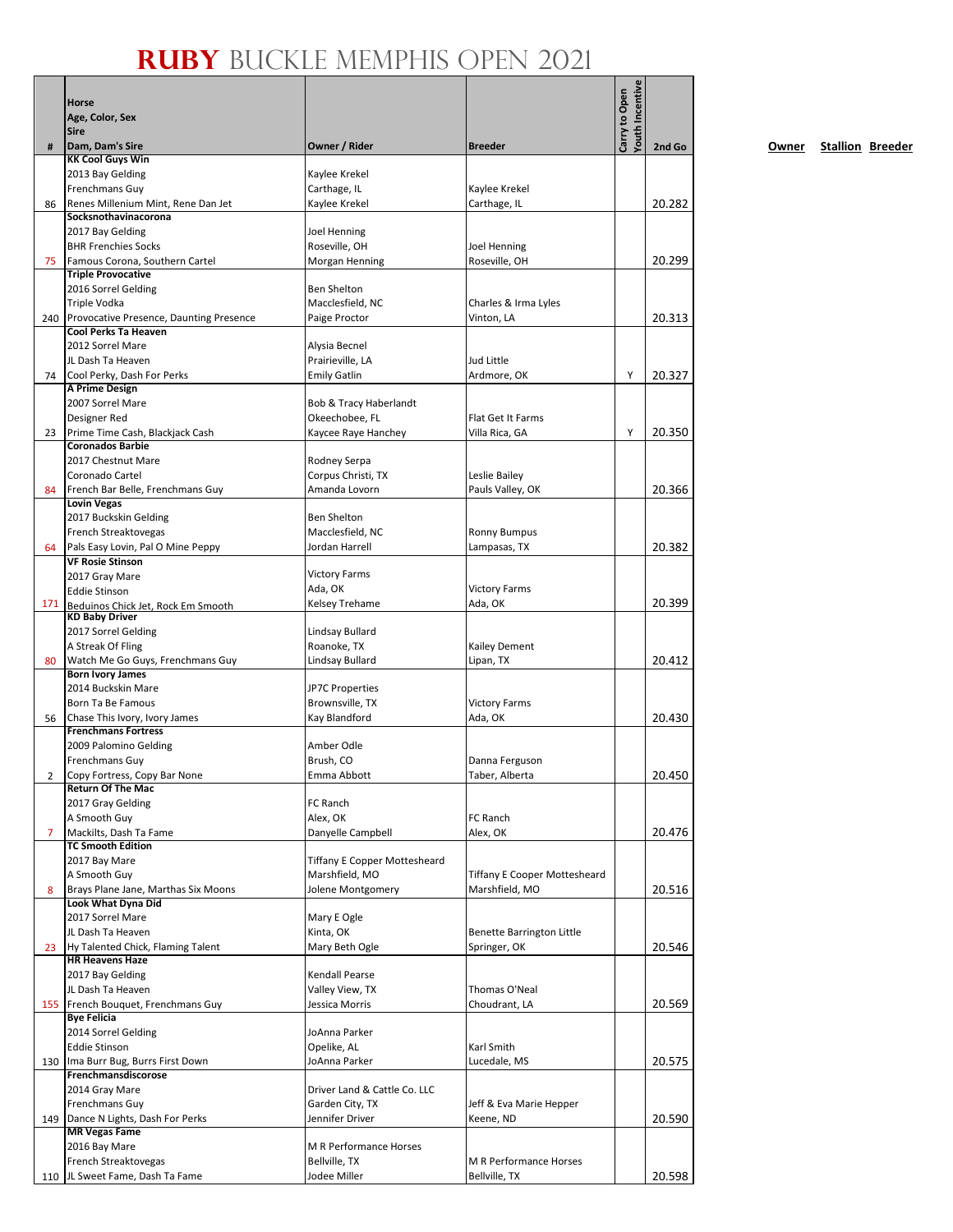|    |                                                                     |                                               |                                              | Youth Incentive |        |
|----|---------------------------------------------------------------------|-----------------------------------------------|----------------------------------------------|-----------------|--------|
|    | Horse                                                               |                                               |                                              | Carry to Open   |        |
|    | Age, Color, Sex<br>Sire                                             |                                               |                                              |                 |        |
| #  | Dam, Dam's Sire                                                     | Owner / Rider                                 | <b>Breeder</b>                               |                 | 2nd Go |
|    | <b>Playing In Traffic</b>                                           |                                               |                                              |                 |        |
|    | 2017 Bay Gelding<br><b>Traffic Guy</b>                              | Laura Nemec                                   | Laura Nemec                                  |                 |        |
| 72 | Explode N Cash, Explode On Demand                                   | Mt Calm, TX<br>Laura Nemec                    | Mt Calm, TX                                  |                 | 20.604 |
|    | <b>KN Ashley</b>                                                    |                                               |                                              |                 |        |
|    | 2013 Sorrel Mare                                                    | Danielle Wallace                              |                                              |                 |        |
|    | A Streak Of Fling                                                   | Winter Park. FL                               | Kimi Nichols                                 |                 |        |
| 85 | KN Shesa Regulargirl, Nothin But Cash<br><b>Cool To Be Cashin</b>   | Danielle Wallace                              | Brownwood, TX                                |                 | 20.624 |
|    | 2016 Black Mare                                                     | Jennifer McGraw                               |                                              |                 |        |
|    | JL Dash Ta Heaven                                                   | Ocala, FL                                     | Jud Little                                   |                 |        |
| 83 | Cool Perky, Dash For Perks                                          | <b>Rylee Elliot Howell</b>                    | Ardmore, OK                                  |                 | 20.656 |
|    | <b>Furious Interlude</b><br>2010 Bay Mare                           | Abigail Poe/Kelli Jo & Alan Hulsey            |                                              |                 |        |
|    | Furyofthewind                                                       | Fitzgerald, GA                                | <b>Bob Moore Farms LLC</b>                   |                 |        |
|    | 153 Secret Interlude, Tejano                                        | Abigail Poe                                   | Norman, OK                                   | Y               | 20.699 |
|    | <b>Good Timin Guy</b>                                               |                                               |                                              |                 |        |
|    | 2014 Sorrel Gelding                                                 | Jennifer McGraw                               |                                              |                 |        |
|    | <b>BHR Frenchies Socks</b><br>262 Good Timin Tinks, Good Timin Hank | Ocala, FL<br>Kaylee McGraw                    | Deborah Semarge<br>Alachua, FL               | Υ               | 20.714 |
|    | Pyromaniak                                                          |                                               |                                              |                 |        |
|    | 2017 Sorrel Gelding                                                 | Nickelbar Ranch LLC                           |                                              |                 |        |
|    | Shawne Bug Leo                                                      | San Angleo, TX                                | Nickelbar Ranch LLC                          |                 |        |
|    | 144 Start The Fire, Desirio                                         | Dustin Angelle                                | San Angleo, TX                               |                 | 20.735 |
|    | <b>French Ta Vegas</b><br>2016 Sorrel Gelding                       | Louis Paradis                                 |                                              |                 |        |
|    | French Streaktovegas                                                | Thetford Mines, QC                            | L/P Martineau                                |                 |        |
|    | 213 Keen On Kash, Dash For Cash                                     | Louis Paradis                                 | Chambly, QC                                  |                 | 20.767 |
|    | On The Run Witha Gun                                                |                                               |                                              |                 |        |
|    | 2017 Gray Gelding<br>Fiestas Gotta Gun                              | Cassidy Teague<br>Wichita Falls, TX           | Royal D Ranch                                |                 |        |
|    | 143 A Miss Encounter, Good Timin Hank                               | Cassidy Teague                                | Henrietta, TX                                |                 | 20.782 |
|    | <b>FirstFlight TaHeaven</b>                                         |                                               |                                              |                 |        |
|    | 2016 Sorrel Mare                                                    | <b>Brittany Bishop</b>                        |                                              |                 |        |
|    | JL Dash Ta Heaven                                                   | Warrenton, VA                                 | Jud Little                                   |                 |        |
|    | 162 Moons Six Marthas, Marthas Six Moon<br><b>Rockin Tap</b>        | <b>Brandon Cullins</b>                        | Ardmore, OK                                  |                 | 20.783 |
|    | 2015 Bay Mare                                                       | Karin Nielsen                                 |                                              |                 |        |
|    | Rockin W                                                            | Louisburg, KS                                 | Phil or Mary Ann Rapp                        |                 |        |
|    | 205 Whats On Tap, Doc Olena                                         | <b>Camrin Sellers</b>                         | Sparr, FL                                    |                 | 20.821 |
|    | LilPressureInMyNikes<br>2016 Sorrel Gelding                         | Shelby Oglesby                                |                                              |                 |        |
|    | No Pressure On Me                                                   | Vernon, TX                                    | Shoppa Ranch                                 |                 |        |
|    | 128 VF Elmers Lil Sis, Burrs First Down                             | Shelby Oglesby                                | Decatur, TX                                  |                 | 20.831 |
|    | <b>Slick French Mimosa</b>                                          |                                               |                                              |                 |        |
|    | 2016 Black Mare                                                     | Savannah Shumpert                             |                                              |                 |        |
|    | Slick By Design<br>211 Native French Girl, Frenchmans Guy           | Mooreville, MS<br>Savannah Shumpert           | Shannon Renee Akerstrom<br>Potter Valley, CA | Y               | 20.838 |
|    | <b>BPH Theskyisthelimit*</b>                                        |                                               |                                              |                 |        |
|    | 2016 Palomino Stallion                                              | <b>Taylor Necaise</b>                         |                                              |                 |        |
|    | Dash Ta Fame                                                        | Perkinston, MS                                | Melissa Brandt                               |                 |        |
| 86 | Silky French Pie, Frenchmans Guy<br><b>Nonstop French Socks</b>     | <b>Taylor Necaise</b>                         | Hermosa, SD                                  |                 | 20.922 |
|    | 2016 Sorrel Mare                                                    | <b>Wendy Reed</b>                             |                                              |                 |        |
|    | <b>BHR Frenchies Socks</b>                                          | Roopville, GA                                 | Wendy Reed                                   |                 |        |
|    | 274 Kid Me Nonstop, Kids Lineage                                    | <b>Wendy Reed</b>                             | Roopville, GA                                |                 | 20.927 |
|    | All U Need Is Speed                                                 |                                               |                                              |                 |        |
|    | 2017 Bay Gelding<br>JL Dash Ta Heaven                               | Louis Paradis<br>Thetford Mines, QC           | Jud Little                                   |                 |        |
|    | 122 Speed N To Cash, Cash Not Credit                                | Louis Paradis                                 | Ardmore, OK                                  |                 | 20.927 |
|    | <b>KVS Payday By Design</b>                                         |                                               |                                              |                 |        |
|    | 2015 Grullo Mare                                                    | Darrell & Jamie Garrett                       |                                              |                 |        |
|    | Slick By Design                                                     | Byrdstown, TN                                 | Kurt Vonn Stone                              |                 |        |
|    | 175 SCF Daisy Duke, Special Definition<br><b>Wins Famous Lady</b>   | Jamie Garrett                                 | Lebanon, TN                                  |                 | 20.961 |
|    | 2017 Chestnut Mare                                                  | Dan & Barbara Hardisty                        |                                              |                 |        |
|    | Ur One Famous Rebel                                                 | Stephenville, TX                              | Dan & Barbara Hardisty                       |                 |        |
|    | 149 Win Comes Easy, Holland Ease                                    | Josh Seeger                                   | Stephenville, TX                             |                 | 20.961 |
|    | <b>Smooth Aces</b>                                                  |                                               |                                              |                 |        |
|    | 2010 Red Dun Mare<br>A Smooth Guy                                   | Kiowa Creek Performance Horses<br>Purcell, ok | Bill & Debbie Myers                          |                 |        |
| 30 | Red Ace Three, Laughing Dun Bar                                     | Carole Strickland                             | Saint Onge, SD                               |                 | 20.968 |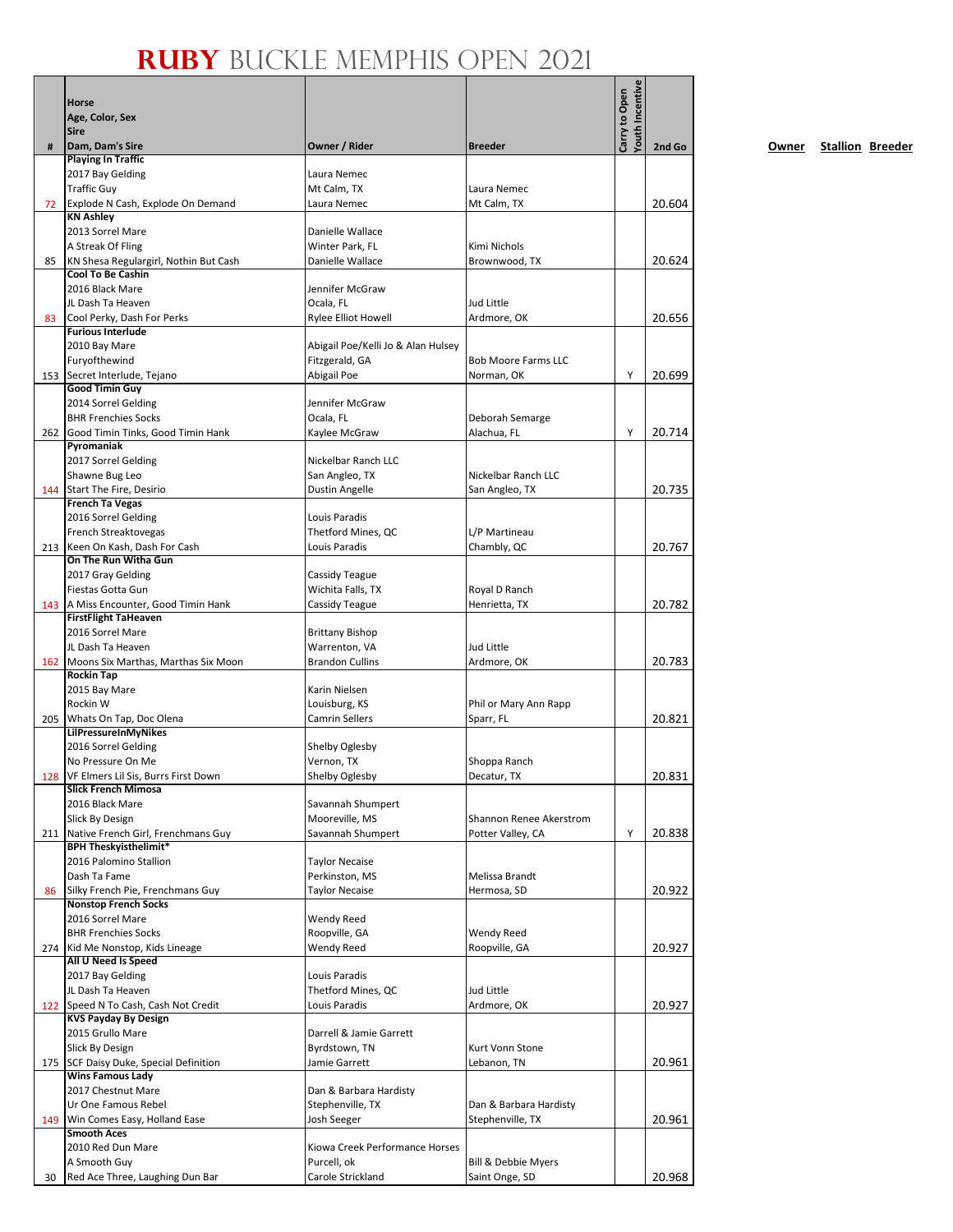|    | Horse<br>Age, Color, Sex<br><b>Sire</b>                               |                                           |                                     | Youth Incentive<br>Carry to Open |        |
|----|-----------------------------------------------------------------------|-------------------------------------------|-------------------------------------|----------------------------------|--------|
| #  | Dam, Dam's Sire                                                       | Owner / Rider                             | <b>Breeder</b>                      |                                  | 2nd Go |
|    | Luckathalou<br>2016 Bay Mare                                          | Candie Wolf                               |                                     |                                  |        |
|    | Freighttrain B                                                        | Decatur, TX                               | Sally Box                           |                                  |        |
|    | 247 BB Tres Shotsofstoli, Tres Seis<br><b>VF Victoria Sitnson</b>     | Candie Wolf                               | Paradise, TX                        |                                  | 20.975 |
|    | 2017 Sorrel Mare                                                      | <b>Dement Quarter Horses</b>              |                                     |                                  |        |
|    | <b>Eddie Stinson</b>                                                  | Jackson, TN                               | <b>Victory Farms</b>                |                                  |        |
| 81 | Bag The Hawk, Track Rebel                                             | <b>Suzanne Dement</b>                     | Ada, OK                             |                                  | 20.986 |
|    | <b>Ready Set Go Girl</b>                                              |                                           |                                     |                                  |        |
|    | 2015 Bay Mare<br><b>Prime Talent</b>                                  | Glenda Barnett<br>Decatur, TX             | Copper Spring Ranch NM LLC          |                                  |        |
|    | 162 Very Dashin 123, Dash Thru Traffic                                | Glenda Barnett                            | Tularosa, NM                        |                                  | 20.987 |
|    | <b>French Stinson</b>                                                 |                                           |                                     |                                  |        |
|    | 2017 Sorrel Gelding                                                   | <b>Brandy White</b>                       |                                     |                                  |        |
|    | <b>Eddie Stinson</b>                                                  | Auburn, IL                                | <b>Molly Powell</b>                 |                                  |        |
|    | 100 Disco Bling, Frenchmans Guy<br><b>Aces Bug Leo</b>                | <b>Brandy White</b>                       | Stephenville, TX                    |                                  | 21.023 |
|    | 2009 Sorrel Mare                                                      | Stefani Barnett                           |                                     |                                  |        |
|    | Shawne Bug Leo                                                        | Muskogee, OK                              | Jerry D Smith                       |                                  |        |
|    | 234 Aces Pretty Assault, Aces Sonnys King                             | Stefani Barnett                           | Fayetteville, AR                    |                                  | 21.029 |
|    | <b>Miss Edy Stinson</b><br>2017 Bay Mare                              | <b>Brad Lieblong</b>                      |                                     |                                  |        |
|    | <b>Eddie Stinson</b>                                                  | Jonesboro, AR                             | Michael T Samples                   |                                  |        |
|    | 116 Enticingly Fast, Scrutinizer                                      | <b>Brandon Cullins</b>                    | Abilene, KS                         |                                  | 21.090 |
|    | AintSeen Ziva Streak                                                  |                                           |                                     |                                  |        |
|    | 2014 Palomino Mare<br>Aint Seen Nothin Yet                            | Tanya Conklin<br>Callahan, FL             |                                     |                                  |        |
|    | 129 A Moneys Bit O Honey, Mr Money To Burn                            | Tanya Conklin                             | Tanya Conklin<br>Callahan, FL       |                                  | 21.125 |
|    | <b>Magnified Guy</b>                                                  |                                           |                                     |                                  |        |
|    | 2011 Sorrel Gelding                                                   | Aubrey Smith                              |                                     |                                  |        |
|    | Stoli                                                                 | Binghamton, NY                            | Charlie & Mary Kay Kendall          |                                  |        |
|    | 237 Frenchmans Cinnemon, Frenchmans Guy<br>California Cash 37*        | Ryann Pedone<br>Raise The Bar Performance | Glendale, AZ                        |                                  | 21.135 |
|    | 2013 Brown Stallion                                                   | Horses LLC                                |                                     |                                  |        |
|    | Jess Louisiana Blue                                                   | Vicksburg, MI                             | Shannon Akerstrom                   |                                  |        |
| 87 | Cash Perks, Dash For Cash                                             | Rass Pederson                             | Potter Valley, CA                   |                                  | 21.235 |
|    | <b>Frenchmans Cutie Pie</b>                                           | Danielle Stubstad                         |                                     |                                  |        |
|    | 2013 Bay Mare<br>Frenchmans Guy                                       | Ocala, FL                                 | Bill & Debbie Myers                 |                                  |        |
|    | 289 Say Bye Pie, Pie In The Sky                                       | Danielle Stubstad                         | Saint Onge, SD                      |                                  | 21.304 |
|    | <b>Rollin N Vegas</b>                                                 |                                           |                                     |                                  |        |
|    | 2016 Bay Roan Gelding<br>French Streaktovegas                         | Jackie Dotson<br>Johnstown, OH            | Jackie Dotson                       |                                  |        |
| 14 | Spear The Cash, Roll The Cash                                         | Matt Boice                                | Johnstown, OH                       |                                  | 21.336 |
|    | <b>Straight Up Smooth</b>                                             |                                           |                                     |                                  |        |
|    | 2015 Buckskin Mare                                                    | Kristine & Josh Jacobsen                  |                                     |                                  |        |
|    | A Smooth Guy<br>179 Up Straight, Lean With Me                         | Weatherford, TX<br>Cienna Jacobsen        | Mike Oden Cattle CO<br>Williams, AZ | Y                                | 21.360 |
|    | <b>Chicks Love Guns</b>                                               |                                           |                                     |                                  |        |
|    | 2017 Gray Mare                                                        | Nicole Busque                             |                                     |                                  |        |
|    | PG Dry Fire                                                           | Zebulon, NC                               | Chelsea Curtis                      |                                  |        |
|    | 132 A Princessofthemoon, Chicks Beduino<br><b>Spendy By Design</b>    | Nicole Busque                             | Gardena, CA                         |                                  | 21.409 |
|    | 2016 Grullo Mare                                                      | Kristine & Josh Jacobsen                  |                                     |                                  |        |
|    | Slick By Design                                                       | Weatherford, TX                           | Fran Smith                          |                                  |        |
| 38 | Nifty Spender, Nitros Nifty Drifter                                   | Alexi Schaapveld                          | Lincoln, NE                         |                                  | 21.424 |
|    | <b>Bubba Guy</b><br>2013 Brown Gelding                                | <b>Mary Sorrells</b>                      |                                     |                                  |        |
|    | <b>Traffic Guy</b>                                                    | Bryan, TX                                 | Thomas & Elizabeth Baker            |                                  |        |
| 95 | Pure D Gold Gal, Pure D Dash                                          | <b>Mary Sorrells</b>                      | Brenham, TX                         |                                  | 21.436 |
|    | <b>Vixens Ivory Hero</b>                                              |                                           |                                     |                                  |        |
|    | 2014 Bay Gelding<br>Ivory James                                       | Sydney Hollingsworth<br>Stillwater, OK    | <b>Brenda Reswig</b>                |                                  |        |
|    | 119 Valiant Red Vixen, Valiant Hero                                   | Sydney Hollingsworth                      | Bismarck, ND                        | Y                                | 21.503 |
|    | <b>UX Swayzi Stinson</b>                                              |                                           |                                     |                                  |        |
|    | 2017 Chestnut Mare                                                    | Josie Cole                                |                                     |                                  |        |
|    | <b>Eddie Stinson</b>                                                  | Trimont, MN                               | Jinx Maude                          |                                  |        |
|    | 142 UX Frenchmans Kimmie, Frenchmans Guy<br><b>Sissys First Fling</b> | Josie Cole                                | Hermosa, SD                         |                                  | 21.637 |
|    | 2016 Bay Roan Stallion                                                | Southern Rose Ranch                       |                                     |                                  |        |
|    | A Streak Of Fling                                                     | Pelzer, SC                                | Southern Rose Ranch                 |                                  |        |
| 85 | Sissys Little Coin, Packin Sixes                                      | Janelle Green                             | Pelzer, SC                          |                                  | 21.697 |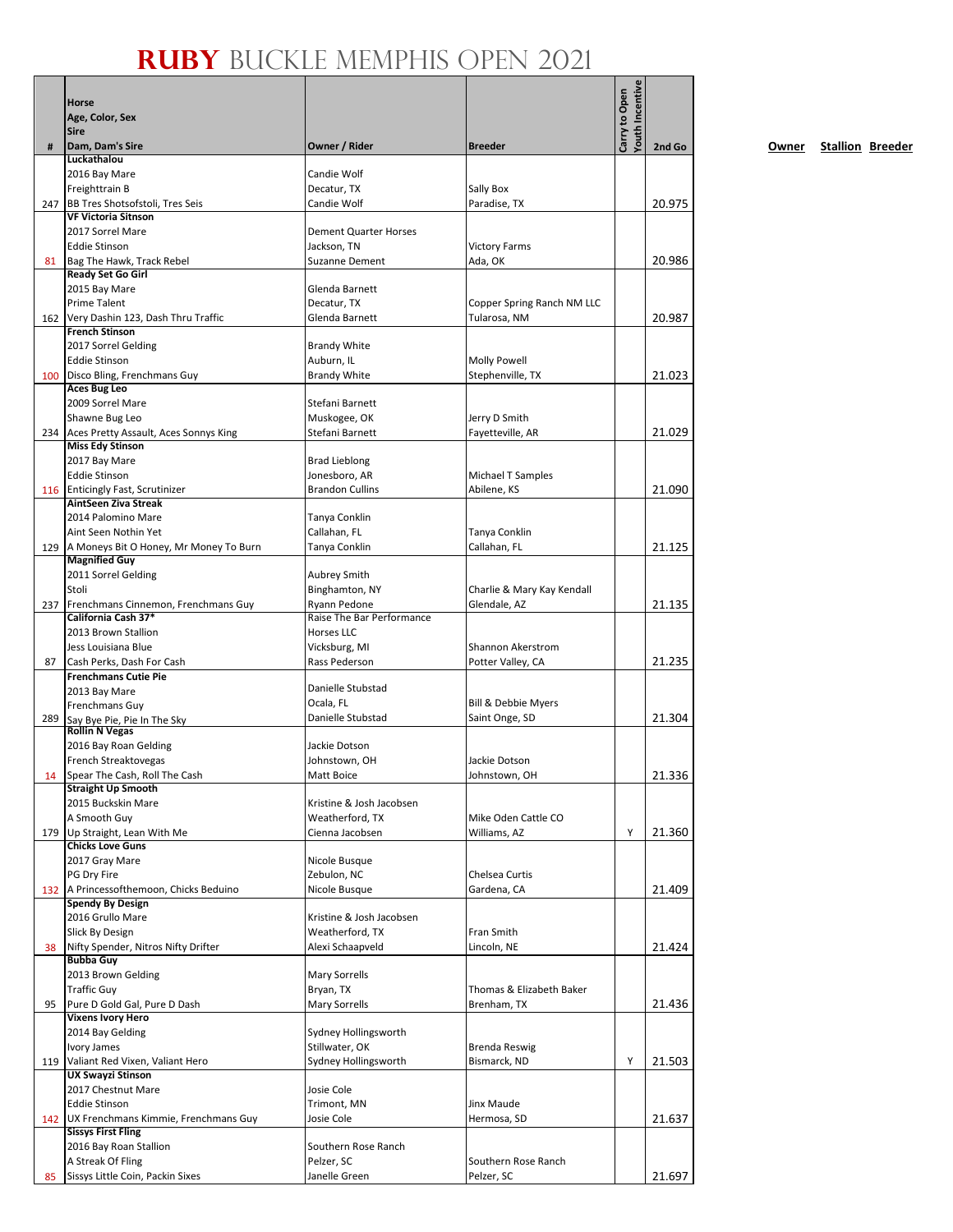|     |                                                                     |                                            |                                   | Youth Incentive |        |
|-----|---------------------------------------------------------------------|--------------------------------------------|-----------------------------------|-----------------|--------|
|     | Horse                                                               |                                            |                                   | Carry to Open   |        |
|     | Age, Color, Sex<br><b>Sire</b>                                      |                                            |                                   |                 |        |
| #   | Dam, Dam's Sire                                                     | Owner / Rider                              | <b>Breeder</b>                    |                 | 2nd Go |
|     | <b>South Success</b>                                                |                                            |                                   |                 |        |
|     | 2018 Sorrel Mare                                                    | <b>Tessa Garrett</b>                       |                                   |                 |        |
|     | <b>Five Bar Cartel</b><br>197 Shez Ruthless, Heza Fast Dash         | Vinton, LA<br><b>Tessa Garrett</b>         | Live Oak Farms<br>Jennings, LA    |                 | 21.709 |
|     | <b>Easy Red Dasher</b>                                              |                                            |                                   |                 |        |
|     | 2017 Sorrel Mare                                                    | <b>Cactus Creek Ranch LLC</b>              |                                   |                 |        |
|     | The Red Dasher                                                      | Arkadelphia, AR                            | Shawn Arceneaux                   |                 |        |
|     | 246 Sabrinas Easy Ryon, Jets Easy Roll<br><b>Streakin With Guys</b> | Kathryn Speights                           | St Martinville, LA                |                 | 21.711 |
|     | 2010 Buckskin Mare                                                  | George & Dee Gibbs                         |                                   |                 |        |
|     | Frenchmans Guy                                                      | Maxwell. IA                                | George or Dee Gibbs               |                 |        |
|     | 159 Streakin Jo Jo, Streakin Dash                                   | Dee Gibbs                                  | Maxwell, IA                       |                 | 21.720 |
|     | <b>Imalive And Famous</b>                                           |                                            |                                   |                 |        |
|     | 2017 Palomino Gelding                                               | Lisa Rigney                                |                                   |                 |        |
|     | Aint Seen Nothin Yet<br>115 Lilbit of Docs Bug, Doc Bo One Five     | Winfield, TX<br>Courtney Paul              | Lisa Rigney<br>Winfield, TX       |                 | 21.861 |
|     | <b>VF Mistys Liaison</b>                                            |                                            |                                   |                 |        |
|     | 2017 Gray Mare                                                      | <b>Marcus McCrary</b>                      |                                   |                 |        |
|     | Sixes Liaison                                                       | Fort Worth, TX                             | <b>Victory Farms</b>              |                 |        |
|     | 150 BN Misty Moon, Steppin For The Moon                             | Chris Martin                               | Ada, OK                           |                 | 21.894 |
|     | <b>One Slick Scat Cat</b><br>2017 Palomino Gelding                  | Jimmie Smith                               |                                   |                 |        |
|     | Slick By Design                                                     | McDade, TX                                 | Jimmie Smith                      |                 |        |
|     | 158 Firewater Scat Cat, Alive N Firen                               | Jimmie Smith                               | McDade, TX                        |                 | 21.946 |
|     | SissysSlickDesign                                                   |                                            |                                   |                 |        |
|     | 2015 Bay Stallion                                                   | Southern Rose Ranch                        |                                   |                 |        |
|     | Slick By Design<br>266 Sissys Little Coin, Packin Sixes             | Pelzer, SC<br>Janelle Green                | Southern Rose Ranch<br>Pelzer, SC |                 | 22.047 |
|     | <b>Mister Dugger</b>                                                |                                            |                                   |                 |        |
|     | 2014 Bay Gelding                                                    | Debra & Shelby Fraiser                     |                                   |                 |        |
|     | <b>Tres Seis</b>                                                    | Dublin, TX                                 | <b>Buford Dugger</b>              |                 |        |
|     | 101 Pocita O Toole, Jody O Toole<br><b>Big Time Tonight</b>         | Deb Fraiser                                | Three Rivers, TX                  |                 | 22.082 |
|     | 2012 Brown Stallion                                                 | <b>Karey Potter</b>                        |                                   |                 |        |
|     | <b>Bigtime Favorite</b>                                             | Hastings, MI                               | L Joe & Judith O Chappell Trust   |                 |        |
|     | 71   Tonight I Might, Shazoom                                       | David William                              | Santaquin, UT                     |                 | 22.248 |
|     | <b>Strate Laced Guy</b>                                             |                                            |                                   |                 |        |
|     | 2014 Palomino Gelding<br><b>BHR Frenchies Socks</b>                 | Amy Barrett                                |                                   |                 |        |
|     | 123 Strate Laced, Deputy Enos Strate                                | Calvert City, KY<br>Melora Potter          | John C Hanning<br>Pomeroy, OH     |                 | 22.346 |
|     | JL Heavenly Grace                                                   |                                            |                                   |                 |        |
|     | 2017 Sorrel Mare                                                    | Melissa McDaniel                           |                                   |                 |        |
|     | JL Dash Ta Heaven                                                   | Lumberton, MI                              | <b>Jud Little</b>                 |                 |        |
|     | 157 Gotta Be A Red Nick, Dr Nick Bar<br><b>Sugar Inmy Firewater</b> | Melissa McDaniel                           | Ardmore, OK                       |                 | 22.785 |
|     | 2016 Sorrel Gelding                                                 | Jenna Bennett                              |                                   |                 |        |
|     | Firewater Canyon                                                    | Canton, OH                                 | John Rice                         |                 |        |
| 96  | Race U To The Bar, Hesa Sonny Bar                                   | Jenna Bennett                              | Venetia, PA                       |                 | 23.028 |
|     | <b>Marry Me Fame</b>                                                |                                            |                                   |                 |        |
|     | 2013 Sorrel Mare<br><b>BHR Frenchies Socks</b>                      | Joyce Hanes<br>Lancaster, OH               | Crystal Shumate                   |                 |        |
| 79  | Fame Aint Free, Dash Ta Fame                                        | Joyce Hanes                                | Micanopy, FL                      |                 | 23.371 |
|     | <b>Frenchies Single Guy</b>                                         |                                            |                                   |                 |        |
|     | 2009 Bay Gelding                                                    | Jim & Candy Vogel                          |                                   |                 |        |
|     | <b>BHR Frenchies Socks</b>                                          | Circleville, OH                            | Thomas Hampton                    |                 |        |
| 27  | Tiny Single Girl, Tiny Guy                                          | Braia Lee Vogel                            | Elkton, KY                        | Y               | 25.092 |
|     | <b>SBW Copy Cat</b><br>2016 Sorrel Gelding                          | <b>Blaise Bercegeay</b>                    |                                   |                 |        |
|     | Blazin Jetolena                                                     | Summit, MS                                 | Stephanie Wheeler                 |                 |        |
| 279 | SX Dr Peacharita, Dr Nick Bar                                       | <b>Blaise Bercegeay</b>                    | Hattiesburg, MI                   |                 | 25.110 |
|     | <b>Hell On The Red</b>                                              |                                            |                                   |                 |        |
|     | 2012 Sorrel Mare<br>JL Dash Ta Heaven                               | Youree Ward Barrel Horses<br>Addington, OK | Youree Ward Barrel Horses         |                 |        |
|     | 255 Designer Ruby, Designer Red                                     | Kylie Weast                                | Addington, OK                     |                 | 25.157 |
|     | <b>RP Dashinoutamysocks</b>                                         |                                            |                                   |                 |        |
|     | 2014 Sorrel Mare                                                    | Brian & Amy Bush                           |                                   |                 |        |
|     | <b>BHR Frenchies Socks</b>                                          | Lehi, UT                                   | Roger Primm                       |                 |        |
|     | 286 Dashin Julene, Dash Ta Fame<br><b>VF Famous Cowgirl</b>         | <b>Brandon Cullins</b>                     | Washoe Valley, NV                 |                 | 25.347 |
|     | 2013 Sorrel Mare                                                    | <b>Dorminy Plantation</b>                  |                                   |                 |        |
|     | Born Ta Be Famous                                                   | Fitzgerald, GE                             | <b>Victory Farms</b>              |                 |        |
|     | 259 III Come A Runnin, Royal Shake EM                               | Roger Odom                                 | Ada, OK                           |                 | 25.467 |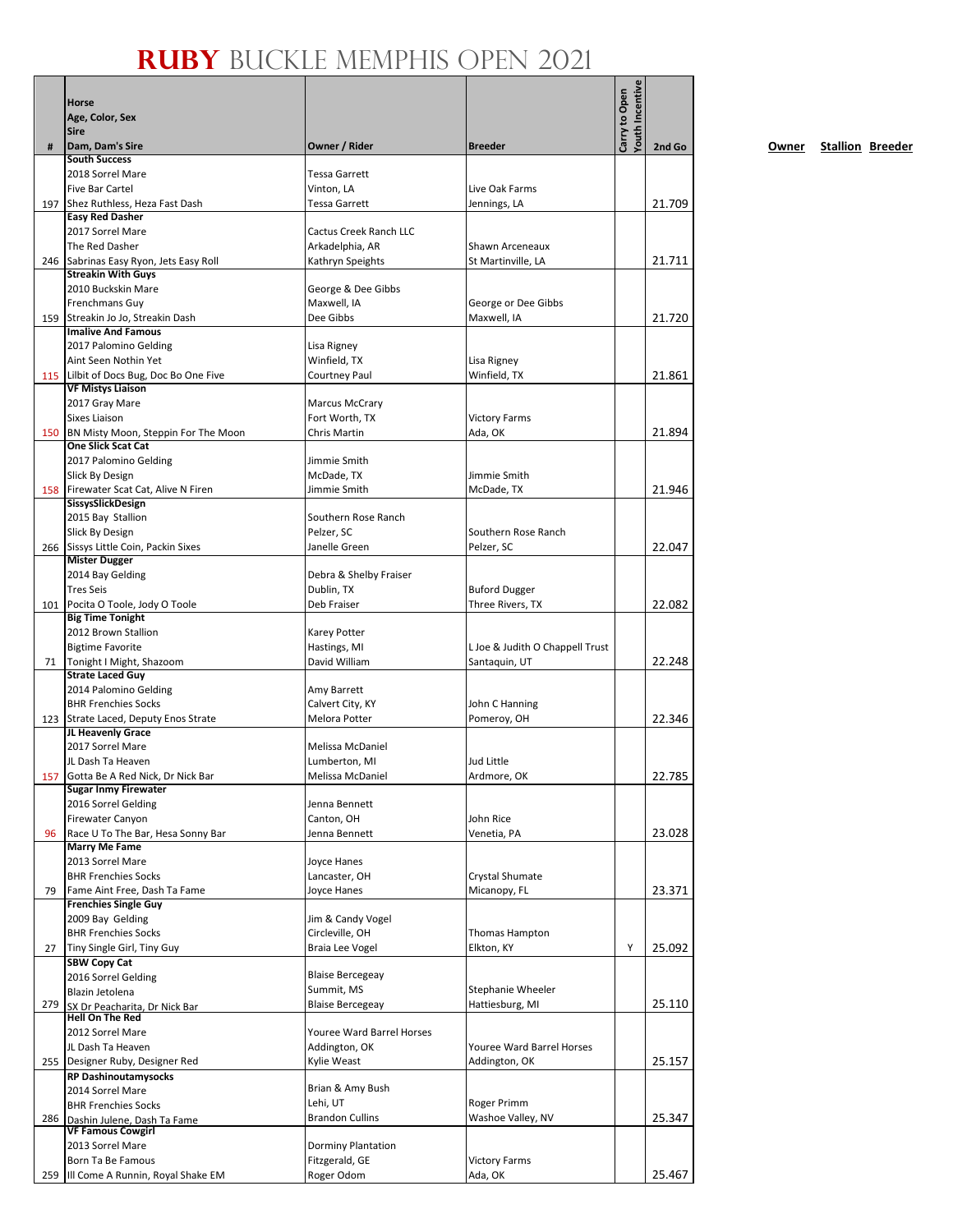|     | Horse<br>Age, Color, Sex<br><b>Sire</b>                       |                                  |                                             | Youth Incentive<br>Carry to Open |        |
|-----|---------------------------------------------------------------|----------------------------------|---------------------------------------------|----------------------------------|--------|
| #   | Dam, Dam's Sire                                               | Owner / Rider                    | <b>Breeder</b>                              |                                  | 2nd Go |
|     | <b>Princess Stinson</b>                                       |                                  |                                             |                                  |        |
|     | 2013 Palomino Mare<br><b>Eddie Stinson</b>                    | Janett Dykes                     |                                             |                                  |        |
|     | 200 Oro Rose, Man in the Money                                | Baxley, GA<br>Janett Dykes       | Danny K Carroll<br>Raymore, MO              |                                  | 25.535 |
|     | I Got Your Seis                                               |                                  |                                             |                                  |        |
|     | 2016 Brown Mare                                               | Wilde Performance Horses, LLC    |                                             |                                  |        |
|     | <b>Tres Seis</b>                                              | Wentzville, MO                   | Mark Taggart                                |                                  |        |
| 28  | RR Peaks Snowball, Perks Master<br><b>French Prospector</b>   | Emma Wildeisen                   | Ardmore, OK                                 |                                  | 25.544 |
|     | 2011 Palomino Gelding                                         | Jessica J Cooper                 |                                             |                                  |        |
|     | Frenchmans Guy                                                | Oakfield, TN                     | Jessica J Cooper                            |                                  |        |
|     | 156 Alakazam, Siyah Kalem                                     | Jessica Cooper                   | Oakfield, TN                                |                                  | 25.906 |
|     | High Road Ta Fame*                                            |                                  |                                             |                                  |        |
|     | 2015 Brown Stallion                                           | Chuck & Mary Crago               |                                             |                                  |        |
|     | Dash Ta Fame                                                  | Belle Fourche, SD                | Chuck & Mary Crago                          |                                  | 25.930 |
|     | 181 CM Bubblin Dynamite, CM Dynamite Frost<br><b>Citigirl</b> | Courtney Worthington             | Belle Fourche, SD                           |                                  |        |
|     | 2013 Gray Mare                                                | Chad Walker                      |                                             |                                  |        |
|     | <b>Eddie Stinson</b>                                          | Waynesfield, OH                  | Danny Carroll                               |                                  |        |
| 90  | Dash Royal Fleet, Royal Quick Dash                            | Douglas Griffith                 | Raymore, MO                                 |                                  | 26.025 |
|     | <b>Aint Seen Me Yet</b>                                       |                                  |                                             |                                  |        |
|     | 2012 Chestnut Mare<br>Aint Seen Nothin Yet                    | Maggie Poloncic<br>Gillette, WY  | Chad & Shannon Wade                         |                                  |        |
| 72  | Jumping Sugar, RR Milkbone Shorts                             | Maggie Poloncic                  | Vancleave, MS                               |                                  | 26.645 |
|     | <b>Makin Ya Shake It</b>                                      |                                  |                                             |                                  |        |
|     | 2017 Sorrel Stallion                                          | Jolene Montgomery                |                                             |                                  |        |
|     | Makin Ya Famous                                               | Purdon, TX                       | Jeff & Leslie Makovy                        |                                  |        |
| 137 | Call Mea Alibi, Call Me Together<br><b>Flossy Stinson</b>     | Jolene Montgomery                | Corsicana, TX                               |                                  | 27.994 |
|     | 2015 Sorrel Mare                                              | Luke Workman                     |                                             |                                  |        |
|     | <b>Eddie Stinson</b>                                          | Wilburton, OK                    | <b>Victory Farms</b>                        |                                  |        |
| 8   | Curiocity Cornes, Silver Lucky Buck                           | Jody McKay                       | Ada, OK                                     |                                  | 28.120 |
|     | <b>Buy Jordina</b>                                            |                                  |                                             |                                  |        |
|     | 2017 Brown Mare                                               | Jordan Lynne Harrell             |                                             |                                  |        |
|     | Fast Prize Jordan                                             | Merry Hill, NC<br>Jordan Harrell | Elsa Mendoza                                |                                  | 30.417 |
| 18  | Buy Who, Eyesa Special<br><b>Ethyls Eyes</b>                  |                                  | Luling, TX                                  |                                  |        |
|     | 2015 Brown Mare                                               | Jason & Leslie Willis            |                                             |                                  |        |
|     | Furyofthewind                                                 | Chester, SC                      | <b>Dolores Hill</b>                         |                                  |        |
|     | 185 Joyous Eyes, Mr Eye Opener                                | Leslie Willis                    | Moore, OK                                   |                                  | 31.392 |
|     | Yabba Dabba Voo Doo<br>2005 Palomino Gelding                  | Lauren Magdeburg                 |                                             |                                  |        |
|     | Frenchmans Guy                                                | Roland, OK                       | <b>Bill &amp; Debbie Myers</b>              |                                  |        |
| 17  | Voo Doo Martha, Marthas Six Moon                              | <b>Findley Magdeburg</b>         | Saint Onge, SD                              | Y                                | 32.367 |
|     | Smoke N Jetolena                                              |                                  |                                             |                                  |        |
|     | 2011 Sorrel Gelding                                           | Sarah Kieckhefer                 |                                             |                                  |        |
| 4   | Blazin Jetolena<br>Miss Mucho Caliente, Smoke N Sparks        | Prescott, AZ<br>Sarah Kieckhefer | Cheryl or Daniel Murray<br>Green Valley, AZ |                                  | 99.999 |
|     | <b>VF Wahini Stinson</b>                                      |                                  |                                             |                                  |        |
|     | 2016 Sorrel Gelding                                           | Morgan E Nay                     |                                             |                                  |        |
|     | <b>Eddie Stinson</b>                                          | Madison, IN                      | <b>Victory Farms</b>                        |                                  |        |
| 5   | Wahini Jet Bug, Ninnekah Bug                                  | John Ressler                     | Ada, OK                                     |                                  | 99.999 |
|     | <b>Flirtin With Fyre</b><br>2015 Brown Mare                   | Ken English                      |                                             |                                  |        |
|     | Freakier                                                      | Lavernia, TX                     | Lori Ross                                   |                                  |        |
| 7   | Bac Up The Bus Sissy, Feature Mr Jess                         | Ken English                      | Olathe, CO                                  |                                  | 99.999 |
|     | <b>PC Traffic</b>                                             |                                  |                                             |                                  |        |
|     | 2006 Sorrel Mare                                              | Ashley Thompson & Linda Wilson   | Robinson Lance & Anderson                   |                                  |        |
| 21  | PC Redwood Manny<br>Evening Traffic, Dash Thru Traffic        | Clayton, MI<br>Paisley Thompson  | Max<br>Spanish Fork, UT                     | Υ                                | 99.999 |
|     | Jack Daniels Cola                                             |                                  |                                             |                                  |        |
|     | 2008 Bay Gelding                                              | Teresa Wolff                     |                                             |                                  |        |
|     | Prime Talent                                                  | Circle, MT                       | <b>Billy Dan Dodd</b>                       |                                  |        |
| 24  | For Destiny, Jody O Toole                                     | Teresa Wolff                     | Hearne, TX                                  |                                  | 99.999 |
|     | Ima Friendly Guy                                              | Sarah Craver                     |                                             |                                  |        |
|     | 2010 Bay Gelding<br>A Smooth Guy                              | Mocksville, NC                   | Bill & Debbie Myers                         |                                  |        |
| 28  | Dash of Hot Colours, Dashing Val                              | Sarah Craver                     | St Onge, SD                                 |                                  | 99.999 |
|     | <b>This Tres Breezes</b>                                      |                                  |                                             |                                  |        |
|     | 2010 Bay Gelding                                              | Maggie Stephens                  |                                             |                                  |        |
|     | <b>Tres Seis</b><br>This Chicks Breezin, Chicks Beduino       | Chandler, TX<br>Maggie Stephens  | Moya Alejandro<br>Edcouch, TX               |                                  | 99.999 |
| 29  |                                                               |                                  |                                             |                                  |        |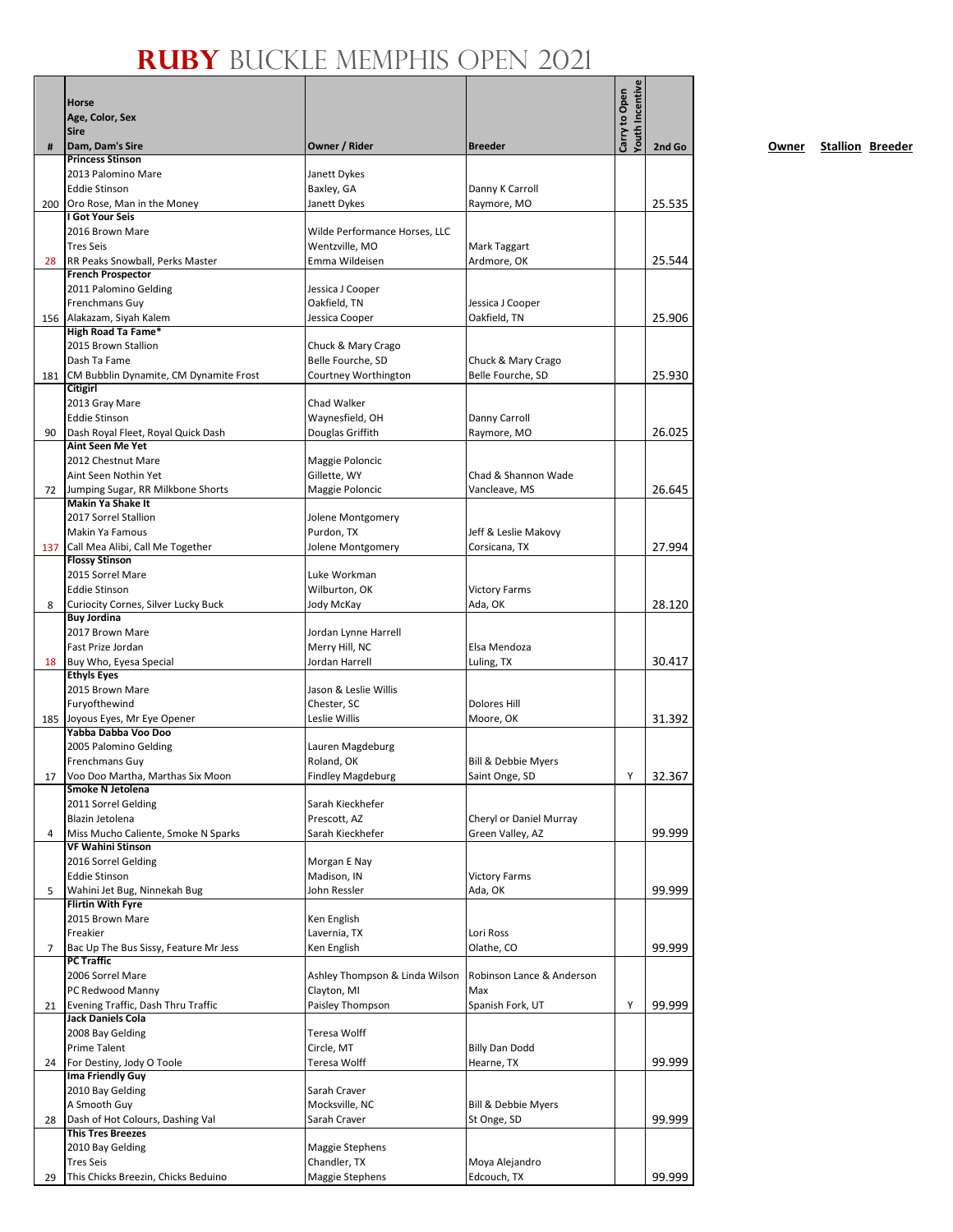|    | Horse<br>Age, Color, Sex<br><b>Sire</b>                             |                                  |                                              | <b>Youth Incentive</b><br>Carry to Open |        |
|----|---------------------------------------------------------------------|----------------------------------|----------------------------------------------|-----------------------------------------|--------|
| #  | Dam, Dam's Sire                                                     | Owner / Rider                    | <b>Breeder</b>                               |                                         | 2nd Go |
|    | <b>Jess Tres Seis</b>                                               |                                  |                                              |                                         |        |
|    | 2010 Chestnut Gelding<br><b>Tres Seis</b>                           | Lynn Brady<br>Wynnewood, OK      | Lance Robinson & Max<br>Anderson             |                                         |        |
| 32 | Jess Sass Me, Mr Jess Perry                                         | Lynn Brady                       | Spanish Fork, UT                             |                                         | 99.999 |
|    | <b>Sunny C Matrix</b>                                               |                                  |                                              |                                         |        |
|    | 2014 Sorrel Gelding                                                 | Summer Huff<br>Pensacola. FL     |                                              |                                         |        |
| 37 | JL Dash Ta Heaven<br>Rare Chicks, Go Easy Capri                     | Summer Huff                      | Tyson & Rebecca Campidilli<br>Bluejacket, OK |                                         | 99.999 |
|    | <b>BR Let It Go</b>                                                 | Raise The Bar Performance        |                                              |                                         |        |
|    | 2015 Buckskin Mare                                                  | <b>Horses LLC</b>                |                                              |                                         |        |
| 40 | A Smooth Guy<br>BR Sheza Nick Bar, Dr Nick Bar                      | Vicksburg, MI<br>Samantha Fritz  | Boyd's Ranch<br>Summit, MS                   |                                         | 99.999 |
|    | <b>Runnin With Wings</b>                                            |                                  |                                              |                                         |        |
|    | 2016 Sorrel Gelding                                                 | London Gorham                    |                                              |                                         |        |
|    | JL Dash Ta Heaven                                                   | Cotulla, TX                      | Jud Little                                   |                                         |        |
| 46 | Nicki Nick Bar, Colonel Azucar<br><b>BR Golden Leader*</b>          | London Gorham                    | Ardmore, OK                                  | Y                                       | 99.999 |
|    | 2013 Gray Stallion                                                  | Garland Baker                    |                                              |                                         |        |
|    | Confederate Leader                                                  | Russellville, AR                 | Garland Ray Baker                            |                                         |        |
| 53 | KN Docs Gray Gold, Groanies Gray Pony<br><b>Ittys Valiant Eagle</b> | <b>Whitney Davison</b>           | Russellville, AR                             |                                         | 99.999 |
|    | 2009 Sorrel Gelding                                                 | Sarah Kieckhefer                 |                                              |                                         |        |
|    | <b>Valiant Hero</b>                                                 | Prescott, AZ                     | Jud Little                                   |                                         |        |
| 54 | Ittys Sis, Eagles Reason                                            | Sarah Kieckhefer                 | Ardmore, OK                                  |                                         | 99.999 |
|    | Noshoesnosoxnoproblm                                                | Linda Jett Mosley                |                                              |                                         |        |
|    | 2013 Bay Gelding<br><b>BHR Frenchies Socks</b>                      | Vidalia, GA                      | Andy McClure                                 |                                         |        |
| 57 | Bids April Twist, Dinks Double Bid                                  | Abigail Poe                      | Palmetto, GA                                 | Y                                       | 99.999 |
|    | <b>Famous Blazin Boxers</b>                                         |                                  |                                              |                                         |        |
|    | 2015 Sorrel Gelding                                                 | Erika Boucher                    |                                              |                                         |        |
| 63 | Blazin Jetolena<br>Famous Silk Panties, Dash Ta Fame                | Galion, OH<br>Erika Boucher      | <b>Busby Quarter Horses</b><br>Millsap, TX   |                                         | 99.999 |
|    | <b>Sook Bigtime</b>                                                 |                                  |                                              |                                         |        |
|    | 2011 Brown Gelding                                                  | Teresa Wolff                     |                                              |                                         |        |
|    | <b>Bigtime Favorite</b>                                             | Circle, MT                       | Roxie Ardoin                                 |                                         |        |
| 64 | Dashin Sookie, Dashin Bye<br>Magnolia Martini                       | Debra Wolff                      | Opelousas, LA                                |                                         | 99.999 |
|    | 2012 Palomino Mare                                                  | Reagan Adkins                    |                                              |                                         |        |
|    | Be A Magnolia Runner                                                | Somerville, TN                   | Brittany Pozzi Tonozzi                       |                                         |        |
| 68 | French Covergirl, Saintly Fellow                                    | Reagan Adkins                    | Lampasas, TX                                 |                                         | 99.999 |
|    | Cashindashinfiesta<br>2012 Sorrel Gelding                           | Margaret Rusmiel                 |                                              |                                         |        |
|    | JL Dash Ta Heaven                                                   | West Alexander, PA               | Jud Little                                   |                                         |        |
| 75 | Fiestas Cash, Cash Not Credit                                       | Margaret Rusmiel                 | Ardmore, OK                                  |                                         | 99.999 |
|    | <b>Grandiose Guy</b>                                                |                                  |                                              |                                         |        |
|    | 2013 Chestnut Gelding<br><b>BHR Frenchies Socks</b>                 | Jim & Ann Parr<br>Greensboro, AL | Crystal Shumate                              |                                         |        |
| 84 | Fortune Fame, Dash Ta Fame                                          | Emma Parr                        | Micanopy, FL                                 | Y                                       | 99.999 |
|    | <b>ToyN With The Guys</b>                                           |                                  |                                              |                                         |        |
|    | 2013 Buckskin Mare<br>A Smooth Guy                                  | Courtney Adair                   |                                              |                                         |        |
| 88 | Toi Joi, Toi Caballo                                                | Burnet, TX<br>Courtney Adair     | Mykayla B Lockhart<br>Liberty Hill, TX       |                                         | 99.999 |
|    | <b>Fortunes Flame</b>                                               |                                  |                                              |                                         |        |
|    | 2011 Chestnut Mare                                                  | London Gorham                    |                                              |                                         |        |
|    | <b>Tres Fortunes</b>                                                | Cotulla, TX                      | Nancy Mayes                                  |                                         |        |
| 92 | Ahsome Blossom Flame, Mr Hg Flame<br><b>Little Car</b>              | London Gorham                    | McDade, TX                                   | Y                                       | 99.999 |
|    | 2014 Sorrel Gelding                                                 | <b>Stock Ranch LLC</b>           |                                              |                                         |        |
|    | Carrizzo                                                            | Naples, FL                       | Frank Moore Jr                               |                                         |        |
| 93 | Gracies Little Jewel, Streakin Jewel                                | Lindsey Stock                    | Grennville, SC                               |                                         | 99.999 |
|    | <b>BR Cake By The Ocean</b><br>2016 Bay Mare                        | Garland Baker                    |                                              |                                         |        |
|    | A Streak Of Fling                                                   | Russellville, AR                 | Charlie Cole & Jason Martin                  |                                         |        |
|    | 107 Rods Last Ladybug, Sharp Rodney                                 | Emily Efurd                      | Pilot Point, TX                              |                                         | 99.999 |
|    | <b>Thats The Cowboy Way</b>                                         |                                  |                                              |                                         |        |
|    | 2014 Gray Gelding<br>Aint Seen Nothin Yet                           | Molly Steffen<br>Hico, TX        | Randy or Karie Lynn Suhn                     |                                         |        |
|    | 116 Lady Chivato, Dash To Chivato                                   | Molly Steffen                    | Riverton, WY                                 |                                         | 99.999 |
|    | <b>Troubles Easy Design</b>                                         |                                  |                                              |                                         |        |
|    | 2014 Bay Mare                                                       | Shannon R. Ott-Polzin            |                                              |                                         |        |
|    | Slick By Design<br>118 Jet On Trouble Easy, Easy Routine            | Mukwonago, WI<br>Amanda Lepak    | Janelle & Karen Robinson<br>Whitesboro, TX   |                                         | 99.999 |
|    |                                                                     |                                  |                                              |                                         |        |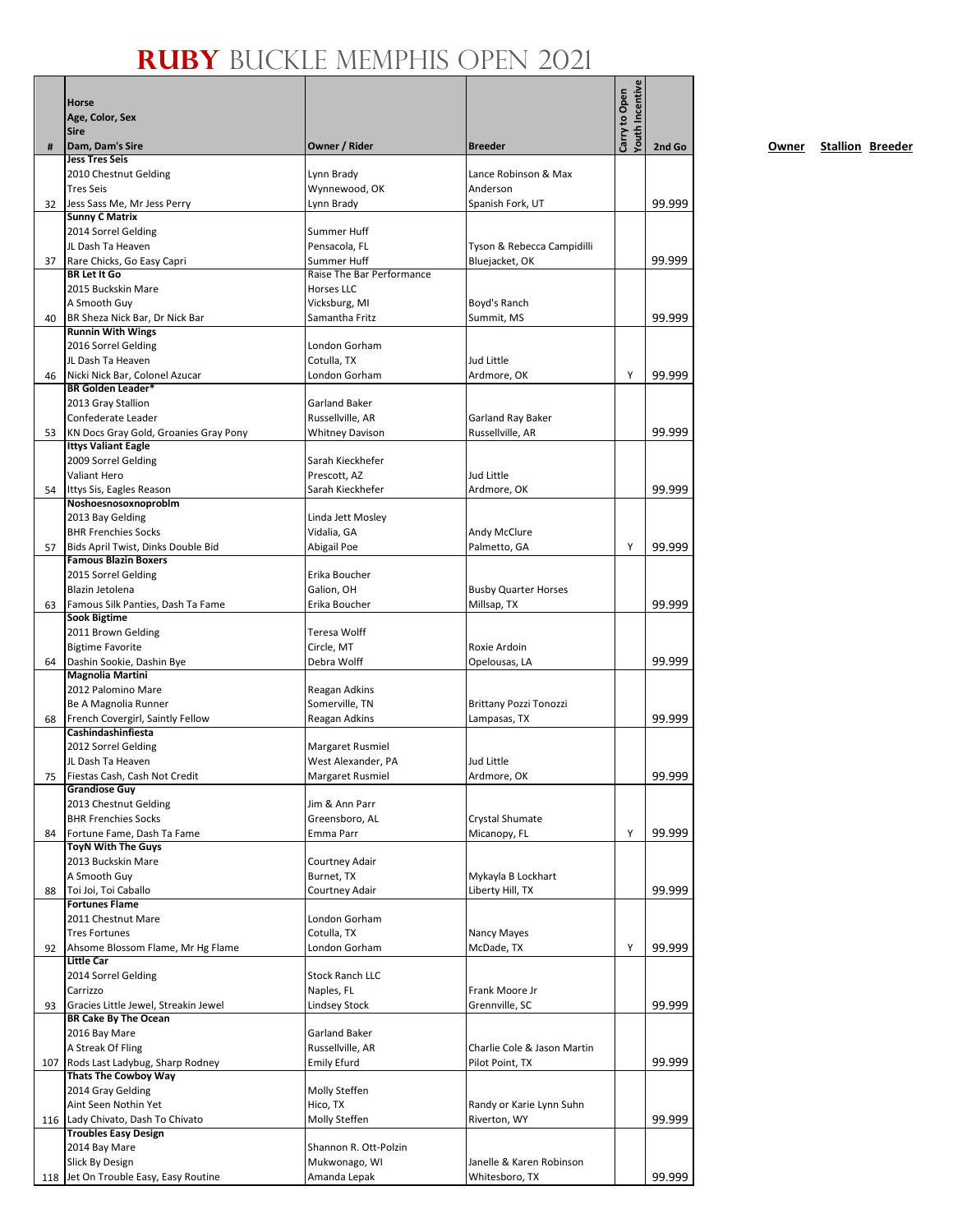|     | Horse<br>Age, Color, Sex<br>Sire                                |                                       |                                                    | <b>Youth Incentive</b><br>Carry to Open |        |
|-----|-----------------------------------------------------------------|---------------------------------------|----------------------------------------------------|-----------------------------------------|--------|
| #   | Dam, Dam's Sire                                                 | Owner / Rider                         | <b>Breeder</b>                                     |                                         | 2nd Go |
|     | <b>Boon Dox Jazzy</b><br>2013 Blue Roan Gelding                 | <b>Anne Marie McConnell</b>           |                                                    |                                         |        |
|     | Streakin Boon Dox                                               | Morristown, AZ                        | Joe Spitz                                          |                                         |        |
| 120 | BF Frenchmans Jazzy, Frenchmans Bullet                          | Anne Marie McConnell                  | Lamar, CO                                          |                                         | 99.999 |
|     | JL Twisted Roc                                                  |                                       |                                                    |                                         |        |
|     | 2014 Sorrel Gelding                                             | Jerry & Kathy Rush                    |                                                    |                                         |        |
|     | JL Sirocco<br>121 Miss Twist Bug, Shawnee Bug                   | Llano, TX<br>Kathy Rush               | <b>Jill Lane Quarter Horses</b><br>Fort Benton, MT |                                         |        |
|     | <b>Tres Seis Laveaux</b>                                        |                                       |                                                    |                                         | 99.999 |
|     | 2014 Bay Mare                                                   | Valerie Smith-Rebholtz                |                                                    |                                         |        |
|     | <b>Tres Seis</b>                                                | Washington, WV                        | <b>BRS Stables</b>                                 |                                         |        |
|     | 122 Jlo Laveaux, First Down Laveaux                             | Caleb Cline                           | Gainesville, TX                                    | Y                                       | 99.999 |
|     | <b>Jets Letters Ta Abby</b><br>2014 Sorrel Gelding              | Busby Quarterhorse, LLC               |                                                    |                                         |        |
|     | Blazin Jetolena                                                 | Millsap, TX                           | Busby Quarterhorse, LLC                            |                                         |        |
|     | 126 Real Famous Abby, Dash Ta Fame                              | Ashley Schafer                        | Millsap, TX                                        |                                         | 99.999 |
|     | <b>Best Spot In Traffic</b>                                     |                                       |                                                    |                                         |        |
|     | 2015 Buckskin Gelding                                           | Korin Matthijetz                      |                                                    |                                         |        |
|     | <b>Traffic Guy</b><br>138 Shall Be Best, Confederate Leader     | Lexington, TX                         | Korin Matthijetz                                   |                                         | 99.999 |
|     | <b>HP Famous Design</b>                                         | Korin Matthijetz                      | Lexington, TX                                      |                                         |        |
|     | 2017 Gray Gelding                                               | Valinda Moore                         |                                                    |                                         |        |
|     | Slick By Design                                                 | Kennedale, TX                         | Jason Martin & Charlie Cole                        |                                         |        |
|     | 140 HP Fiesta Fame, Dash Ta Fame                                | Emma Abbott                           | Pilot Point, TX                                    |                                         | 99.999 |
|     | Stoli My Ride                                                   | <b>Stock Ranch LLC</b>                |                                                    |                                         |        |
|     | 2013 Black Gelding<br>Stoli                                     | Naples, FL                            | Jim & Natalie Montgomery                           |                                         |        |
|     | 142 JT Joyride, Streakin La Jolla                               | <b>Lindsey Stock</b>                  | Pineville, LA                                      |                                         | 99.999 |
|     | <b>Shez Flyin High Guyz</b>                                     |                                       |                                                    |                                         |        |
|     | 2015 Sorrel Mare                                                | <b>Brent Hickey</b>                   |                                                    |                                         |        |
|     | Frenchmans Guy                                                  | Godley, TX                            | Bill & Debbie Myers                                |                                         |        |
|     | 146 Flyin To Holland, Holland Ease<br><b>Majestic Frenchman</b> | <b>Brooke Hickey</b>                  | Saint Onge, SD                                     |                                         | 99.999 |
|     | 2015 Palomino Stallion                                          | Autumn Hovarter                       |                                                    |                                         |        |
|     | Aint Seen Nothin Yet                                            | China, MI                             | Martina Felder                                     |                                         |        |
|     | 171   Patch Of Cilantro, Cilantro Special                       | Autumn Hovarter                       | Simi Valley, CA                                    |                                         | 99.999 |
|     | My Boy Lollipop                                                 |                                       |                                                    |                                         |        |
|     | 2015 Bay Gelding<br><b>Tres Fortunes</b>                        | <b>Todd Trask</b><br>Wasta, SD        | <b>Tracy Trask</b>                                 |                                         |        |
|     | 172 RR French Valentine, Frenchmans Guy                         | Jaymie Anderson                       | Wasta, SD                                          |                                         | 99.999 |
|     | <b>Blazing With My Dude</b>                                     |                                       |                                                    |                                         |        |
|     | 2015 Sorrel Mare                                                | Busby Quarterhorse, LLC               |                                                    |                                         |        |
|     | Blazin Jetolena                                                 | Millsap, TX                           | Busby Quarterhorse, LLC                            |                                         |        |
|     | 173 Dasher Dude, Texas High Dasher<br>OE Money In My Socks      | Andrea Busby                          | Millsap, TX                                        |                                         | 99.999 |
|     | 2015 Bay Mare                                                   | Ashley Harvey                         |                                                    |                                         |        |
|     | <b>BHR Frenchies Socks</b>                                      | Decatur, TX                           | <b>Ashley Harvey</b>                               |                                         |        |
|     | 178 Reds Dancing Duck, On The Money Red                         | <b>Ashley Harvey</b>                  | Decatur, TX                                        |                                         | 99.999 |
|     | <b>Leos Pretty Woman</b>                                        |                                       |                                                    |                                         |        |
|     | 2015 Sorrel Mare<br>Shawne Bug Leo                              | Nickelbar Ranch LLC<br>San Angelo, TX | Nickelbar Ranch LLC                                |                                         |        |
| 199 | KR Tinker Bell, Dash Ta Fame                                    | Janna Brown                           | San Angelo, TX                                     |                                         | 99.999 |
|     | <b>Slick Just Got Real</b>                                      |                                       |                                                    |                                         |        |
|     | 2016 Gray Gelding                                               | <b>Brandi Geiger</b>                  |                                                    |                                         |        |
|     | Slick By Design                                                 | Newberry, FL                          | Sondra Lea Heine                                   |                                         |        |
|     | 206 Lavish Eyes, Mr Eye Opener<br><b>Aint God Good</b>          | <b>Rylee Elliott</b>                  | Campbell, TX                                       |                                         | 99.999 |
|     | 2016 Bay Roan Mare                                              | Sharon Bryant                         |                                                    |                                         |        |
|     | A Streak Of Fling                                               | Appomattox, VA                        | Sharon Bryant                                      |                                         |        |
|     | 216 Lady La Dash, Dash Ta Fame                                  | Cody Bauserman                        | Appomattox, VA                                     |                                         | 99.999 |
|     | <b>Nehi Socks</b>                                               |                                       |                                                    |                                         |        |
|     | 2016 Sorrel Gelding<br><b>BHR Frenchies Socks</b>               | Ken White                             |                                                    |                                         |        |
|     | 221 BA Runner Ta Fame, Dash Ta Fame                             | Auburn, IL<br>Ken White               | Donna Morgan Martin<br>Atmore, AL                  |                                         | 99.999 |
|     | <b>Shez Got The Prize</b>                                       |                                       |                                                    |                                         |        |
|     | 2016 Gray Mare                                                  | Meredith & Clay Oliver                |                                                    |                                         |        |
|     | Hez Our Secret                                                  | Jefferson, SC                         | Weetona Stanley                                    |                                         |        |
|     | 229 First Prize Corona, Corona Cartel                           | Clay Oliver                           | Madill, OK                                         |                                         | 99.999 |
|     | <b>Miss Freighttrain</b><br>2016 Brown Mare                     | Renee Spiller                         |                                                    |                                         |        |
|     | Freighttrain B                                                  | Edna, TX                              | Danny Manek                                        |                                         |        |
| 230 | Miss Taylors Kiss, Fishin Kisses                                | Madyson Mansel                        | Harrah, OK                                         | Y                                       | 99.999 |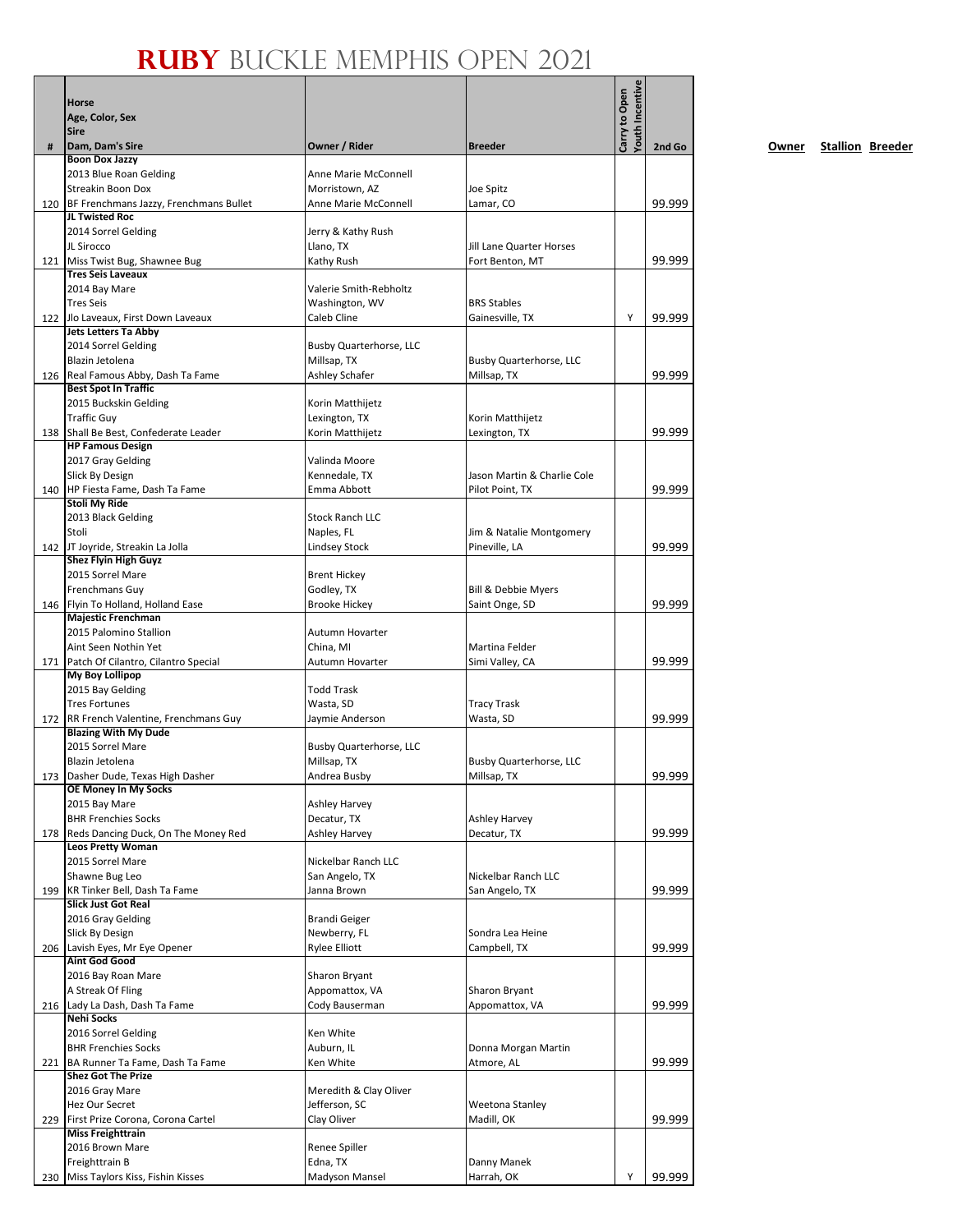|     | Horse                                                            |                                               |                                | Youth Incentive<br>Carry to Open |        |
|-----|------------------------------------------------------------------|-----------------------------------------------|--------------------------------|----------------------------------|--------|
|     | Age, Color, Sex                                                  |                                               |                                |                                  |        |
|     | <b>Sire</b>                                                      |                                               |                                |                                  |        |
| #   | Dam, Dam's Sire<br><b>Design To Flash</b>                        | Owner / Rider                                 | <b>Breeder</b>                 |                                  | 2nd Go |
|     | 2016 Bay Gelding                                                 | Pattie Marshall                               |                                |                                  |        |
|     | Slick By Design                                                  | Plainwell, MI                                 | Pattie Marshall                |                                  |        |
|     | 233 Flashy Ms Ease, First To Flash                               | <b>Brad Marshall</b>                          | Plainwell, MI                  |                                  | 99.999 |
|     | <b>Streakin French Doxi</b>                                      |                                               |                                |                                  |        |
|     | 2016 Bay Roan Mare                                               | Joe & Carla Spitz                             |                                |                                  |        |
|     | <b>Streakin Boon Dox</b>                                         | Lamar, CO                                     | Joe & Carla Spitz              |                                  |        |
|     | 235   A French Coyote, Frenchmans Couy<br>Design In Red          | Tana Renick                                   | Lamar, CO                      |                                  | 99.999 |
|     | 2016 Sorrel Mare                                                 | Austyn Tobey                                  |                                |                                  |        |
|     | Slick By Design                                                  | Bemidji, MN                                   | Jane and/or Ryan Melby         |                                  |        |
|     | 236 RC Back In Black, Ninety Nine Goldmine                       | Austyn Tobey                                  | Wilson, OK                     |                                  | 99.999 |
|     | <b>Sipping On Firewater</b>                                      |                                               |                                |                                  |        |
|     | 2015 Sorrel Mare                                                 | Tiffani Sonnier                               |                                |                                  |        |
|     | Shawne Bug Leo                                                   | Boling, TX                                    | Nickelbar Ranch LLC            |                                  |        |
|     | 243 Firewater Sqaw, Fire Water Flit                              | Janna Brown                                   | San Angelo, TX                 |                                  | 99.999 |
|     | <b>Rings Over Flings</b>                                         |                                               |                                |                                  |        |
|     | 2017 Bay Roan Mare                                               | John Sharp                                    |                                |                                  |        |
|     | A Streak Of Fling<br>Ladys Fame, Dash Ta Fame                    | La Vernia, TX<br>John Sharp                   | Katie N Fox<br>Chino Hills, CA |                                  | 99.999 |
| 250 | pending                                                          |                                               |                                |                                  |        |
|     | 2015 Sorrel Mare                                                 | Jill Bradburn & Hope Dunn                     |                                |                                  |        |
|     | Shawne Bug Leo                                                   | Stephenville, TX                              | Jill Bradburn                  |                                  |        |
|     | 252 Honor Ell Comet, Jet Of Honor                                | Hope Dunn                                     | Stephenville, TX               |                                  | 99.999 |
|     | <b>James Fame</b>                                                |                                               |                                |                                  |        |
|     | 2017 Brown Stallion                                              | Lee Ed Hurst                                  |                                |                                  |        |
|     | Ivory James                                                      | Washburn, TN                                  | <b>Brad Lieblong</b>           |                                  |        |
| 3   | Miss JB 0717, Dash Ta Fame                                       | Lee Ed Hurst                                  | Jonesboro, AR                  |                                  | 99.999 |
|     | <b>Tres Down The Fame</b><br>2017 Sorrel Mare                    | Gaye Winn                                     |                                |                                  |        |
|     | <b>Eddie Stinson</b>                                             | Gainesville, TX                               | <b>Victory Farms</b>           |                                  |        |
| 20  | Tres Down The Cash, Tres Seis                                    | Jessie Domann                                 | Ada, OK                        |                                  | 99.999 |
|     | <b>SR Easin Ta Heaven</b>                                        |                                               |                                |                                  |        |
|     | 2016 Sorrel Mare                                                 | <b>Stock Ranch LLC</b>                        |                                |                                  |        |
|     | JL Dash Ta Heaven                                                | Naples, FL                                    | Jud Little                     |                                  |        |
| 25  | Easy Guyz, Holland Ease                                          | Sabra O'Quinn                                 | Ardmore, OK                    |                                  | 99.999 |
|     | <b>Firewater Goldmine</b>                                        |                                               |                                |                                  |        |
|     | 2016 Bay Gelding                                                 | Erica Traut                                   |                                |                                  |        |
|     | Firewater Canyon                                                 | Sartell, MN                                   | Jane Melby                     |                                  |        |
| 32  | RC Back In Black, Ninety Nine Goldmine<br><b>MJ Condo Cowboy</b> | Austyn Tobey                                  | Wilson, OK                     |                                  | 99.999 |
|     | 2016 Sorrel Gelding                                              | Josh Harvey                                   |                                |                                  |        |
|     | Carrizzo                                                         | Decatur, TX                                   | Matthew & Jacqueline Condo     |                                  |        |
| 33  | Cisco Goldie, PC Cisco Frost                                     | Wyatt Paul                                    | Arcadia, FL                    |                                  | 99.999 |
|     | <b>Buckstreakin Naked</b>                                        |                                               |                                |                                  |        |
|     | 2016 Buckskin Gelding                                            | Hank & Stephanie Williams                     |                                |                                  |        |
|     | A Streak Of Fling                                                | Norwood, CO                                   | Leslie Bailey                  |                                  |        |
| 39  | French Bar Belle, Frenchmans Guy                                 | Harlie Zehnder                                | Pauls Valley, OK               |                                  | 99.999 |
|     | <b>Blazin Dash Of Fame</b>                                       |                                               |                                |                                  |        |
|     | 2016 Sorrel Gelding<br>Carrizzo                                  | Virginia Kovalick<br>Travelers Rest, SC       | Virginia Kovalick              |                                  |        |
| 40  | Palmetto Jetolena, Blazin Jetolena                               | Virginia Kovalick                             | Greenville, SC                 |                                  | 99.999 |
|     | <b>Streakintothe Fiesta</b>                                      |                                               |                                |                                  |        |
|     | 2017 Sorrel Gelding                                              | Jennifer McGraw                               |                                |                                  |        |
|     | Fiestas Gotta Gun                                                | Ocala, FL                                     | Jennifer McGraw                |                                  |        |
| 43  | Streakin Fantasie, Okey Dokey Fantasy                            | <b>Rylee Elliot Howell</b>                    | Ocala, FL                      |                                  | 99.999 |
|     | <b>Designedforpressure</b>                                       |                                               |                                |                                  |        |
|     | 2017 Sorrel Mare                                                 | Karl Yurko DVM                                |                                |                                  |        |
|     | No Pressure On Me                                                | Wheeling, WV                                  | Ryann Lee Pedone               |                                  |        |
| 47  | VF A Little Bit Red, Designer Red                                | Ryann Pedone                                  | Sunset, TX                     |                                  | 99.999 |
|     | Lady Frencholena<br>2016 Sorrel Mare                             |                                               |                                |                                  |        |
|     | Blazin Jetolena                                                  | Jan & Kortney Fisher<br><b>Bluff Dale, TX</b> | Jan Wagensen Fisher            |                                  |        |
| 49  | French Lady Nick Bar, Dr Nick Bar                                | Kortney Fisher                                | Buffalo, WY                    |                                  | 99.999 |
|     | Ty Sixynfrenchivory                                              |                                               |                                |                                  |        |
|     | 2017 Buckskin Mare                                               | <b>Tara Young</b>                             |                                |                                  |        |
|     | Ivory James                                                      | Monterrey, TN                                 | Tara Young Clark               |                                  |        |
| 51  | Whatasixyfrenchgirl, Frenchmans Guy                              | Lee Ed Hurst                                  | Monterey, TN                   |                                  | 99.999 |
|     | <b>Pressures Off Lena</b>                                        |                                               |                                |                                  |        |
|     | 2017 Sorrel Mare                                                 | Danielle Stubstad                             |                                |                                  |        |
|     | No Pressure On Me                                                | Ocala, FL                                     | Danielle Stubstad              |                                  |        |
| 65  | DSR Spirit Olena, Gay Bar Dynamo                                 | Jenna Dominick                                | Ocala, FL                      |                                  | 99.999 |